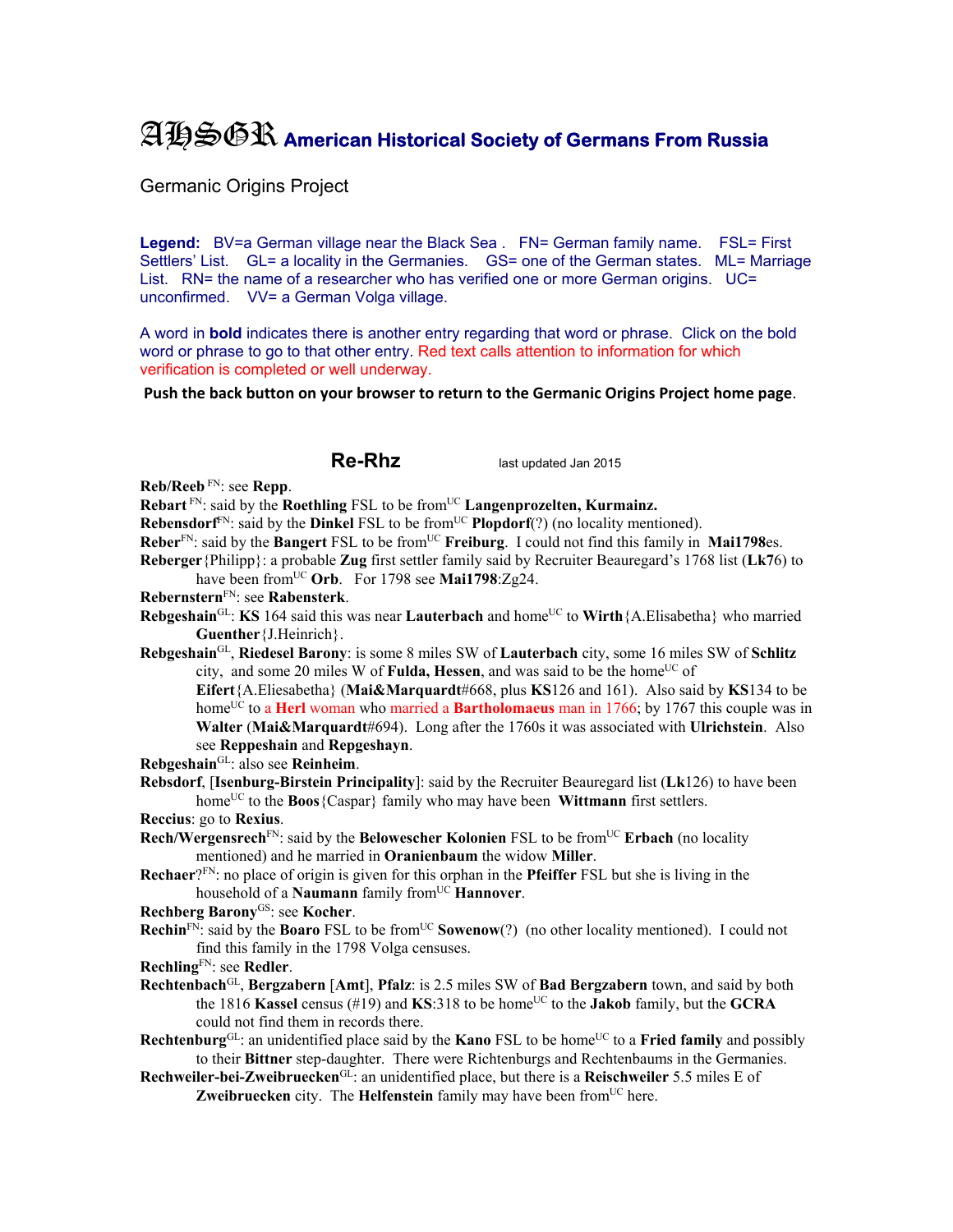**Reck**FN : in **Huck**, see **Heck**.

- Reck<sup>FN</sup>: said by the Neidermonjou FSL to be from<sup>UC</sup> [Hessen-]Darmstadt. For 1798 see Mai1798: Sh19.
- **Reckenroth**: is 22 km NW of **Weisbaden** city and was said by the **Susannental** FSL to be home<sup>UC</sup> to **Schaefer**{G.Peter and J.Peter7} families. It most likely was in **Katzenelnbogen County, Hessen-Kassel Landgraviarte**.
- **Reckershausen** near the **Hunsrueck**, [**Sponheim County**]: is 22 miles NW of **Bad Kreuznach**. **KS**:120 said, mistakenly I think, that this was home<sup>UC</sup> to the **Moritz** woman who later settled in **Norka**.
- Reckling<sup>FN</sup>: said by the **Schaefer** FSL to be from<sup>UC</sup> **Magdeburg**, **Brandenburg**. Spelled both Reckling (**Mai1798**:Mv2512(1785),2521(1789),Sf12 and Gf10) and **Roettling** (Bb27) in 1785, 1789 and 1798.
- **Reckling**{Anna}: in 1798 she, said to be from **Kaneau**, was listed as the wife of **Reddig**{Jacob} (**Mai1798**:(Sh09).
- **Recklingen**, **Hannover** [**Electorate** aka **Kurbraunschweig**]: is now a neighborhood in south Hannover city and was said by the **Schulz** FSL to be home<sup>UC</sup> to a **Pitsch** family, and possibly to a **Fries** orphan.
- **Recklinghausen**GL**, Koeln**: is some 47 miles NNE of Koeln city, and said by the **Katharinenstadt** FSL to be home<sup>UC</sup> to a **Tegemann** family.
- **Reckzeh**{A.Margaretha}: fromUC **Hoechst** married **Nill**{J.Caspar} in **Friedberg** 5 April 1766 (**Mai&Marquardt**#300). Not found in any later source.
- **Reddich**: go to **Retich**.
- **Reddig**: go to **Retich**.
- Redel<sup>FN</sup>: said by the Brabander FSL to be from<sup>UC</sup> Befort, Luxembourg. Spelled Riedel in 1798 (**Mai1798**:Bn14).
- **Redel**<sup>FN</sup>: said by the **Hoelzel** FSL to be from<sup>UC</sup> [**Kur-**]Trier (no locality mentioned). Spelled both Redel (**Mai1798**:Sm42, Hz47) and **Riedel** (Hz21) in 1798.
- **Redel**FN: said by the **Messer** 1798 census to be the maiden name of frau **Ressler** (**Mai1798**:Ms61).
- **Redel**FN: said by the 1798 **Messer** census to be the maiden name of frau **Schmidt**{Georg} (**Mai1798**: Ms51).
- **Redeler**{Jacob}FN: he is listed in **Rosenheim** in 1798 (Rm7) but I cannot find him in any FSL

**Redenbach**FN: said by the **Bergdorf** 1816 census (**KS**:660, 400) to have been from **Pfrondorf**, **Tuebingen** [**Amt**], **Wuerttemberg**. This name was also spelled **Reidenbach** and **Roethenbach**.

- **Redenhof**(?)<sup>GL</sup>, **Wuerttemberg**(?):an unidentified place said by the **Dobrinka** FSL to be home<sup>UC</sup> to a **Knedler**? family.
- **Rederank**GL, Mecklenburg: is some 11 miles WSW of Rostock city, said by the **Bauer** FSL to be home<sup>UC</sup> to an **Esler** family.

**Redler/Redling/Rechling**FN{Carolius & Christian} said by the **Anton** FSL #35a to be sstep-sons of **Kunzmann** {Johannes} from<sup>UC</sup> **Maulbronn**, **Kurpfalz**. Volz seems to spell this family as **Roedling** and says it has Hessen origins. Spelled **Rechling** in 1798 (**Mai1798**:An47 and 44).

**Roedling**{J.Phil.}: **KS**151 says he left **Bobenhausen** near **Huenfeld** with wife and 3 children. **Redlov**?<sup>FN</sup>: said by the **Merkel** FSL to be from<sup>UC</sup> **Magdeburg, Prussia.** 

- **Redmann**FN: said by the 1816 **Neudorf** census (#95) without oridin and said by **KS**:400 to have come fromUC **Polen**. Using **FHL**#245,507 the **GCRA** proved their origin **Wirsitz**, **Posen Province**, **Warsaw Duchy**. See the **GCRA** book for more. Also spelled **Rettmann**.
- **Redmar**GL, **Brunswick Duchy**: an unidentified place said by the Kromm version of the **Jagodnaja Poljana** FSL to be home<sup>UC</sup> to a **Brecht** man who was sent here as an 1812 prisoner of war (p.137).
- **Reeb**: see **Repp**.
- **Reen**: go to **Roen**.
- **Reen/Rehn**{A.Margaretha}: married **Schlothauer**{Wilhelm}in **Danzig** 23 May 1765 both said to be fromUC **Pfalz** (**Mai&Marquardt**#758). On 29 Aug 1766 wife {Elizabeth}, **Schlotthauer**{Heinrich} and 5 children ages 8-20 arrived in **Russia,** he said to be from **Riedesel**

(**Kulberg** #3661). By 1765 they had settled at **Kolb** #24. In 1798 they were still in **Beideck** with her name given as **Rehn**{A.Maria} (**Mai1798**:Bd64).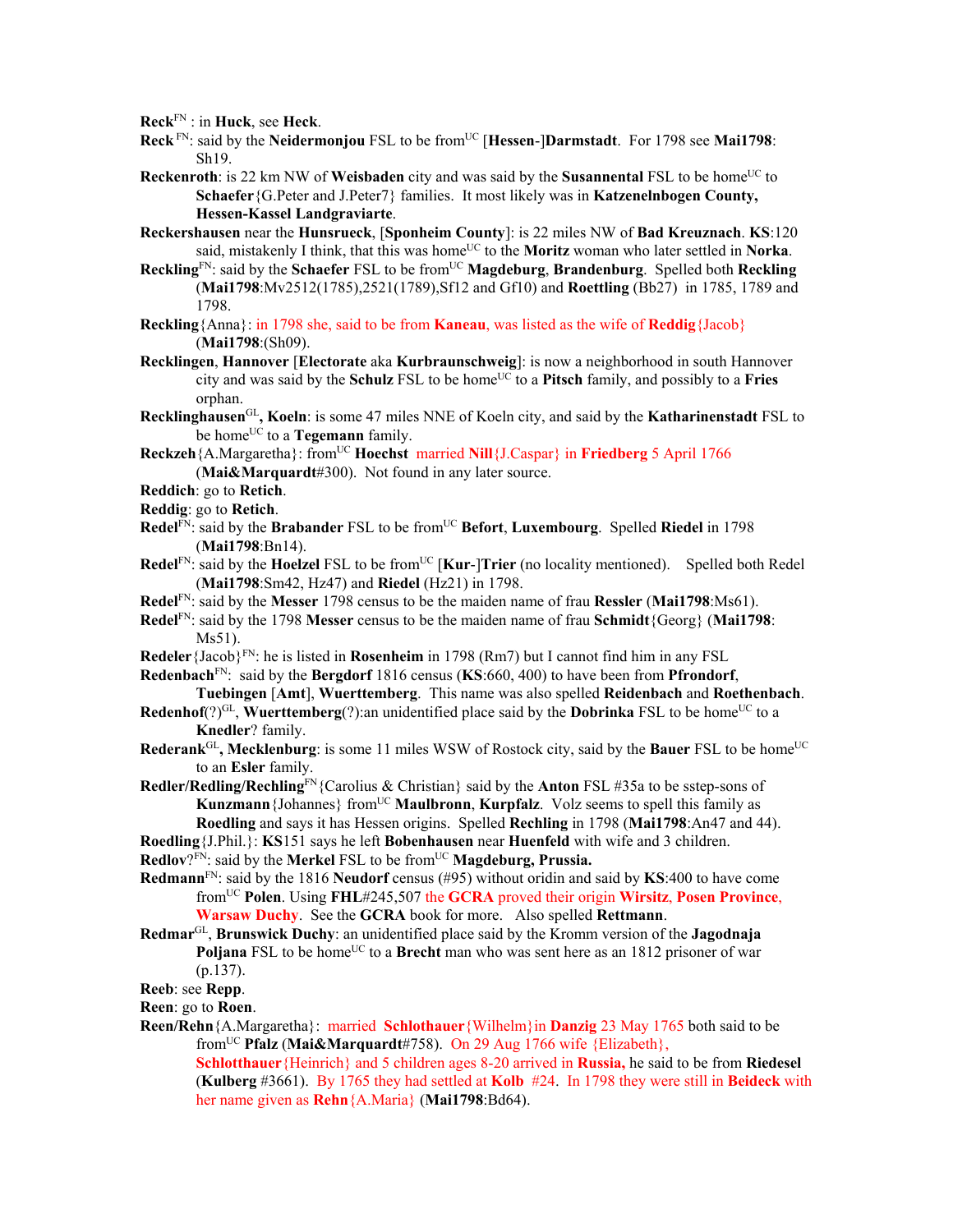- **Rehn/Rein/Roen**{J.Heinr.}: married **Russ**{A.Margarete }in **Buedingen** 8 March 1766 (**Mai&Marquardt**#758). Not found in **Kulberg** or in **T**. By 13 May 1767 this **Rein** couple had settled at **Kolb** #9, he said to be from **Geberstein**, **Hanau** (**Mai&Marquardt**#758). In 1798 they are still listed in **Kolb**, with her name given as **Rost**{A.Margartha} (**Mai1798**:Ko13).
- **Reeves-Marquardt**RN**,** Dona: see **Mai & Marquart.** Dona has verified the origin of her **Fritzler** ancestors and much more!
- **Reez**(?)/**Retz**<sup>GL</sup>: an unidentified place said by the **Kamenka** FSL to be home<sup>UC</sup> to a **Plattner**/**Blattner**? family.
- **Reflink**<sup>FN</sup>: said by the **Paulskaya** FSL to be from<sup>UC</sup> **Riesa**. In 1798 the family name was spelled **Riffling** (**Mai1798**:Fs10).
- **Regard**FN: said by the **Goebel** FSL to be fromUC **Kervenheim, Wuerzburg**. Later spelled **Riegert** (**Mai1798**:Gb28).
- **Regard** FN: also see **Rergard**.
- **Regen**?, [**Kur-**]Sachsen: an unidentified place said by the **Rosenheim** FSL to be home<sup>UC</sup> to a **Pilz** family and perhaps to a **Schulz** family as well.
- **Regenbach**<sup>FN</sup>: said by the **Schuck** FSL to be from<sup>UC</sup> **Essiningen**?, [Woellwarth Barony]. Various spellings in 1798, see **Mai1798** for **Reigenborn** (Mv2635,2655,Su4(where the wife's maiden name is given as **Peltz**) and 16), **Reichenborn** (Kl18 and Nk46), and **Ragen** (Vm16).
- **Regensburg**GS: the city is some 172 miles ESE of **Frankfurt-am-Main**, but in the 1760s there were two countries called **Regensburg**: one was **Regensburg Imperial City** (1180-1803) with lands immediately around the city, and the other was **Regensburg Imperial Abbey**, with lands E of the city along the N bank of the river. So far I have not been able to tell to which any FSL notation refers. None *of the following references mentions a locality*. Said (no locality indicated) by the **Brabander** FSL to be home<sup>UC</sup> to a **Lobinger**? family, and possiblyto a **Scheitwahl** family. Said by the Graf FSL to be home<sup>UC</sup> to Eckel, Esslauer, Windholz families. Said by the Herzog FSL to be homeUC to **Hofstaetter**, **Kantner**, **Riedel**, **Scheck**, **Schmidtberger**, and **Wittmann** families. Said by the **Hoelzel** FSL to be home<sup>UC</sup> to a Gerber/Gerbert family. Said by the **Kamenka** FSL to be home<sup>UC</sup> to a **Retzer** family. Said by the **Kolb** FSL to be home<sup>UC</sup> to a **Pluemerdorf** family. Said by **Kulberg**<sup>119</sup> to be home<sup>UC</sup> to **Kirchturm** {Johann+w+2c} Catholic. Said by the Leichtling FSL to be home<sup>UC</sup> to a **Mertz** family. Said by the **Mariental** FSL to be home<sup>UC</sup> to **Hecht** and **Kohlbeck** families as well as to Frau **Enselinger** (no locality and no maiden name given). Said by the **Rosenheim** FSL to be home<sup>UC</sup> to frau Marx whose maiden name was **Matters**. Said by the **Schaefer** FSL to be home<sup>UC</sup> to frau **Hennings**, a **Hinfelder** family and frau **Stecher**?. Said by the **Stahl-am-Tarlyk** FSL to be home<sup>UC</sup> to the **Kretzinger** family. **Regenspurg**GL: aka **Regensburg**.
- **Reger**<sup>FN</sup>: said by the **Mariental** FSL to be from<sup>UC</sup> **Mannheim** (no locality mentioned).
- **Reger**<sup>FN</sup>: said by the **Paulskaya** FSL to be from<sup>UC</sup> Lochowittig?. I could not find this family in the 1798 Volga censuses.
- **Reger**FN: also see **Reker**.
- **Regezer**?FN: said by the **Rothammel** FSL to be from<sup>UC</sup> **Zilers/Sielers**(?), **Lothringen**.
- **Regier**FN: said by the **Straub** FSL to be fromUC **Duerrbach**, [**Kur**-]**Sachsen**. I did not find them or any descendants in **Mai1798**.
- **Regier**: also see **Firnberiger** and **Reker**.
- **Regierungsbezirk**: term for a Prussian administrative region.
- **Regler**{J.Friedrich}: married **Hese**{A.Sophia} in **Rosslau** 16 January 1766 (**Mai&Marquardt**#881).
- **KS**134 has {M.Sofia} and the wrong year: 1765. Not found in any later source **Regler**FN: also see **Roehller**.
- **Regner**{Andreas}: son of the next entry, he was in **Luzern** in 1798 when his wife was listed as **Gak**{Dorothea} (**Mai1798**:Lz28).
- **Regner**{Anton}: his sons {Andreas & Anton} were said by the Recruiter Beauregard's list to step-sons in the Timant household (**Lk**116a); in 1767 the boys are listed in **T**4900-4901 and in 1798 they are in **Luzern** (**Mai1798**:Lz27 and 28). Not found in any FSL and with no previous colony indicated these sons probably were among the **Luzern** first settlers.
- **Regner**{Anton}: son of the above, he was in **Luzern** in 1798 when his wife was listed as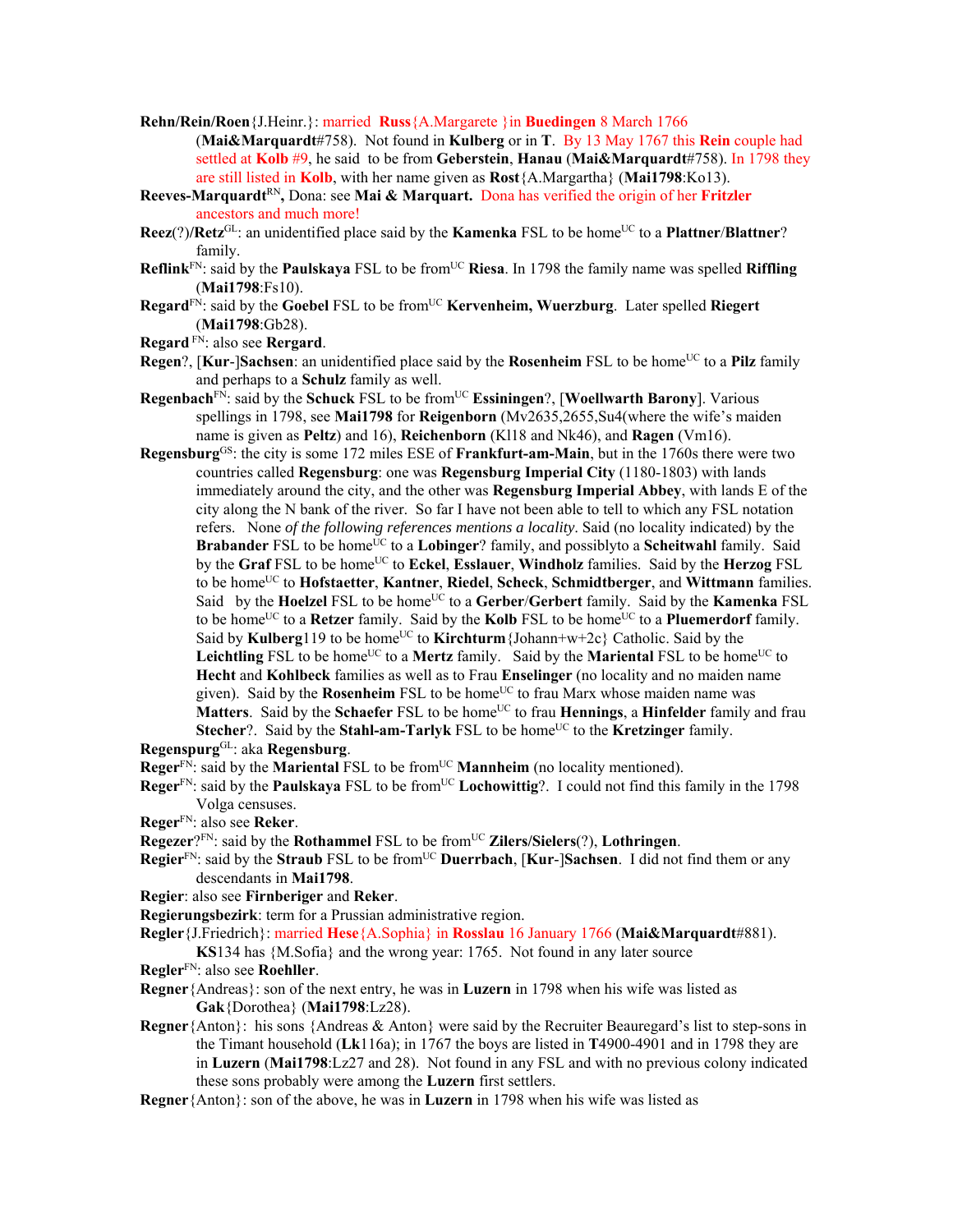**Gateau**{Margaretha} (**Mai1798**:Lz27).

- **Reh**{Benedict} fromUC **Breitenbrun** married **Blumenschein**{Margaretha E.} in **Buedingen** 17 May 1766 (**Mai&Marquardt**#655 & **KS**149). He died 20 May 1766 in **Buedingen** 
	- (**Mai&Marquardt**#1221). Not found in **Kulberg**, or **T**, in any published FSL.in **Mai1798**.
- **Rehaeser** FN: said by the **Brabander** FSL to be from<sup>UC</sup> **Rimelshein**?, **Kurmainz**. I could not find this family name in the 1798 censuses.
- **Rehbach**: an unidentified place said by the Recruiter Beauregard's list to have been home<sup>UC</sup> to the **Magar**{Christoph}family (**Lk**116). There are 4 Rehbachs in Germany.
- **Rehberg**GL: see **Rehburg**.
- **Rehberger**FN: listed by the 1816 **Glueckstal** census (**KS**:676, 400) with no origin. Using **FHL**(1,346,470), the **GCRA** proved origin in **Neckarsteinach**, **Heidelberg** [**Amt**], **Baden**. See the **GCRA** book for more details.
- **Rehburg, Hessen-Kassel [Landgraviate]:** said by the **Reinwald** FSL to be home<sup>UC</sup> to the **Karp**{Philipp} family. This must be **Rehberg** 14 miles NNW of **Kassel** city.
- **Rehders**{Christina E.}: married **Trulsen**{Thomas} in **Luebeck** 16 Oct 1766 (**Mai&Marquardt**#37 & **KS**161). No later records found.
- **Rehders/Raeder**{M.Dorothea/Dorothea}: **KS**128 says she married **Frahm**{J.Heinrich} who left from **Alsfeld**. A **Luebeck** ML records this marriage on 16 October 1765 (**Mai&Marquardt**#39). In 1798 they were in **Reinhard** where he was listed as **Frahm**{Johann} and she as **Raeder**{Dorothea} (**Mai1798**:Rh19).
- **Rehders** FN: see also **Raeder**.
- **Rehfeld**<sup>FN</sup>: said (no locality indicated) by the **Urbach** FSL to be from<sup>UC</sup> [**Kur-**]**Brandenburg**.
- **Rehl**FN: said (no locality mentioned) by the **Boregard** FSL to be fromUC **Nassau**. Spelled **Riel** in 1798 (**Mai1798**:Bo8).
- **Rehl/Behl**{M.Elisabeth Sophia}: married **Rehl**{M.Elisabeth Sophia} in **Luebeck** on 18 June 1764 ; others list her as a **Behl** (**Mai&Marquardt**#1). Not found in either **Kulberg** or **T**. ByJune 1765 **May** and wife {M.Elisabeth} settled at **Shcherbakovka** FSL #25, he said to be from<sup>UC</sup> **Koenigsberg**(?). For 1798 see **Mai1798**: Sv52.
- **Rehm**<sup>FN</sup>: said by the **Moor** FSL to be from<sup>UC</sup> **Isenburg** (no locality mentioned).
- **Rehminder**FN: said by the **Ober-Monjou** 1798 census to be the maiden name of frau **Nauheim** (**Mai1798**:Om63).
- **Rehn**FN: see **Reen** and **Rein**.
- **Rehsen**GL, [**Anhalt**-]**Dessau** [**Principality**]: is some 11 miles E of **Dessau** city and a **Schmidt** man was said by the **Boaro** FSL to have left here<sup>UC</sup> for Russia having been born in<sup>UC</sup> Gorau.
- **Rehsen**, [**Anhalt-Dessau Principality**]: Said by **Anhalt-Dessau** records to have been home to the **Pussker** woman who married **Mattheus**/**Matheus**{Gottlieb} and had two children by him which she took with her when she went to Russia (**Mai&Marquardt**#1120).
- **Reibach**: said by the **Buedingen** ML to be home<sup>UC</sup> to **Faust**{Johannes} and **Reichert**{A.Margaretha} who married on 19 April 1766 before proceeding to **Dobrinka** FSL (#94). The **Dobrinka** FSL says the place was **Roth, Isenburg**.
- **Reibach**<sup>GL</sup>, **Darmstadt**: must be **Raibach**. Said by the **Buedingen** ML to be home<sup>UC</sup> to a **Schipp** woman who married an **Armbruester** man in 1766; by 1767 this couple was in **Krasnoyar** (**Mai&Marquardt**#569).
- **Reibach, Kurpfalz & Hesse-Darmstadt**: an unidentified place said by the **Buedingen** ML to be home<sup>UC</sup> to **Fischer**{J.Georg} who married **Daubert**{A.Barbara} (**Mai&Marquardt**#570).
- **Reibach**GL: see **Raibach**.
- **Reiber**{Christian/G.Christian}: married **Ringelmann**{M.Margaretha} in **Buedingen** 6 March 1766 (**Mai&Marquardt**#371). **KS**149 & 151 have {G.Christian} from **Hessen** with wife {M.Marg.} heading for **Kolb**. By 3 Aug 1767 with wife {A.Katharina} and an infant son he had settled at **Kautz** FSL 16, he said to be from<sup>UC</sup> Bornheim, **Kurpfalz**. In 1798 he and his **Roth** wife {Klara} are living in **Kolb** (**Mai1798**:Ko7).

**Reiber**FN: see also **Raibert** and **Reuber**.

**Reibert**FN**:** a **Raab** couple who went to **Balzer** married in 1766 and the **Buedingen** ML says this bride was from **Mockstadt.**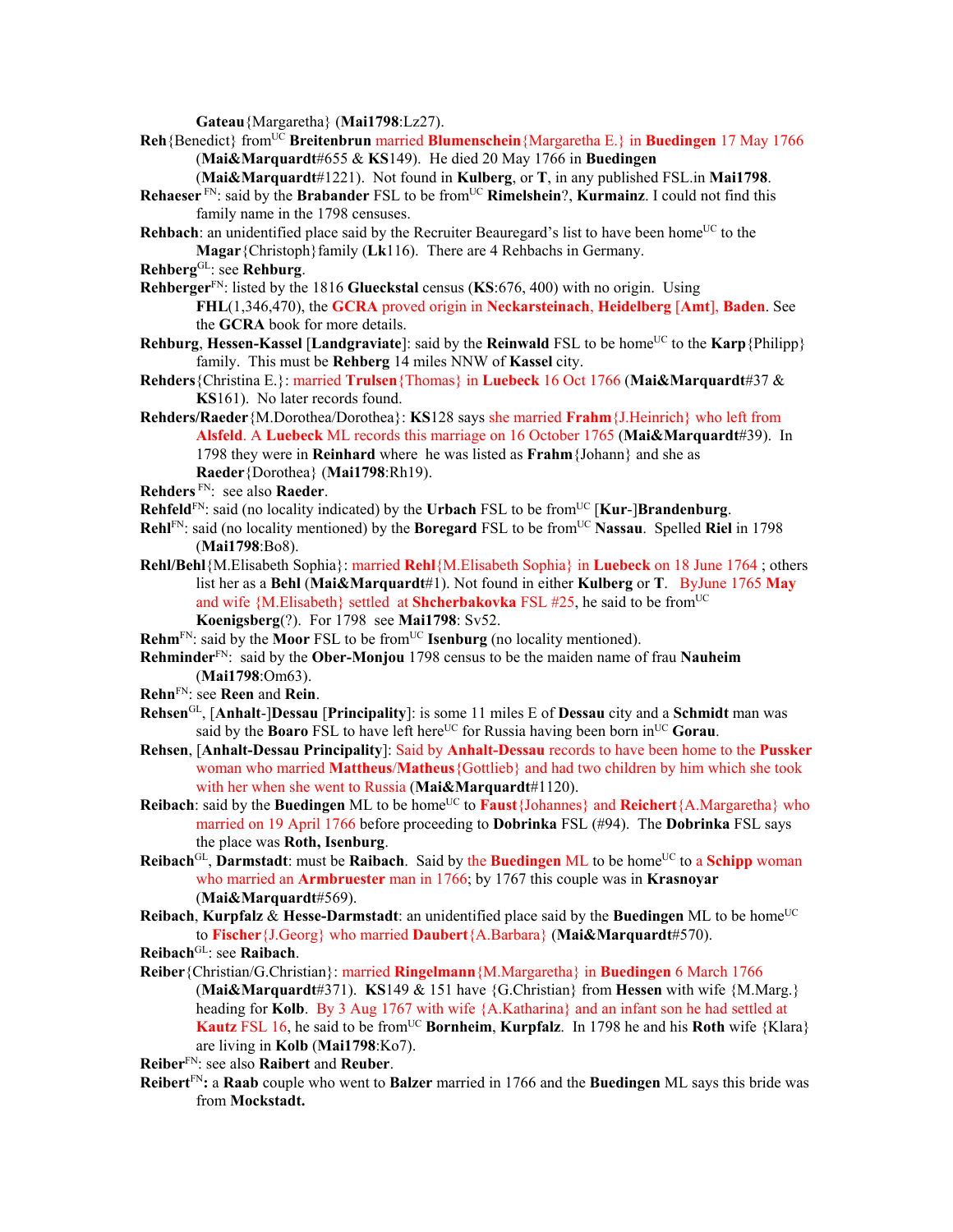- **Reibertenrod**GL, [**Hessen-Darmstadt Landgraviate**]: about 1 miles NW of **Alsfeld** town, and said by the **Orlovskaya** FSL to be home<sup>UC</sup> to an **Altenhof** family. Kuhlberg said this was in the state of **Hessen**.
- **Reibich**<sup>FN</sup>: said by the **Laub** FSL to be from<sup>UC</sup> **Frankfurt-am-Main**. In 1798 it may have been spelled **Rossbach**?? (**Mai1798**:Wr76).
- **Reich**FN{Cath.Dorothea}: a **Luebeck** ML said this woman fromUC **Tannerheim** married 15 April 1766 **Weistheim**{J.Christian} (**Mai&Marquardt**#138). By 27 July 1767 **Weisheim**{Christian & Anna} had settled at **Galka** FSL#53, he said to be from **Linden, Isenburg**. By 1798 wife {Anna} has been widowed and is living as head of household #22 (**Mai1798**:Gk22).
- **Reich**FN{Valentin}: fromUC **NiederOhm** married in **Buedingen** 14 Apr 1766 **Trimper**{Eliesabetha} **(Mai&Marquardt**#531). **KS**149 says he was from<sup>UC</sup> NiederOhmen near Alsfeld and that she was a **Trimber**. **KS**149 said that **Nieder Ohm** was near **Alsfeld**. **KS**150 said that Rauschenberg was near **Kirchhain**. On 22 July 1766 he with wife {Maria} and his mother {Elisabeth} arrived in **Russia**, he said to be from **Laubach** (**Kulberg**2405). Not found in **T**. By mid 1767 he, his wife {Elisabeth} and his mother {Elisabeth} had settled at **Grimm** FSL #11, he said to be from **Darmstadt**. In both 1775 and 1798 this couple was still in **Grimm** (**Mai1798**:Gm93 & Gm100).
- **Reich**FN**:** left **Nagold, Wuerttemberg** for **Grossliebenthal**, Russia in the 1800s.
- **Reich**FN{Johannes}: by 16 Sept 1767 he has settled as an orphaned son of {J.Adam} in the household of **Becher** (he from **Darmstadt**) [**Mai&Marquardt**#39a]. **KS**80 differs only is saying {Johannes} hailed from from<sup>UC</sup> Nidda (now in the state of Hessen). The Kromm version and KS149 say he was the foster son of Becher and was from<sup>UC</sup> Glasshuetten, Nidda [Amt, Hessen-Darmstadt] (pp.30, 34). Kathryn Drozdik thinks he may be brother to the **Grimm** Reich. On 8 Aug 1766 **Reich**{Adam & Anna} with son {Johannes} had arrived in Russia, {Adam} said to be from **Darmstadt** (**Kulberg**#2895).
- **Reich**<sup>FN</sup>: listed by the 1816 **Kassel** census (#94) without origin and said by **KS**:400 to be from<sup>UC</sup> Polen. The **GCRA** thinks they probably came from **Posen** Province alathough they search the records of some specific places and did not find this family; see their book for more.
- **Reich**<sup>FN</sup>: said by the **Krasnoyar** FSL to be from<sup>UC</sup> **Nuernberg**.
- Reich<sup>FN</sup>{Just}: of Reformed faith left<sup>UC</sup> **Zweibruecken** and then spent 15 years in **Brandenburg**ian lands, arriving at **Flensburg, Schleswig Royal Duchy** in May 1762. In May 1765 with wife {Charlotte} and 7 children he requested permission to leave **Denmark** (**EEE** p.56).
- **Reich**{Catharina}: from **Hesse-Darmstadt** [**Landgraviate**] married in **Luebeck** 17 June 1766 **Fischer**{J.Hinr.} (**Mai&Marquardt**#246). Not in **KS**. I did not think of a way I could find them in the later sources … any help would be appreciated.
- **Reich**FN: said by the **Norka** FSL to be a single man in a Fischer household. For 1798 see **Mai1798**:Nr31 and 116.
- **Reich** FN said by the **Schwab** FSL to be fromUC **Daurgen**?, [**Hessen**-]**Darmstadt** [**Landgraviate**]. For 1798 see **Mai1798**:Gk43, 7, and 44.
- **Reich**{J.Adam}: married **Nagel**{A.Maria} in **Luebeck** 13 June 1766 (**Mai&Marquardt**#82 & **KS**149). On 31 July 1766 {Adam & Anna} with one child arrived in **Russia**, he said to be from **Darmstadt** (**Kulberg**#2893). Not found in any later source.
- **Reich**FN: this family name was found recorded in **Herborn** marriage records 1762-1767; see **Flegel** trip. **Reich**FN:also see **Reis**.
- **Reichardt**: interfiled with the **Reichert**.
- **Reichart**: interfiled with the **Reichert**.
- **Reichau** [**parish**?], **Galicia**: now 8 miles SE of Cieszanow, **Poland**, and 40 miles NW of **L'viv**, **Ukraine**, and was then the records center covering **Deutschbach**? and **Smolin**. The **GCRA** says these records are in **FHL**#905,257. They found it associated with **Haller** (1801), Merker and Mueller (1805) families.
- **Reicheim**<sup>GL</sup>: the **Buedingen** ML says this was home<sup>UC</sup> to the **Meyer** woman who married a **Buchsbaum** in 1766; by 1767 this couple was in **Holstein** (**Mai&Marquardt**#585); but other evidence makes it clear this was **Reichelsheim**, **Erbach**.
- **Reichel**FN{Jakob/J.Jacob}: **Mettenheim** parish records report that this man, born in **Mettenheim** in 1729, moved his whole family to Astracan, i.e **Dietel** in 1766; that is his wife {M.Margaretha},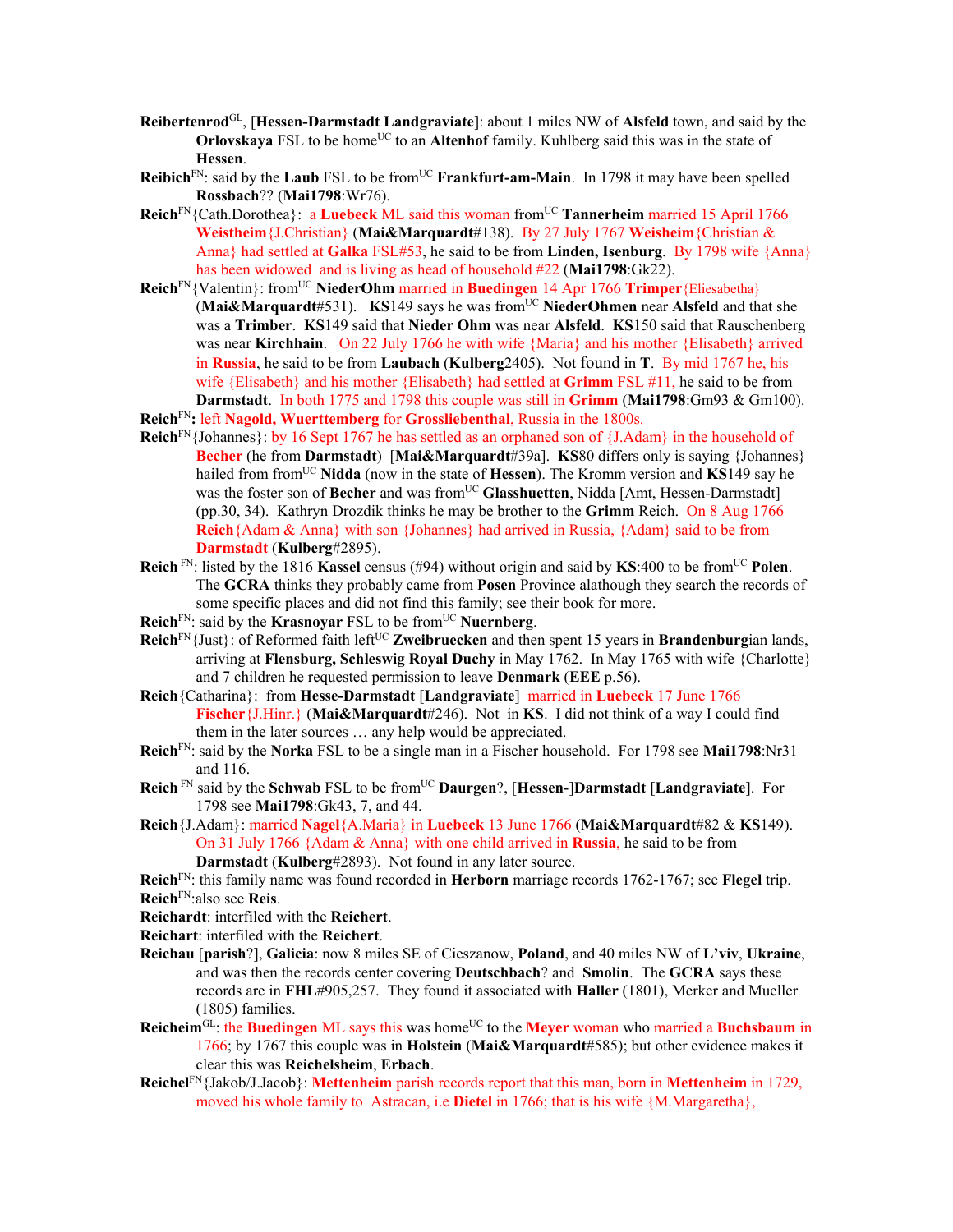daughter of **Ruehl**{J.Georg}, and 4 children, one of whom died in **Hamburg** on the way to **Russia** in 1766 (**Mai&Marquardt**#1245). Later in 1766 the remaining family members in **Oranienbaum** took transport for the **Volga**, on which trip both parents and one of the children died (**T**6314-6318). Their orphaned son {J.Jacob} in 1767 was listed in the **Bauer** FSL 16a as an 11-year old living in the **Lissau**{Christian} household, the boy said to be from **Meisenheim**, **Kurpfalz**. He is listed in **KS**150. For 1798 see **Mai1798**:Gm137.

- **Reichel/Reigel**{J.Georg}: **Mettenheim** parish records report that this son of {J.Christopher} born in 1743 to his second wife went to Astracan, i.e **Dietel** in March 1766 (**Mai&Marquardt**#1244). On 13 Sept 1766 {Georg} and wife {Anna} arrived in **Russia**, he said to be from **Pfalz** (**Kulberg**5894). Later in 1766 {Georg} and wife {A.Catharina} iu **Oranienbaum** took transport for the **Volga**  (**T**6319-6320). In 1767 **Reigel**{Georg} **from Waltenberg [County]** was recorded in **Dietel** (#22 in the **Stumpp** supplemental list, **Dietel** FSL). He is listed in **KS**150. Spelled **Reichel** in 1794 (**Mai1798**:Mv418). In 1798 {Georg} and his **Stahlmann** wife {Katharina} with children and their spouses were still living in **Dietel** (**Mai1798**:Dt81). **Dona Reeves-Marquardt** found the birth records in **Mettenheim, Wartenberg** church books.
- **Reichel**FN{Michael}: **Mettenheim** parish records report that he went to Astracan, i.e. **Dietel**, in 1765; with a wife from Dorn-Duerkheim and two children (**Mai&Marquardt**#1246). **KS**130 sayshe was from **Mettenheim** near **Worms**, heading for **Hoffental**. By 1 March 1767 he, with wife {Rosina} and 3 children, with a single **Fischer** man also living in the household, had settled at **Bauer** FSL #50, Michael said to be fromUC **Meisenheim**, **Wittenburg** [sic. for **Warenburg**].For 1798 see **Mai1798**:Br22, 68, and 47).
- **Reichelsee**<sup>GL</sup>: said by the **Buedingen** ML to be home<sup>UC</sup> to a **Blumenschein** woman who in 1766 married a **Zirckoebel** man from<sup>UC</sup> **Breuschbach**; after which the couple went to **Jagodnaja Polyana** (**Mai&Marquardt**#704). This surely is **Reichelsheim**, **Erbach**.
- **Reichelsheim**GL: is some 5 miles ENE of **Friedberg**, **Hessen**, and said by Stumpp to be home<sup>UC</sup> to the **Blumenschein** woman who in 1766 in **Buedingen** married a **Zirckoebel** man from<sup>UC</sup> **Breuschbach**; after which the couple went to **Jagodnaja Polyana** (**Mai&Marquardt**#704). Also see **Reichelsee**. Stumpp surely is in error; the Blumenschein woman almost certainly was fromUC **Reichelsheim, Erbach**, not **Hessen**.
- **Reichelsheim**GL, **Erbach** [**County**]: is some 7 miles NW of **Erbach** city, 13 miles SE of **Darmstadt** city, and said by the **Bauer** FSL to be home<sup>UC</sup> to **Blumenstein** and **Derr/Doerr** families. Proven home to the **Heist** and **Schimpf** families that settled in **Dobrinka** (**Gieg1**). Sherri Stahl has found the birth records here of the **Goettmann** men, father and son, who were first settlers in **Frank**. Said by the Holstein FSL to be home<sup>UC</sup> to a Buchsbaum wife. Said by the Kromm version of the **Jagodnaja Polyana** FSL to be home<sup>UC</sup> to **Blumenstein** and **Zuergiebel** families. Sometimes referred to as **Reichelsee** or **Heichelheim**.
- **Reichenbach**FN: said by the **Straub** FSL to be fromUC **Doeschnitz**, **Sachsen**[-**Saalfeld Duchy**]. I did not find them or any descendants in **Mai1798**.
- **Reichenbach**{Dorothea Catharina} nee **Lorber**: **Anhalt-Dessau** archives indicate that this woman born in **Coethen** was the wife of {Christian} and left from **Quellendorf** with their daughter (**Mai&Marquardt**#1136 & **KS**150).
- **Reichenbach**FN: this family name was found recorded in **Tann** marriage records 1762-1767, and in **Winterhausen** marriage records 1760-1769; see **Flegel** trip.
- **Reichenbach**<sup>GL</sup>: an unidentified place said by the **Paulskaya** FSL to be home<sup>UC</sup> to a **Elchner** family. Said by the **Stephan** FSL to be home<sup>UC</sup> to an **Usinger** family. There are over 50 places of this name in the former German-speaking lands. My guess is the one that was in Erbach County is the most likely for the **Usinger** family, and I would say I have about a 5% chance of being right.
- **Reichenbach**, **Bamberg** [**Bishopric**]: is 42 miles NE of **Bamberg** city, and said by the **Hoelzel** FSL to be home<sup>UC</sup> to **Aman** and **Lang** families.
- **Reichenbach**, **Erbach** [**County**]: is 21 km WNW of **Erbach** city and was said by the **Warenburg** FSL #93 to be home<sup>UC</sup> to a **Koehler**{Franz} family and perhaps to their stepson **Metzger** {Johann}. This is the same place as the next entry, but 50 years earlier.
- **Reichenbach**GL, **Schlesien**: now Dzierzoniow, **Poland**, some 30 miles SW of **Wroclaw**, and said by the **Katharinenstadt** FSL to be home<sup>UC</sup> to a **Hoffmann** family. Said by the **Warenburg** FSL to be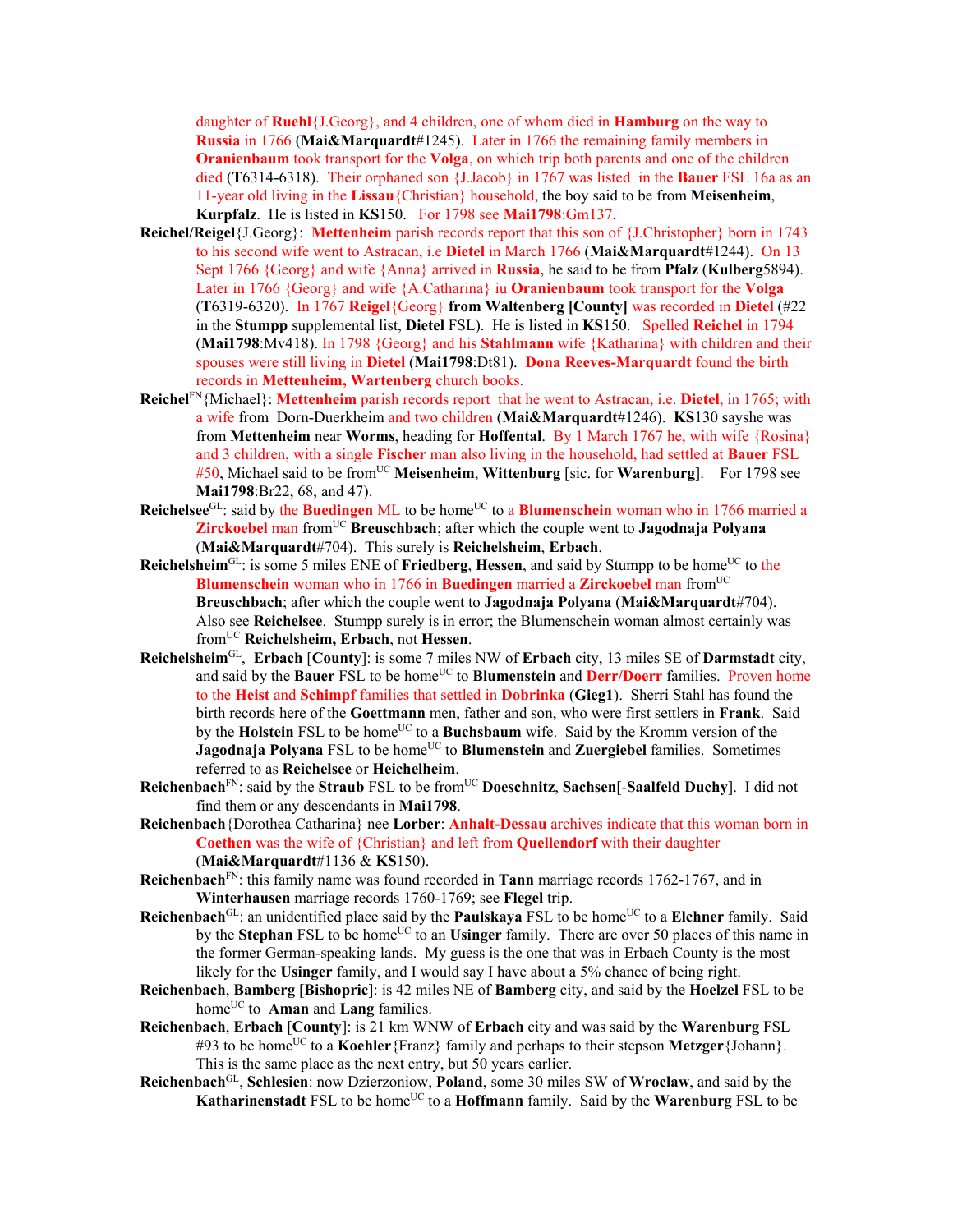home<sup>UC</sup> to an **Ilgner** family.

**Reichenbach**{Dorothea Catharina}: **Anhalt-Dessau** archival records say she was born a **Lorber** in **Coethen**, widowed by {Christian} in **Quellendorf** left for **Russia** in 1766 with their daughter (**Mai&Marquardt**#1136). Not found in any later source.

**Reichenbach**, **Wuerttemberg**: is 7 miles SE of Karlsruhe, and was said by both the 1816 **Neudorf** census (#19) and  $KS:361$  to be home<sup>UC</sup> to the **Lutz**{Friedrich/Georg F.} family that settled in **Neudorf**. **Reichenborn**FN: see **Regenbach**.

**Reischenschlerch**?<sup>GL</sup>: an unidentified place said by the **Ober-Monjou** FSL to be home<sup>UC</sup> to a **Vogel** family and possibly to their **Lenkof**/**Leikam** step-sons.

**Reicher**FN: see **Reuter**.

**Reichert, Reichart, and Reichardt** all interfiled here:

**Reichert**{A.Maria}: she married **Bremer**{Johannes} in **Luebeck** on 13 August 1766

(**Mai&Marquardt**#1198). **KS**123 said the year was 1765. By 1767 they were in **Anton** FSL #52.

**Reichert**FN: found by the **GCRA** to be in **Bergdorf** and proven, using **FHL** 1,475,216-7, by them to have come from **Tailfingen**, **Herrenberg** [**Amt**], **Wuerttemberg**. See the **GCRA** book for details.

**Reichert**FN{Jacob}: said by the **Boaro** FSL to be from<sup>UC</sup> **Bingen**, **Kurmainz**. For 1798 see **Mai1798**: Bx09, 06.

- **Reichert**<sup>FN</sup>{J.Heinrich}: said by the **Boaro** FSL to be from<sup>UC</sup> Seiben. Spelled **Reichert** in 1790 and 1798 (**Mai1798**: Mv323, Ka102).
- **Reichert**<sup>FN</sup>{A.Margaretha}: said by the **Buedingen** ML to be from<sup>UC</sup> **Reibach** she married **Faust**{Johannes} 19 April 1766 (**Mai&Marquardt**#557). KS127 and 150 to be fromUC **Reibach** near **Dieburg** in Hesse). Said by the **Dobrinka** FSL (#94) to be from<sup>UC</sup> Roth, Isenburg.
- **Reichert**FN: arrived in South Russia in 1818; later settled in **Gueldendorf, Odessa**; family records found by **Curt Renz** in **Scheppach, Oehringen Oberamt, Wuerttemberg**.
- **Reichert**<sup>FN</sup>{J.Melchior}: With wife {Susanna} and 3 children, plus his mom{Anna}he arrived in Russia 31 July 1766, he said to be from **Darmstadt** {**Kulberg**2841). Said by the **Holstein** FSL #33 to be fromUC **Raibach**, **Darmstadt**.
- **Rueckert/Rikert/Reichert**FN{Lorentz}: married **Roeder**{A.Cathar.} in **Buedingen** 20 April 1766 (**Kulberg**561). By 21 Aug 1767 with his **Tropp** wife {Magdalena} he had settled at **Koehler** FSL #82, he said to be from<sup>UC</sup> **Rumstadt**?. The family name was spelled both **Rikert** and **Reichert** in 1798 (**Mai1798**:Kl38/Mv1309).
- **Reichart/Reichert**{Sebastian}: arrived single in **Russia** 29 Aug 1766, he said to be from **Isenburg**  (**Kulberg**5212). By 18 Aug 1767 still single he had settled at **Kraft** FSL #70, he said to be from **Wern**(?).

**Reichart**/**Reichert**FN: said by the **Kraft** FSL to be fromUC **Wern**(?), **Isenburg**.

**Reichert**<sup>FN</sup>{Nicolaus}: arrived in **Russia** with wife {Anna}, one son, and a servant {Anna} **(Kulberg**5061). Said by the **Krasnoyar** FSL #21 to be from<sup>UC</sup> Buedingen, Isenburg.

- **Reichart**FN{Catharina} nee **Scheitz**: according to a **Luebeck** ML the widow of a **Reichart** married **Humbert** {Johannes}23 May 1766; by 1767 this couple was **Krasnoyar** FSL #20 (**Mai&Marquardt**#229).
- **Reichert/Reichardt**FN{Christoph}: on 9 Aug 1766 **Reichardt** with wife {A.Margaretha} arrived in **Russia**, he said to be from **Isenburg** (**Kulberg**4942). With wife {A.Katharina} by 8 July 1767 **Reichert** had settled at **Kutter** FSL  $#35$ , he said to be from<sup>UC</sup> **Isenburg**.

**Reichhardt**/**Reichert**FN{Andreas}: on 13 Sept 1766 **Reichhardt** with wife {Anna} and son {Johann} arrived in **Russia**, he said to be from **Isenburg** (**Kulberg**5945). By 29 July 1767 **Reichert** with wife {A.Sabina} had settled at **Kutter** FSL #70, he said to be from **Isenburg**.

**Reichert**<sup>FN</sup>: said by the **Mariental** FSL to be from<sup>UC</sup> **Kottenheim**?, **Kurtrier**. Darrell Burghardt believes that this couple married on the way to Mariental and he reports that frau **Reichert** was a daughter of the **Hansen** family whose maiden name in 1798 was given as **Gantz** (**Mai1798**:Mt4).

- **Reichert**FN: a **Luebeck** ML says this woman married a **Hohnstein** man in 1766; by 1767 this couple was in **Norka** (**Mai&Marquardt**#1199).
- **Reichert**FN{J.Adam}: arrived single in **Russia** 29 Aug 1766, he said to be from **Isenburg** (**Kulberg**5206). Said by the **Norka** FSL #103 to be from<sup>UC</sup> **Isenburg** (no locality mentioned). For 1793 and 1798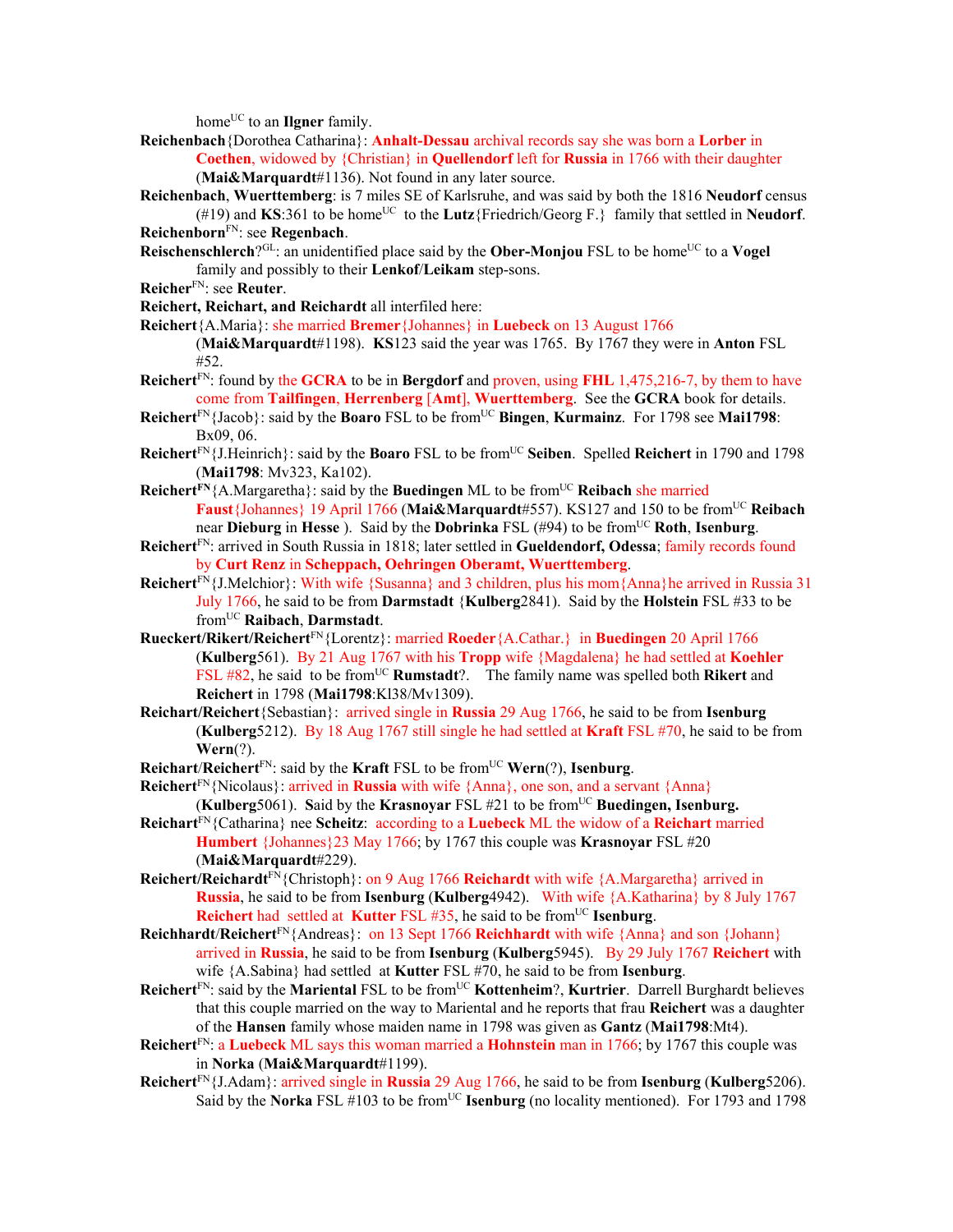see **Mai1798**:Mv1980, Nr30, 146 and Kt14. In 1798 the wife's maiden name was given as **Oswald** (Nr30).

**Reichert**<sup>FN</sup>: said by the **Paulskaya** FSL to be from<sup>UC</sup> **Boedefeld**.

- **Reichert**{A.Margaretha}: married **Faust**{Johannes} 19 April 1766 in **Buedingen**; both said to be fromUC **Reibach** (**Mai&Marquardt**#557). **KS**127and 150 said they were fromUC **Raibech** near **Dieburg** now in **Hesse**. {Johann & Anna} arrived in **Russia** 31 July 1766 (**Kulberg**2842). Not found in **T**. By 20 June 1766 his widow with 2 sons had settled at **Dobrinka** FSL #94, which said she was fromUC **Roth, Isenburg**, and had moved to **Shcherbakovka** in 1768. Not identified in **Mai1798**.
- **Reichert**{Christian}FN: may have been the offspring of an early **Zurich** settler family. In 1798 he was said to be from **Zurich** (**Mai1798**:Ls8) –but the family name does not appear in the **Louis** FSL and he himself is too young to be in a FSL. Not identified in any other source.
- **Reichert**{Christian}: **KS**150 says he was from **Calbach** near **Buedingen**.
- **Reichert**{A.Maria}: from **Calbach** married **Will**{J.Georg}in **Buedingen** 7 March 1766
	- (**Mai&Marquardt**#380). On 4 July 1766 this couple arrived in **Russia**, he said to have come from **Linden** (**Kulberg**2261). No further information found.
- **Reichert**{Elisabeth}: married **Holler**{J.Adam} 20 March 1766 in **Buedingen** (**Mai&Marquardt**#451). **KS**150 had {Joh.}. Not found in any later source.
- **Rueckert**{Eva M.}: married **Muessel**{Johannes} in **Rosslau** 30 April 1766 (**Mai&Marquardt**#953). **KS**145 has **Meissel**. Not found in any later source.
- **Reichhardt**{Franz}: on 4 July 1766 with wife {Elisabeth} and 2 children he arrived in **Russia**, he said to be from **Mainz** (**Kulberg**1321). Not found in any later source.
- **Reichert**{Jacob}: with wife {Maria} and 3 children arrived in **Russia** 13 Sept 1766, he said to be from **Worms** (**Kulberg**5865). ??
- **Reichert**{Johann}: arrived single in **Russia** 15 Sept 1766 (**Kulberg**6064). ??
- **Reichert**{Johann}: with wife {Eleonora} and 2 sons arrived in **Russia** 12 Sept 1766, he said to be from **Wertrach**(?) (**Kulberg**4455). ??
- **Reichert/Reichhardt**{J.Christoph}: married **Joerg**{A.Margaretha} in **Luebeck** 28 May 1766 (**Mai&Marquardt**#161 & **KS**150). On 9 Aug 1766 this **Reichhardt** couple arrived in **Russia**, he said to be from **Isenburg** (**Kulberg**4942). By 8 July 1767 **Reichert** with wife {A.Katharina} had settled at **Kutter** FSL #35, he said to be from **Isenburg**. Not found in any later source.

**Reichert**FN: this family name was fou nd recorded in **Tann** marriage records 1762-1767; see **Flegel** trip. **Reichert**FN: also see **Reichart** and **Rueckert**.

- **Reicherter**FN: said by the 1816 **Glueckstal** census (**KS**:672, 401) to be from **Reutlingen**, **Wuerttemberg**. Using **FHL**(1,069,075), the **GCRA** verified this origin. See the **GCRA** book for more details.
- **Reichle**{Carl}<sup>FN</sup>: **KS**:401 said he came from<sup>UC</sup> **Kircheim**, **Nuertingen** [Amt], **Wuerttemberg** to<sup>UC</sup> **Neudorf**. The **GCRA** found no record of such a person in **Neudorf**. See their book for more.
- **Reichle**{Jakob}<sup>FN</sup>: mistakenly said by the 1816 **Neudorf** census (#53) to have come from<sup>UC</sup> Sternefels, **Vaihingen** [**Amt**], **Wuerttemberg**. But **KS**:401 said he came from **Gitenberg**, **Nuertingen** [**Amt**], **Wuerttemberg**. Using **FHL**#1,055,850, the **GCRA** concluded that the latter origin, but **Gutenberg** instead of **Gitenburg**, was likely but not provable due to so many similar names in the records there. See their book for more.
- **Reichle**{Jakob, Johannes}FN: said by **KS**:401 to have come fromUC **Sternenfels**, **Vaihingen** [**Amt**], **Wuerttemberg** to<sup>UC</sup> **Neudorf**. The **GCRA** found no record of these men in **Neudorf**. See their book for more.
- **Reichmann**FN: in 1767 listed as an orphan girl in the **Eckhardt** household (**Lk**1a), a probable early settler in **Zuerich**. For 1798 see **Mai1798**:Kd1. For 1767 see **T**2616-18
- **Reichmannshausen**, **Schweinfurt** [**Amt**], **Bavaria**: is 8 miles NE of **Schweinfurt** city, and this may have been home<sup>UC</sup> to the **Hemmerich** family that went to **Glueckstal** via<sup>UC</sup> **Torschau**, **Hungary**; see the **GCRA** book for detail.
- **Reichmesser**{Elisabeth}: was lving in **Luzern** in 1798 with no earlier colony indicated (**Mai1798**:Lz35) and she has not been found in any printed FSL; so she may well represent a **Luzern** first settler family. In 1798 she is living as the likely 2<sup>nd</sup> wife of **Lembach**{Anton} who was said to have come from **Lohr** (**Mai1798**:**Lk4**1).
- **Reichmesser**{Elisabeth}: said by the 1798 **Luzern** census to be the maiden name of frau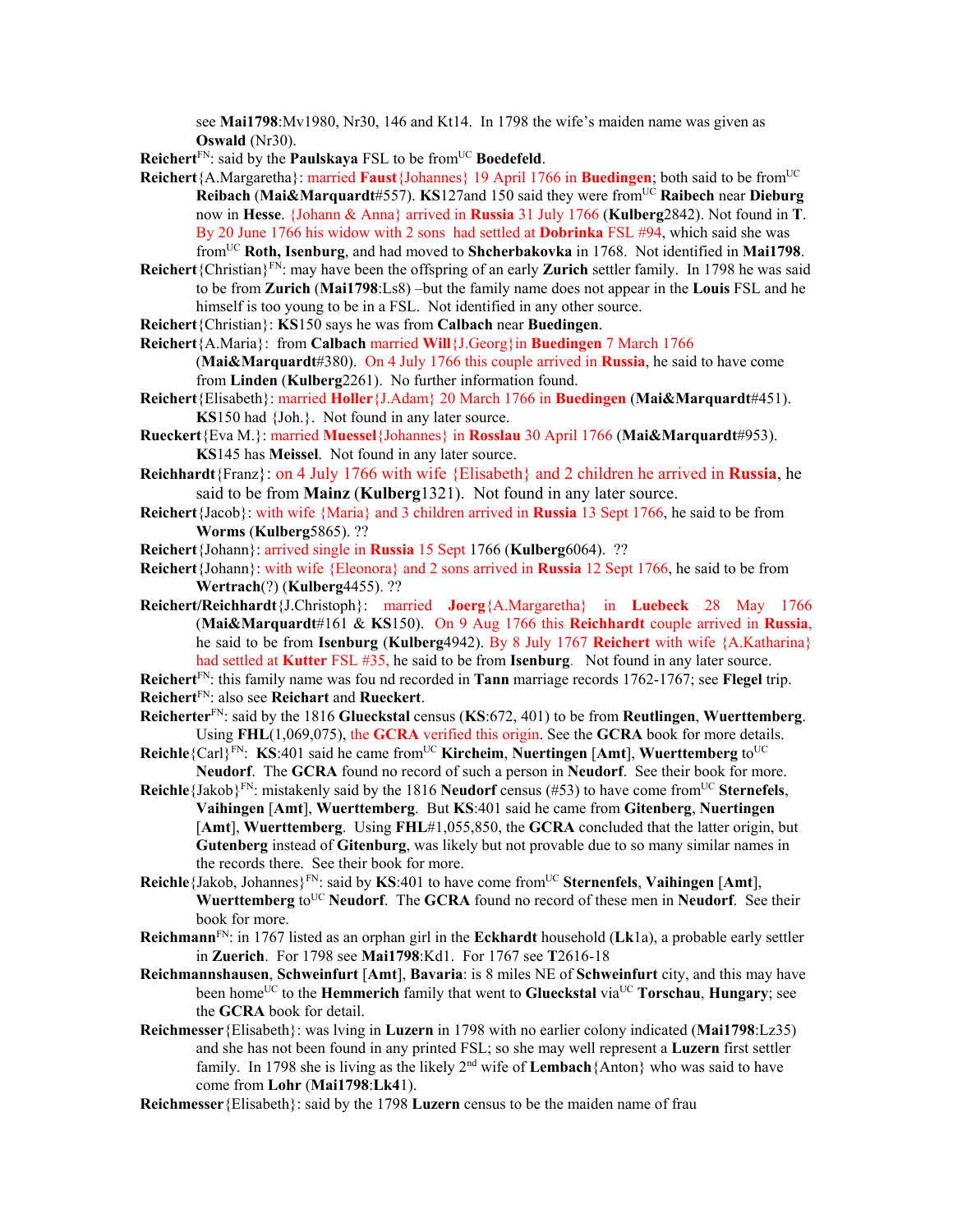**Werner**{Philipp} (Lz95) who came from<sup>UC</sup> **Niederusel**?.

**Reicholdt**<sup>FN</sup>: said by the **Katharinenstadt** FSL to be from<sup>UC</sup> **Ballenheim**(?), **Franken**.

- **Reickert** FN: see **Rickert**.
- **Reid**FN: see **Reut**.
- **Reidenbach**FN: see **Redenbach**.
- **Reidenheim**<sup>GL</sup>, Worms: an unidentified place said by the Goebel FSL to be home<sup>UC</sup> to Muetzig and perhaps **Reisenbach** families. The only such place I can find is some 16 miles S of **Wuerzburg, Bavaria**.
- **Reider**FN: said by the 1798 **Norka** census to be the maiden name of Isenburger **Richter**'s wife (**Mai1798**:Nr106).
- **Reider**FN: see also **Reuter**.
- **Reier**?FN: said by the **Krasnoyar** FSL to be fromUC **Darmstadt** (no locality mentioned).
- **Reier**<sup>FN</sup>: said by the **Warenburg** FSL to be from<sup>UC</sup> **Neu-Brandenburg**, **Mecklenburg**[-Strelitz Duchy], with an **Otto** stepson in the household. I could not find them in **Mai1798**.
- **Reier**{Johannes&Martin}: said by Recruiter Beauregard's list to have been step-sons in the Zahn{L.Wilhelm} household (Lk19a).
- **Reifegerste**FN: see **Reisegerste**.
- **Reifenberg**, **Bassenheim** [**Barony**]: nka Oberreifenberg and Niederreifenberg 12 miles NW of Frankfurt-am-Main city centre, and said by the Dehler FSL to be home<sup>UC</sup> to Brendel, Fest, and **Fuchs** families. Said by the **Louis** FSL to be home<sup>UC</sup> to the **Brendel**, **Fischer**{Barbara}, and **Waldschmidt** families. Said by the **Buedingen** ML to be home<sup>UC</sup> to the **Strack** man who in 1766 married a **Herrman** woman; by 1767 this couple was in **Pfeiffer** (**Mai&Marquardt**:634); however, the **Pfeiffer** FSL says he was from<sup>UC</sup> **Hannover**. Also spelled **Reiffenburg** (**Mai&Marquardt**:634).
- **Reifenberg, Bassenheim, Kurmainz**: said by the **Dehler** FSL to be home<sup>UC</sup> to a **Sturmann** family. This is the same place as the previous entry. Reifenberg was in the **Bassenheim Barony**, not in **Kurmainz**, although it was very near the **Kurmainz** border.
- **Reifenschneider**FN: see **Reifschneider**.
- **Reiffenburg**GL**, Bessenheim**GL: see **Reifenberg**.
- **Reiffen/Reiffer**{Johannes}: fromUC **Alertshausen** an der **Rabenau**: married **Ertz**{Eliesabetha} in **Buedingen** 17 April 1766 (**Mai&Marquardt**#552). **KS**150 gives his name as **Reiffer**.Not found in any later source.
- **Reiffer**{A.Elisabeth}: married **Spahn**{Nicolaus} in **Luebeck** 22 May 1766 (**Mai&Marquardt**#1186). On 4 July 1766 {Nicolaus & Anna} and 1 child arrived in **Russia**, he said to be from **Hanau**  [**County**] (**Kulberg1497**). Later in 1766 this couple with no child took transport in **Oranienbaum** for the **Volga**, on which trip she died (**T**6040-6041).
- **Reiffscheider/Reifschneider**FN{A.Cathar.}: from **Rosbach** married **Thiel** {J.Adam}in **Luebeck** 27 May 1766; by 1767 this couple was at **Krasnoyar** FSL 101 (**Mai&Marquardt**#231).
- **Reiffschneider**FN: also see **Reifschneider**.
- **Reifschneider**FN: a note to **Mai&Marquardt**#1192 says that the **Krasnoyar** FSL says that "**Meerholz** near Isenburg" was home<sup>UC</sup> to a Reifschneider family. Meerholz was the seat of Isenburg-**Meerholz County**. The Pleve version of the **Krasnoyar** FSL (#114) says that **Isenburg** was their home<sup>UC</sup>. A **Luebeck** ML says this **Reifenschneider** man married a **Zimmer** woman in 1766 (**Mai&Marquardt**#1192). **KS**:150 says another **Reifschneider** came fromUC **Leisenwald**. **Leisenwald** was in **Isenburg-Waechtersbach County**.
- **Reifschneider/Reiff-**FN{Johannes **Loos**FN{A.Catharina}: fromUC **Leisewald**, in **Buedingen** 3 May 1766 married **Reiffschneider** {Johannes} (**Mai&Marquardt**#613). On 8 Aug 1766 {Johann & wife Anna} with no children arrived in **Russia**, he said to be from **Isenburg** (**Kulberg**3216). Not found in **T**. By 8 July 1767 he and wife {A.Katharina} had settled at **Kutter** FSL #14, he said to be from **Isenburg**. In 1798 this couple was still in **Kutter** (**Mai1798**:Kt74). **Doreen Connelly**  proved that in **Leisenwald** he was godfather to a **Lich** child who later was orphaned. The **Reifschneider** family was in **Leisenwald** at least as early as 1470 and has been traced father to son from 1612 to 1932 in **Leisenwald** (**Steinberger2**).

**Reifschneider**<sup>FN</sup>{Adam}: said by the **Norka** FSL to be from<sup>UC</sup> **Isenburg** (no locality mentioned). For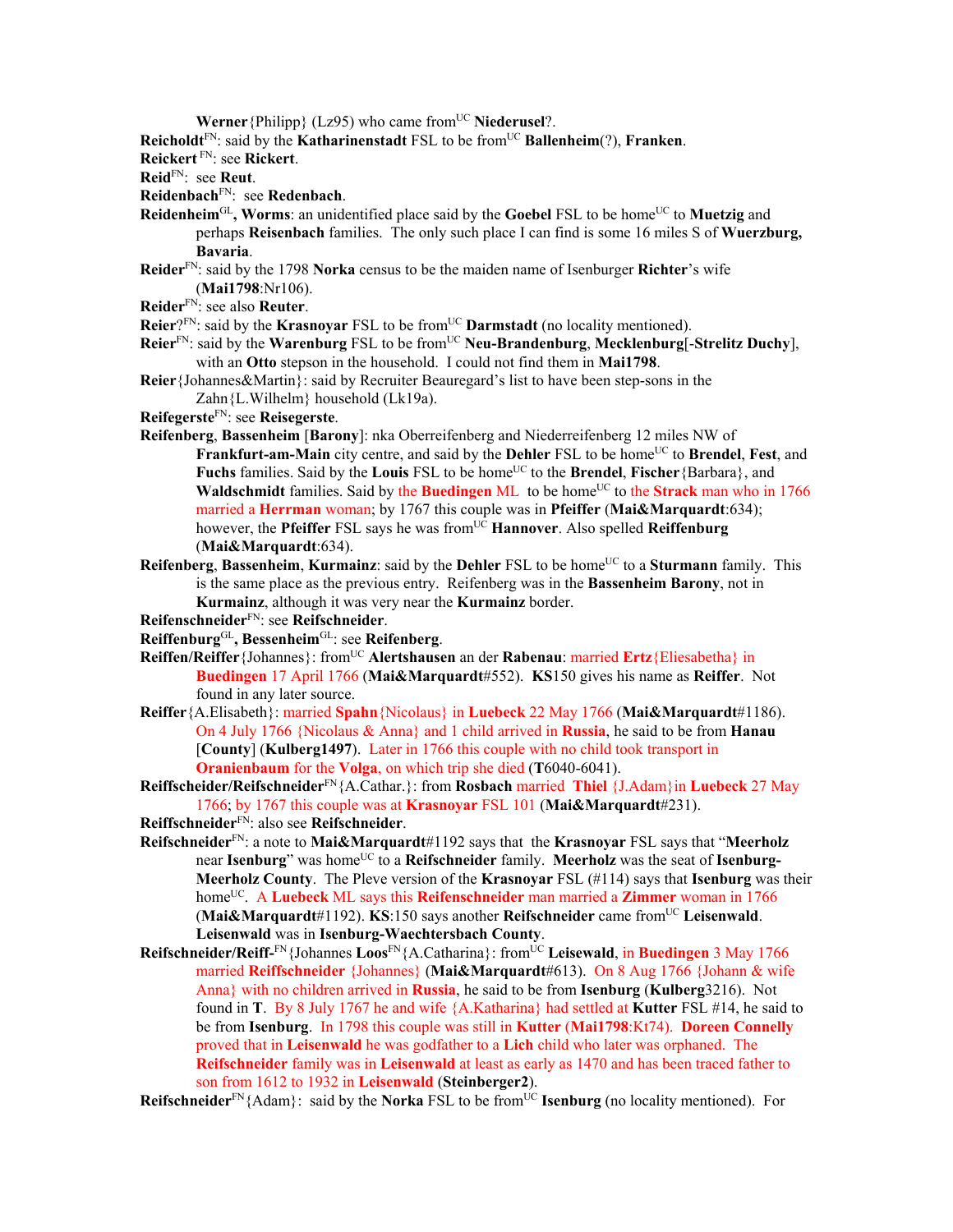1798 see **Mai1798**:Nr153.

**Reifschneider**FN{Johannes}: said by the **Norka** FSL to be the orphaned son of J.Konrad Reifschneider living in a **Weber** household. For 1798 see **Mai1798**:Kk12.

**Reigenbol**?<sup>GL</sup>, **Sachsen**: an unidentified place said by the **Fischer** FSL to be home<sup>UC</sup> to frau **Knoll**. **Reigenborn**FN: see **Regenbach**.

- **Reigensen**(?)<sup>GL</sup>, **Erbach**: an unidentified place said by the **Dobrinka** FSL to be home<sup>UC</sup> to a **Schimpf** family.
- **Reigert**<sup>FN</sup>: said by the **Koehler** FSL to be from<sup>UC</sup> **Mosbach**.
- **Reiher**<sup>FN</sup>: said by the **Enders** FSL to be from<sup>UC</sup> **Breslau, Schlesien**. I cannot find this family in the 1798 Volga censuses.
- **Reiher**FN: frau Reiher was said by the **Enders** FSL to be fromUC **Stockholm, Schweden**.
- **Reiher**FN: said by the **Goebel** FSL to be fromUC **Neuweiler, Lothringen** and his **Kern** wife fromUC **Schotten, Darmstadt**.
- **Reil**FN{Margaretha}: not found in **Kulberg** or in **T**. By 18 June 1767 widowed she with {Wilhelm} her 19 yr old son had settled at **Doenhof** FSL #76 said to be fromUC **Gelnhausen** (no locality mentioned). By 1798 he was married and still living in **Doenhof** (**Mai1798**:#54). **Jim Pickelhaupt** says he has verified this origin.
- **Reil**FN: also see **Ruehl**.
- **Reiling**<sup>FN</sup>: said by the **Boregard** FSL to be from<sup>UC</sup> Schlitz. I could not find this family in the 1798 Volga censuses.
- **Reilingen**GL, **Mannheim** [**Amt**], **Baden** [taken by France in 1794-1816 and then ceded to Bavaria in 1816]: is some 14 miles SSE of **Mannheim** city, and incorrectly said by the **Bergdorf** 1816 census (KS:660, 220) to have been home<sup>UC</sup> to a **Spielmann** family and possibly a **Bedorf** family. Incorrectly said by the 1816 **Glueckstal** census to be home<sup>UC</sup> to the **Schnabel** family. Said by both the 1816 **Neudorf** census #16 and **KS**:449 to be home<sup>UC</sup> to the **Spielman/Spielmann** family that settled in **Bergdorf** and **Neudorf**. See the **GCRA** book for more.
- **Reim**{Jacob}FN: said by the **Rohleder** FSL to be fromUC [**Pfalz**-]**Zweibruechen** [**Duchy**] (no locality mentioned). I could not find this family in the 1798 Volga censuses.
- **Reim**{Matthias}FN: said by the **Rohleder** FSL to be fromUC [**Pfalz**-]**Zweibruechen** [**Duchy**] (no locality mentioned). For 1798 see **Mai1798**:1 and 2.
- **Reim**{Margaretha E.}: godmother at the 20 April 1766 **Luebeck** baptism of the son of **Fischer**{Franz} and his **Buxbaum** wife which couple settled at **Warenburg** FSL #25.
- **Reimann/Reiminn**{Johann/J.Michael/Gottleb}: arrived in Russia with wife before 7 January 1765 and were still in St.Petersburg on 28 January (**Fond 283, file 42**, pp. 1, 2, 10). I found no further record of these folks.
- **Reimer**?FN: said by the **Katharinenstadt** FSL to be from<sup>UC</sup> **Magdeburg**.
- **Reimer**<sup>FN</sup> {Jacob}: said by the **Orloff** FSL to be from<sup>UC</sup> **Berwald**.
- **Reimer**<sup>FN</sup> {Gerhard}: said by the **Orloff** FSL to be from<sup>UC</sup> **Ohrlofff**, **Tiegenhoff** Amt.
- **Reimer/Riemer**FN{Gottfried}: married **Batzel**{A.Magdalena} in **Luebeck** 15 May 1766 (**Mai&Marquardt**#56 & **KS**151). Not found in **Kulberg** rin **T**. By 3 Aug 1767 {Gottfried & Magdalena} with no children had settled at **Orlovskaya** FSL #42, he said to be from<sup>UC</sup> **Dessau** (no locality mentioned).Her maiden name was given as **Patzler** in 1798 (**Mai1798**:Or1). The family name was also spelled **Riemer** in 1798 (**Mai1798**:Or31,49).
- **Reimer**FN: said by the **Reinwald** FSL to be step-childlren in the **Berger**{nameless} household. For 1798 see **Mai1798**:Rw14.
- **Reimer**{Conrad}: Danish records said he was son to {J.Conrad} (**EEE** p.557, for more detail see that), who with sister {Johanna} was living along with their twice remarried mother {Johanna Sophia} in their stepfather Herr **Berger**'s household in about 1767 (**Reinwild** FSL #17, 17a).
- **Reimer** {J.Conrad}: Danish records said this Lutheran was from<sup>UC</sup> Wuerttemberg and arrived at **Schleswig city, Schleswig Royal Duchy** in July 1761. After he died his widow {Johanna Sophia} in 1763 married **Brunner**{Georg}; they left for **Russia** in 1765 (**EEE** p.557, for more detail see that).
- **Reimer**{Johanna Sophia}: maiden name unknown was first found listed by Danish records as the wife of **Reimer**{J.Conrad} in 1761, soon she was widowed; as the wife of **Brunner**{Goerg} in 1763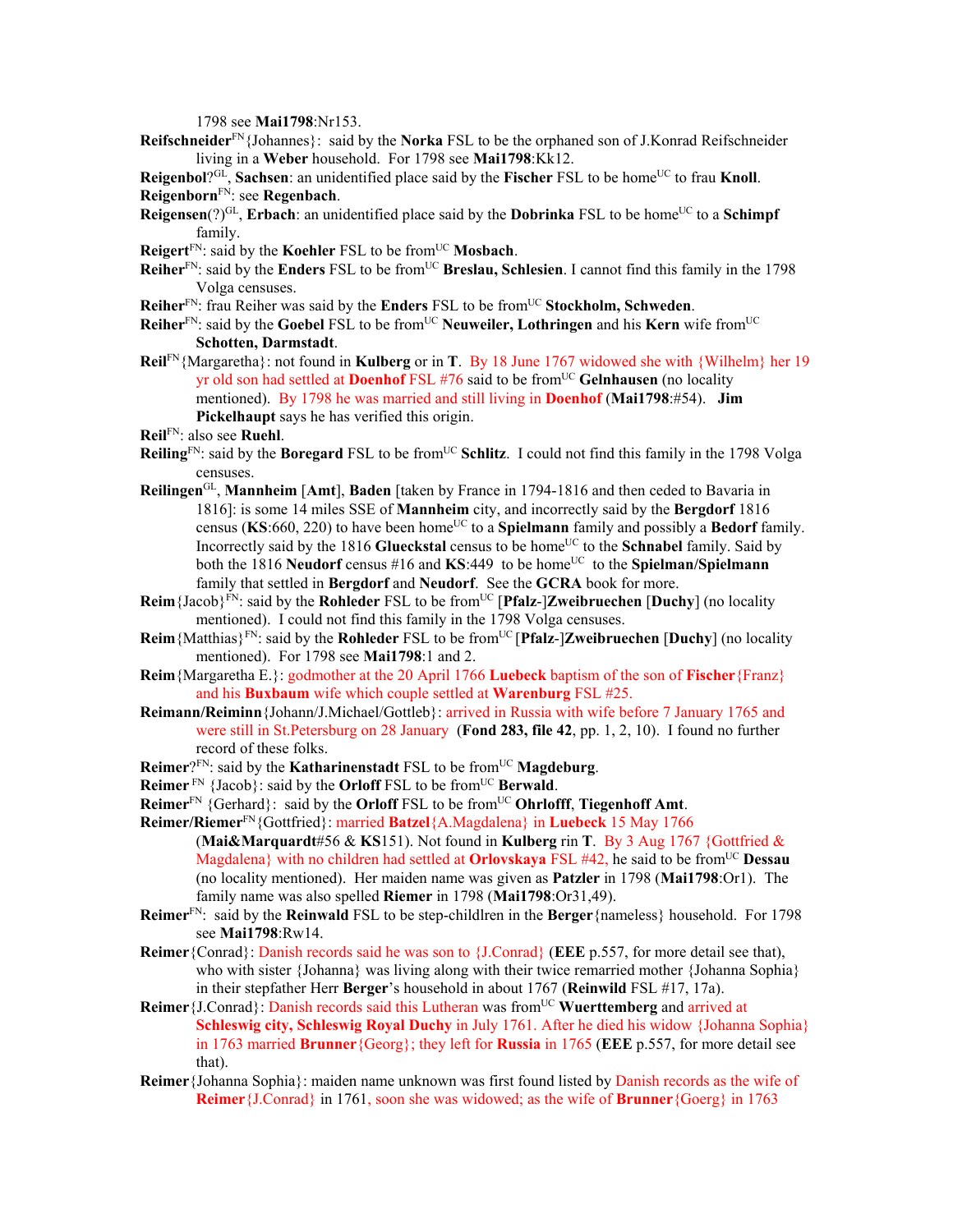(**EEE** p.557, for more detail see that). By about 1767 she is listed as from UC

**Naehermemmingen**?, **Wuerttemberg** the then wife of Herr **Berger** whose given name is not shown (**Reinwald** FSL #17).

- **Reimer**FN{Christian}: said by the 1798 **Schwed** census (Sw9) to have come there from **Kaneau** but I can not find him in any FSL.
- **Reimer**FN: said by the **Tiege** FSL to be fromUC **Moesland**, **Moewa Amt** or **Dirschan Amt**.
- **Reimer**FN: said by the **Warenburg** FSL to be fromUC **Wintersheim**, **Sachsen**. I could not find him in **Mai1798**.
- **Riemer/Rimer/Reimer**{Conrad Christoph}: married **Spretz**(Christina Charlotte} in **Rosslau** 8 April 1766 (**Mai&Marquardt**#921). **KS**151 & 159 give the wrong year: 1765. On 4 July 1766 {Conrad & Charlotta} with no children arrived in **Russia**, he said to be from **Braunschweig** (**Kulberg**1250). Later in 1766 in **Oranienbaum** they took transport for the **Volga** on which trip a daughter was born (**T**5342-5344). By 7 June 1767 this couple with no children had settled at **Kano** FSL #63, he said to be from **Braunschweig**.
- **Reimer** {Johannes}: this widower was said by Recruiter Beauregard's list to have been from<sup>UC</sup> Mardorf (**Lk**153). Not found in any FSL and I could not find him or any likely descendant associated with any **Volga** colony.
- **Reimer**FN: also see **Rimer**.
- **Reimkeln**<sup>GL</sup>, Hesse-Darmstadt County: an unidentified place, said by the Walter FSL to be home<sup>UC</sup> to a **Knorr** family.
- **Reims**GL**:** a French city some 96 miles WSW of **Luxembourg** city.
- **Rein**<sup>FN</sup>{Jacob}: said by the Stumpp supplement to the **Dietel** FSL to be from<sup>UC</sup> **Waltenberg County** (no locality indicated)**. Dona Reeves-Marquardt** found the birth records in **Mettenheim, Wartenberg** church books, which say that Rein's wife's maiden name was **Weinbach**. For more information regarding Dona's discoveries go to cvgs.cu-portland.edu/origins/r/dietel.cfm. See also **Reis**. I could not find this family in **Mai1798**es.
- **Rein**<sup>FN</sup>{Ernst}: said by the **Huck** FSL to be from<sup>UC</sup> **Isenburg** (no locality mentioned; country not identified).
- **Rein**FN{Christina}: married **Braun**FN{Sebastian} on 18 March 1766 in **Buedingen** (Mai&Marquardt#440, KS123, 150). They arrived in Russia 4 July 1766, he said to be from<sup>UC</sup> **Main** (**Kulberg**1699). Not found in **T**. By June 1767 they had settled in **Kamenka** FSL #78.
- **Rein/Rehn**FN{Jacob}: married 8 March 1766 **Russ**{A.Margaretha} (**Mai&Marquardt**#389). By 13 May 1767 {Heinrich  $&A.Margaretha$ } had settled at the **Kolb** FSL #13, he said to be from<sup>UC</sup> **Gerbershein**(?), **Hanau**. In 1798 this couple with offspring was still in **Kolb** (**Mai1798**:Ko13).
- **Rein**FN{Johann}: a **Rosslau** ML says this man married 20 May 1766 **Viel**{A.Margarethe}
- (**Mai&Marquardt**#981 & **KS**150). By 5 Sept 1767 {Johannes & A.Maria} plus an infant arrived at **Lauwe** FSL  $#37$ , he said to be from<sup>UC</sup> **Undenheim**.
- **Rein**{A.Margaretha}FN: said by the 1798 **Stahl-am-Karaman** census to be the new (third) wife of **Kraus**{Johannes the elder} (**Mai1798**:Sk8).
- **Rein**<sup>FN</sup>{Jacob}: said by the first translation of **Stahl-am-Karaman** FSL (#21} to be from<sup>UC</sup> [**Kur**-**[Mainz**. The Pleve version says he was from<sup>UC</sup> **Manau**, [**Kur-**]Sachsen.
- **Rein**FN{Luisa/Luise}: her maiden and first married name not given, this widow, then wife of **Rein**{Jacob} was said by the first translation of **Stahl-am-Karaman** FSL (#21} to be from<sup>UC</sup> **Hamburg/Homburg**.

**Rein**FN: also see **Reis**.

- **Reinberg**<sup>GL</sup>: an unidentified place said by the **Kano** FSL to be home<sup>UC</sup> to a **Wittmann** family. Said by the **Neidermonjou** FSL to be home<sup>UC</sup> to a **Betz** family. Said by the **Preuss** FSL to be home to a **Werner** family. There are many Reinbergs, Reinsbergs, and Reimbergs in Germany and Austria.
- **Reinbreitbach**GL**, Kelheim**: an unidentified place said by the **Preuss** FSL to be home to an **Asemakher**? family. There is a **Reinbreitbach**, **Rhineland-Wuerttemberg**, some 27 miles SE of **Cologne**.
- **Reindorf/Reindorff/Renndorf** FN{Johannes}: on 19 Sept 1766 {Johann} and wife {Margaretha} arrived in **Russia,** he said to be from **Wuerzburg** (**Kulberg**6578). Later in 1766 **Reindorff**, wife {Margretha} and infant son in **Oranienbaum** took transport for the **Volga**, on which trip the son died (**T**7406-7408). By 24 July 1767 {Johannes} had died and his widow had settled at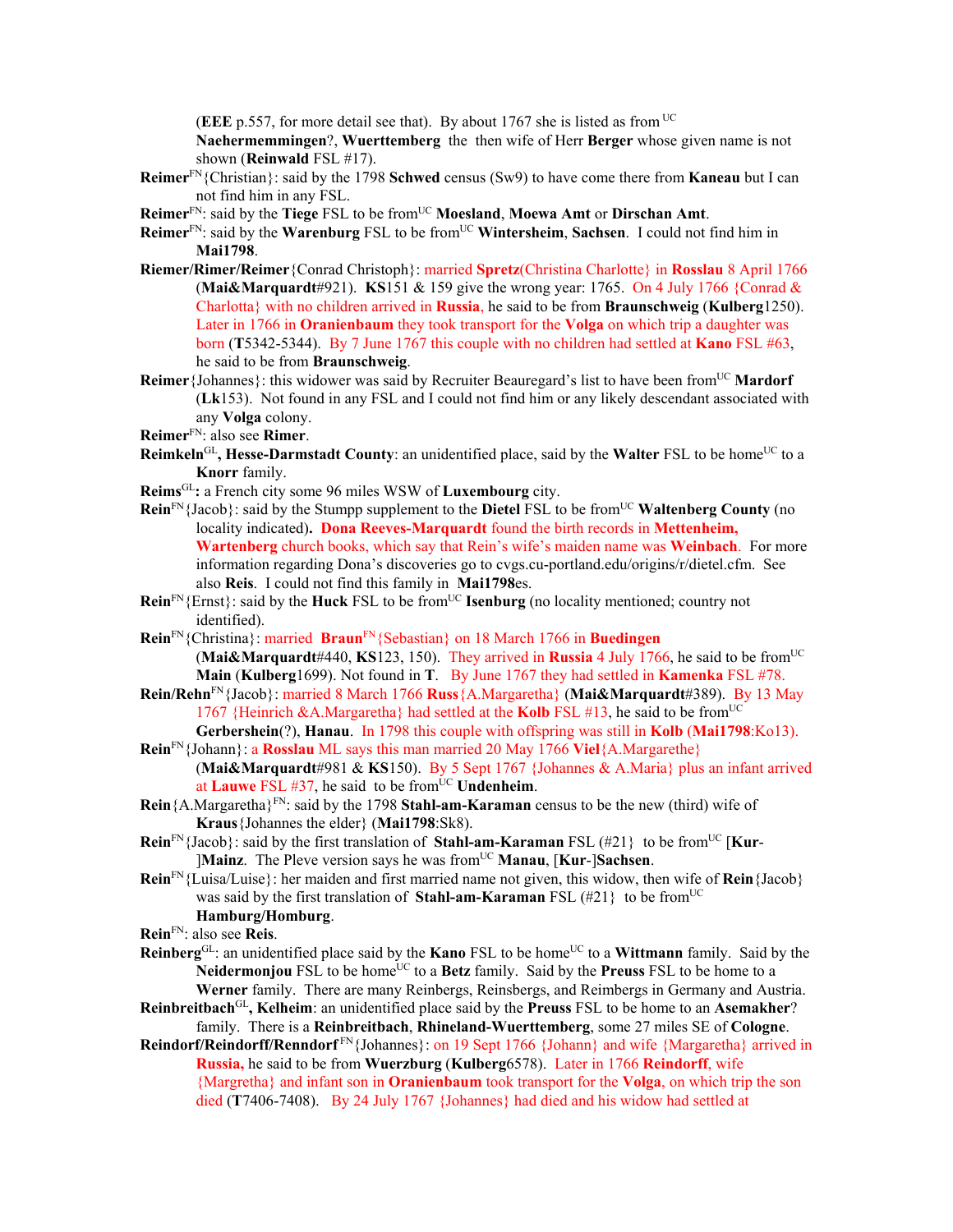**Roethling** FSL 24 (i.e. se24), said to be from **Kurmainz**. **KS**150 says she was either from **Esselbach**, **Kurmainz**, **Unterfranken** or fromUC **Hesselbach, Erbach, Hessen.**

- **Reinecke**<sup>FN</sup>{Johann}: said (no locality mentioned) by the **Kutter** FSL to be from<sup>UC</sup> **Isenburg**. Later spelled **Reinicke**.
- **Reinecke/Reincke/Roenke**(?)/**Reinigke/Reinecke**{Andreas}: his father's house was in **Dessau** possibly in **Woerlitz** where {Andreas} worked (**Mai&Marquardt**#1140). He and his **Nasuendorff** wife {Albertina} had son{J.Hinrich}} baptized in **Luebeck** 5 June 1766 (**Mai&Marquardt**#1298). He arrived in **Russia** with his wife and one daughter 8 Aug 1766, said to be fromUC **Dessau** (**Kulberg**4311). **KS**151 says he was from **Woerlitz** near **Dessau**. Later in 1766 in **Oranienbaum** this couple took transport to the **Volga** but both reportedlydied enroute (**T**4045- 4046). However by 7 June 1767 he with a new wife settled at **Boaro FSL** #72, he said to be fromUC **Oranienbaum**, **Dessau**. Not found in **Mai1798**.
- **Reinefeld**FN: see **Rahnefeld**.
- **Reineke/Reinke/Reincke**{Joachim}: married **Ratkens**{Elisabetha} in **Luebeck** 31 July 1766 (**Mai&Marquardt**#212}. **KS**150 has **Reinke**. Not found in any printed FSL but in 1798 he is listed in **Frank** (**Mai1798**:Fk21).
- **Reiner**{Jacob+w+1c}: **Kulberg**42 said they were from<sup>UC</sup> **Wuerttemberg**. Not found in **T** nor in any published FSL.
- **Reiner**FN: also see **Rainer**.
- **Reinfeld**FN: see **Rahnefeld**.
- **Reingrafen von Grumbach Territory**: another name for the **Wild und Rhein County**.
- **Reinhard** and **Reinhardt**:
- **Reinhard**<sup>FN</sup>: said by the **Boaro**FSL to be from<sup>UC</sup> **Kumpelstadt**?. Spelled **Reinhardt** in 1798 (Mai1798:Mn2, 22).
- **Reinhard**FN: said by the **Dinkel** FSL to be fromUC **Lebbin**, **Brandenburg**.
- **Reinhard**FN{Michael}: Lutheran from **Hessen-Darmstadt Landgraviate** arrived at **Flensburg, Schleswig Royal Duchy** in June 1762. In April 1765 with wife {Margaretha} he deserted **Denmark** (**EEE** p.558). By July 1766 they had arrived at **Doenhof** FSL #3 which said he was from **Darmstadt**. **Gerhard Lang** traced them over this same route starting in **Grosszimmern**, **Hessen-Darmstadt Landgraviate**.Which is where in 2006 in the LDS Salt Lake City library **Dona Reeves-Marquardt** found parish records proving that he was baptized there and there married **Heim**{Dorothea}.
- **Reinhard**FN{Peter}: Lutheran from **Hessen-Darmstadt Landgraviate** arrived at **Flensburg, Schleswig Royal Duchy** in June 1762. In April 1765 with wife {Margaretha} he deserted **Denmark** (**EEE** p.558). By July 1766 they had arrived at **Doenhof** FSL #3 which said he was from **Darmstadt**. **Gerhard Lang** traced them over this same route starting in **Grosszimmern**, **Hessen-Darmstadt Landgraviate.** Which is where in 2006 in the LDS Salt Lake City library **Dona Reeves-Marquardt** found parish records proving that he was baptized there and there married **Hornung**{A.Margaretha}, which record commented that they were in a hurry because they were leaving right away for **Denmark**!
- **Reinhardt**FN: **Curt Renz** has found the church records for this **Hoffnungstal, Bessarabia**, family in **Aldingen, Spaichingen Oberamt, Wuerttemberg**.
- **Reinhardt**<sup>FN</sup>: said by the **Katharinenstadt** FSL to be from<sup>UC</sup> **Wiege**(?).
- **Reinhard**FN{Johannes}: said by the **Kukkus** FSL #34 to be fromUC **Bueblingshausen**, **Braunfels**.
- **Reinhardt**<sup>FN</sup>: said by the **Lauwe** FSL to be from<sup>UC</sup> **IIm**, **Schwarzburg**.
- **Reinhard**<sup>FN</sup>: said by the **Mariental** FSL to be from<sup>UC</sup> **Blieskastel**. The name was later spelled **Reinhardt** (**Mai1798**:Mt25,Mv1654).
- **Reinhard/Reinhardt**{Carl Ludwig}: of **Frankfurt** married **Schmueck**{A.Eva} in **Fraenkish-Crumbach**  25 Oct 1763 going to a place near **Petersburg** (**Mai&Maruardt**#1265). Not found in any published FSL.
- **Reinhard**FN: J.Ludwig, A.Elisabethe (**Lo(t)z**) and four children left **Fraenkisch-Crumbach** in 1766 for Russia, where they settled in **Neu-Saratowka**; they had lived in **Asbach** [8 km NW of F-C] (**Gieg1**).
- **Reinhardt{**A.Marg.}FN: **KS**:118 says she married an **Ammann** man in 1778 in **Neu-Saratowka**.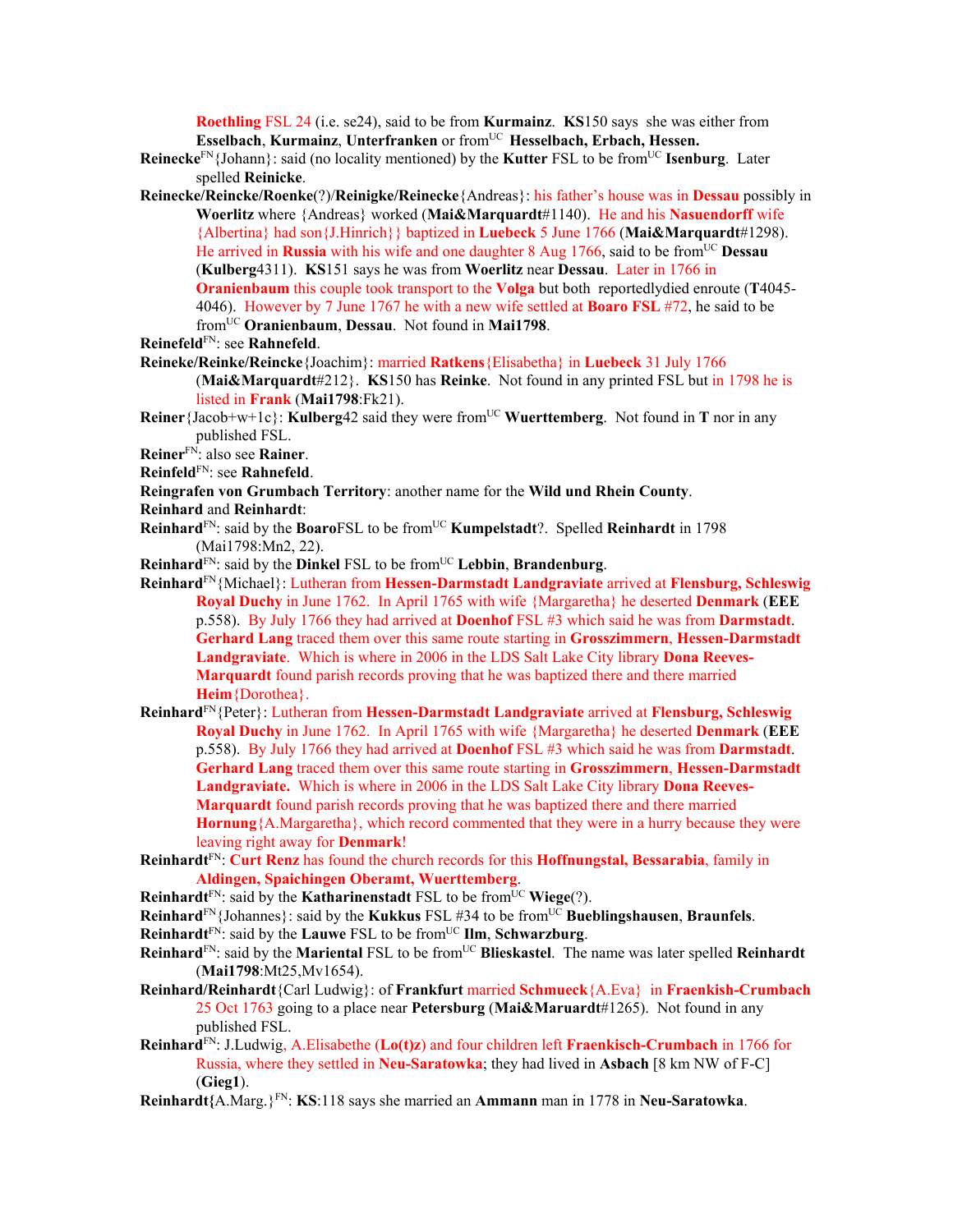**Reinhardt**<sup>FN</sup>: said by the **Reinhard** FSL to be from<sup>UC</sup> **Wianse**?, [**Kur-**]Sachsen. For 1798 see **Mai1798**:Rh26 and 28.

- **Reinhardt**<sup>FN</sup>: the wife was said by the **Reinhard** FSL to be from<sup>UC</sup> **Altenau**. In 1798 the wife's maiden name was given as **Schubert** (**Mai1798**:Rh28).
- **Reinhardt**{Adam}<sup>FN</sup>: said by the **Seelmann** FSL to be from<sup>UC</sup> **Gen**?, **Boehmen**, with an orphan girl, **Mensing**{Magdalena}, in the household. I did not locate the Reinhardts or any descendants in **Mai1798**.

**Reinhardt**{Margaret}: said by the 1798 **Seelmann** census (Sm14) to be the maiden name of frau **Messing**.

**Reinhardt**<sup>EN</sup>: said by the **Schwab** FSL to be from<sup>UC</sup> **Anburg**?, **Nassau**. For 1788 and 1798 see **Mai1798**:Mv2672 and Ml21.

- **Reinhard/Reinhardt**{Carl/Karl Ludwig}: **Fraenkisch-Crumbach** parish records say he left there with wife and 2 children; the **F-C** marriage register says he is from **Frankfurt** and 25 Oct 1766 married **Schmunck**{A.Eva}, who already had an illegitimate child and is again pregnant (**Mai&Marquardt**#1265). **KS**150 & 156 say he was from either **Frankfurt** or **Fraenkisch-Crumbach** and she was from **Fraenkisch-Crumbach**, they being on their way to a village near **Petersburg**.
- **Reinhard**{A.Maria}: 12 yr-old daughter of {Johann & Johannettta) on 8 Aug 1766 when the family arrived in **Russia**, the father said to be from **Braunfels** (**Kulberg**3555). 14 yr-old daughter of {Johannes & A.Netta} (**T**487-491). In 1798 was wife of **Fazius**{Heinrich} (**Mai1798**:Sr41).

**Reinhardt**{Johann}: **KS**158 says he left from **Mettenheim**. No further information.

**Reinhardt**{Margaretha}: married **Seckt**{Leonhard} in **Rosslau** 18 June1766 (**Mai&Marquardt**#1022 & **KS**158). **KS**150 has {Margarth} and **KS**158 has the wrong year: 1765. Not found in any later source.

**Reinhard**FN: this family name was found recorded in **Schlitz** marriage records 1762-1767; see **Flegel** trip.

**Reinhard**VV (aka **Osinovka**, **Osinowka**, **Reinhardt**, and **Reinhart**) is a Lutheran German village founded in 1766 on the eastern side of the Volga River. Its FSL is now published in Pleve, Einwanderung ..., vol.IV, pp. 19-27. According to this, the first settlers were from the following places with the family names shown here in parens. Verified corrections are in red. The number with the name is their household number in the FSL:

from **Altenau**: (frau **Reinhardt**01);

from **Altenburg**, **Sachsen**: -- see **Sachsen-Altenburg** below;

from **Anklam**, [**Preussisch Vor**-]**Pommern**: (**Kraus**/**Krause**31);

from **Auerbach**, [**Kur**-]**Sachsen**: (**Mehlhorn**6);

from **Barg**?, [**Kur**-]**Brandenburg**: (**Wolf**10);

from **Blankenhain**, [**Kur**-]**Sachsen**: (**Batz**12);

from **[Anhalt-**]**Dessau** [**Principality**]: **Kauerhoff**16a);

form **Eding**?, **Wenenburg**?: (**Klinger**29 and possibly **Mertz**29a);

from **Flor**?, **Isenburg**: (frau **Klinger**29, and possibly **Mertz**19a);

from **Friburg**?, **Isenburg**: (frau **Basner**28);

from **Goeteborg**, **Schweden**: (**Appelberg**4);

from **Gratma**: (frau **Dreher**8);

from **Guestrow**, **Mecklenburg**[-**Schwerin Duchy**]: (**Mehl**2);

from **Haase**?, **Kurpfalz**: (**Schweichert**5);

from **Hannover** [aka **Kurbraunschweig**]: frau **Eberhaus**16);

from **Hanstedt**: (**Probst**14);

from **Hel**?, **Herzogtum Branzwon**?: (**Eberhaus**/**Ebershausen**16, and possibly **Kauerhoff**16a);

from **Hornbach**, [**Pfalz**-]**Zweibruecken** [**Duchy**]: (**Bolgert**11);

from **Insterburg**, **Preussen**: (**Dreher**8);

from **Kaersing**?, **Daenemark** [**Kingdom**]: (**Nickels**9);

from **Kiel**, **Holstein**[-**Gorttorp Duchy**]: (frau **Appelberg**4, **Rolof**20, **Sansor**?27, and possibly **Lauber**?20a);

from **Leipzig**, [**Kur**-]**Sachsen**: (**Menzel**13);

from [**Kur**-]**Mainz**: (frau **Rolof**20);

from **Mecklenburg-Schwerin** [**Duchy**]: (**Borat**?7, **Fromm**/**Frahm**15);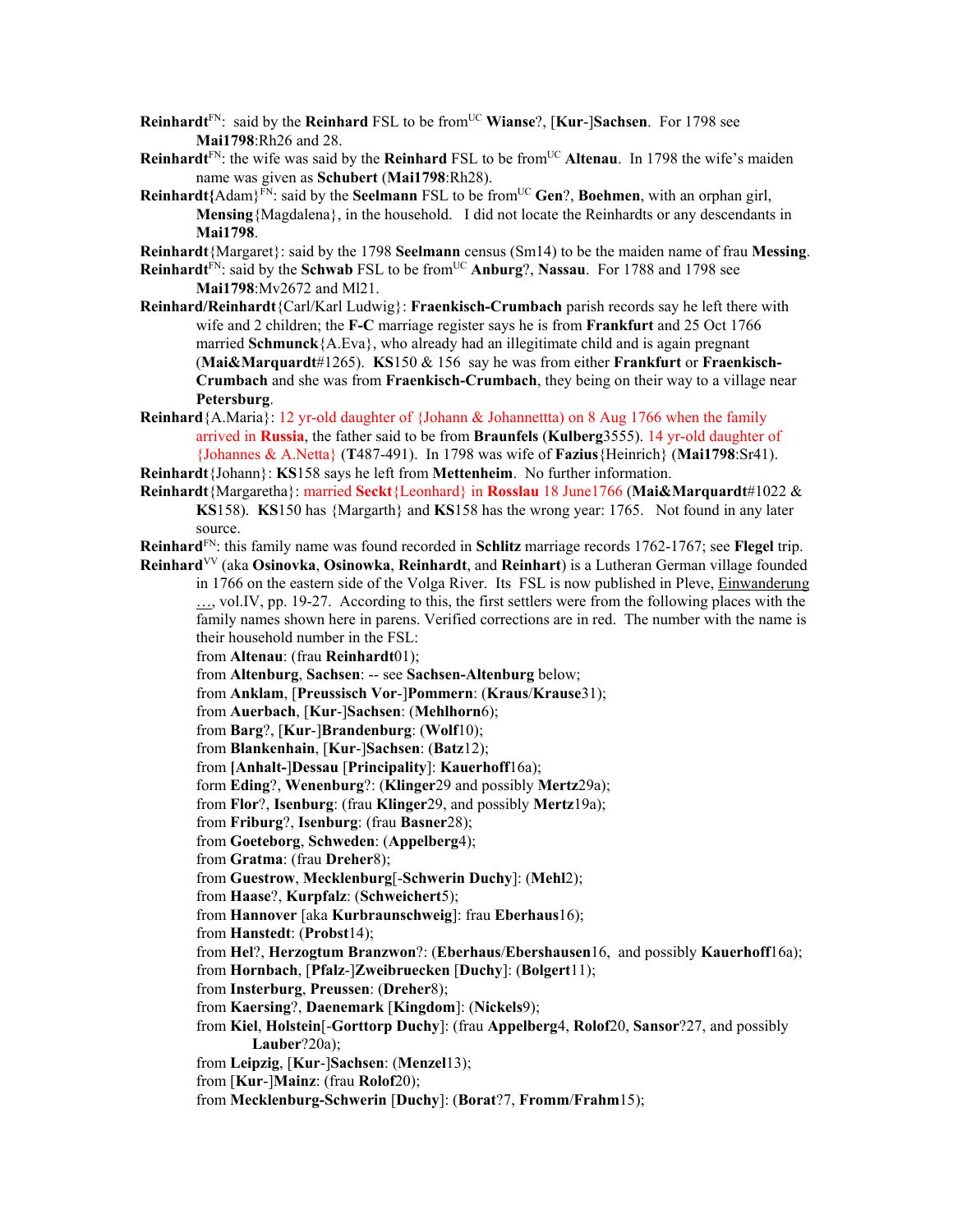from **Mimich**?, **Holstein**: (frau **Nickels**9);

from **Muenchen**, [**Kurbayern**]: (frau **Melhorn**6);

from **Neckersberg**?, **Preussen**: (**Basner**28);

from **Nurman**?, **Dening**: (**Philippsen**22);

from **Ostenau**?,[**Schleswig-Holstein Royal Duchy**] **Daenemark**: (**Eckardt**33);

from **Prenzlau**, [**Kur**-]**Brandenburg**: (**Korn**32);

from **Radaschhausen**?, **Schwarzburg**: (**Bahlausen**26);

from **Rathenow**, [**Kur**-]**Brandenburg**: (**Liege**17);

from **Rendsburg**, [**Schleswig**-]**Holstein** [**Royal Duchy**]: (**Kaspar**24);

from **Reval**, [**Estland**, **Russia**]: (**Rasch**21);

from **Sachsen**-**Altenburg** [**Duchy**]: (**Koenig**30);

from **Stargard**, [**Farther Pommern**, **Kur**-]**Brandenburg**:: (**Schmidt**18);

from **Steinitz**, **Mecklenburg**: (**Stolz**25);

from **Stockholm**, **Schweden**: (**Efermann**?19);

from **Strainau**?, **Schweden**: (**Engelbrecht**3);

from **Tondern**, [**Schleswig**-]**Holstein** [**Royal Duchy**]: (**Hansen**23);

from **Wianse**?, [**Kur**-]**Sachsen**: (**Reinhardt**1);

from **Worms**, **Kurpfalz**: (frau **Efermann**?19, frau **Rasch**21);

from [**Pfalz**-]**Zweibruecken** [**Duchy]**: (**Bolgert**10a, frau **Wolf**10).

**Reinhardt**<sup>VV</sup>: an alternate spelling of **Reinhard**<sup>VV</sup>.

**Reinhart**VV: an alternate spelling of **Reinhard**VV.

**Reinheim**<sup>GL</sup>, [Hessen-]Darmstadt [Landgraviate]: said by the Mueller FSL to be home<sup>UC</sup> to Heiss and **Buxmann** families. There is a Reinheim some 8 miles SE of **Darmstadt** city. The **Buedingen** ML says the place was **Reppeshain** and Stumpp says it was **Rebgeshain** (**Mai&Marquardt**:651).

**Reinheimer** {A.Maria}: the widow of {Andreas} from<sup>UC</sup> **Hhaag,** who married **Carbon** {Joseph} in **Buedingen 3 April 1766 (Mai&Marquardt#472). <b>KS**150 said she was from<sup>UC</sup> Herrnhaag near **Buedingen**. With her husband and child she arrived in **Russia** 9 Aug 1766 (**Kulberg**3814). Not found in **T**. By 15 Aug 1767 they had settled at **Norka** FSL#62, she said to be {Marianna}.

**Reinke**: go to **Reineke**.

**Reinland-Pfalz/Rheinland-Pfalz**/ **Rhineland-Palatinate**: is one of the 16 states of the Federal Republic of Germany.

**Reinicke**FN: see **Reinecke.** 

**Reinighof**GL, near **Rumbach**, **Pfalz**: is some 2 miles NW of **Rumbach** town, and and proven by the **GCRA** to have been one of the homes of the **Bender** family that went to the **Glueckstal** and **Kassel** colonies.

**Reinigke**: go to **Reinecke**.

- **Reinsach/Reisach**{Johannes}: married **Kantehuber**{Elisabeth Magdalena} in **Rosslau** 24 June 1765 (**Mai&Marquardt**:866). **KS**150 has **Reisach** and **Kautehuber**. Not found in **Kulberg** or in **T**. By 14 June 1766 {Johann & Elisabeth} without children had settled at **Mariental** FSL #54, he said to be from<sup>UC</sup> **Kaufbeuren**.
- **Reinschmid**FN: said by the 1816 **Glueckstal** census (**KS**:669, 672, 402) to be fromUC **Pfaeffingen**, **Tuebingen** [**Amt**], **Wuerttemberg**. However, the **GCRA** verified this family was not in **Pfaeffingen**, and using **FHL**(1,528,432), proved origin in **Bad Liebenzell**, **Bad Liebenzell** [**Amt**], **Wuerttemberg**. See the **GCRA** book for more details.
- **Reinwald**<sup>FN</sup>: said by the **Reinwald** FSL to be from<sup>UC</sup> Miesenheim?, **Kurpfalz**. Possible 1798 family records are **Mai1798**:Kr9 and Wr108.
- **Reinwald**VV (aka **Staritsa, Stariza**) is a Lutheran German village founded in 1767 on the eastern side of the Volga River. Its FSL is now published in Pleve, Einwanderung …, vol.IV, pp. 29-46. According to this, the first settlers were from the following places with the family names shown here in parens. Verified corrections are in red. The number with the name is their household number in the FSL:

from **Biag**?/**Blag**?, **Isenburg**: (frau **Jung**38);

from **Braman**(?sic for **Kleingartach**) , **Wuerttemberg** [**Duchy**]:: (**Holzwarth**{Michael}25);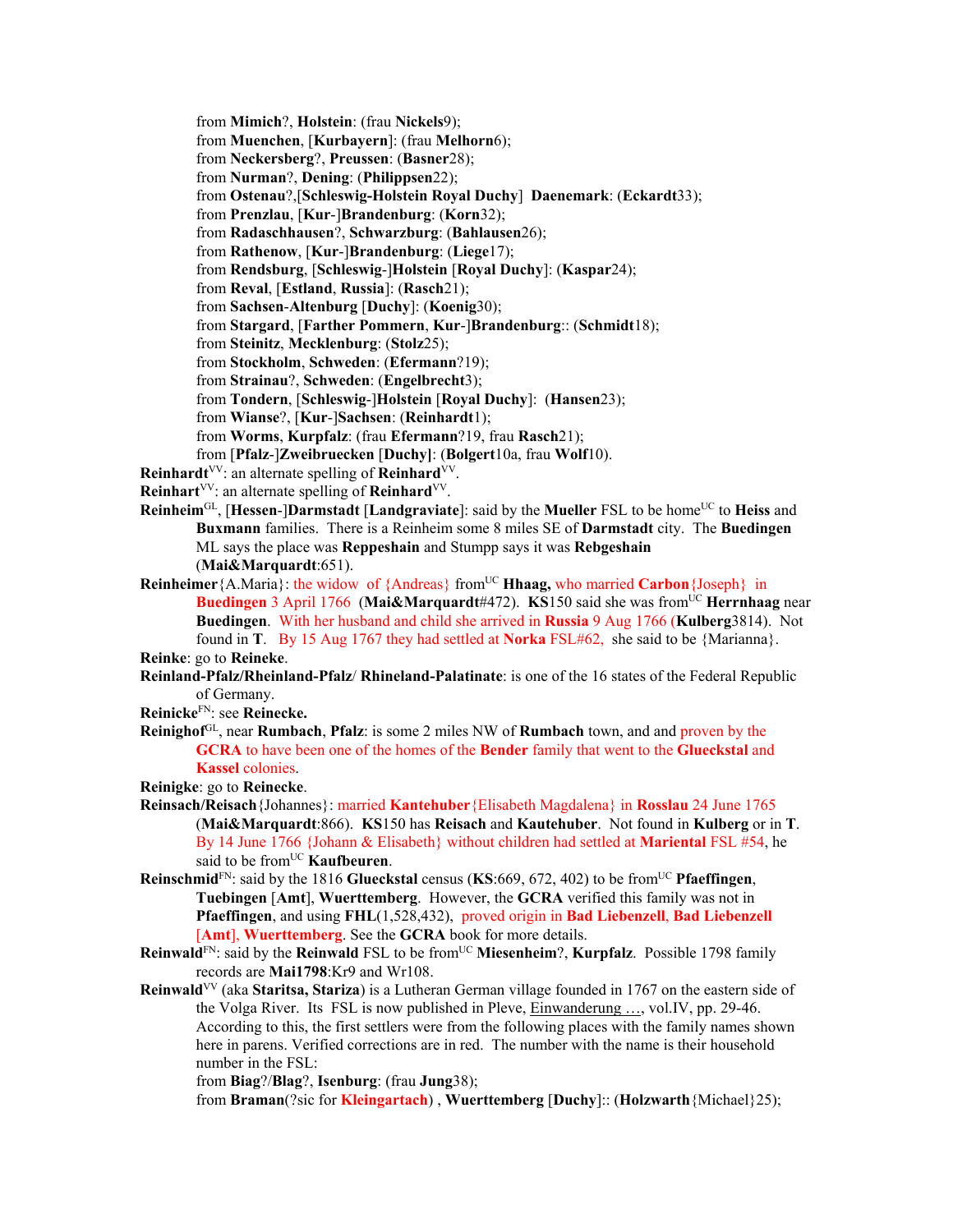from **Buedingen**: (frau **Hersteinkorn**41);

from [**Baden**-]**Durlach** [**Margraviate**]: (frau **Billinger**{Heinrich}18,

**Billinger**{MartinGottlieb}18, **Gornus**1,frau **Ruppel**{Philipp}15,

**Wittmann**{Wendell}37, **Zittel**{Karl}5,{Jakob}16, and perhaps **Klinge**/**Klinger**15b and **Staufer**16a);

from **England**: (**Hildebrandt**42, and perhaps **Seidel**42a);

from **Flinsbach**, **Wuerttemberg** [**Duchy**]: (**Sienfel**11);

from **Griesburg**?, **Darmstadt**: (**Matthiesen**13);

from **Hanau**: (frau **Hartmann**48);

from **Heilbronn** [**Imperial City**]: (**Dubs**36, **Hoffstetter**34a, **Kober**9,

**Koerber**{HansGeorg}35,**Lederer**30,frau **Nor**?/**Gorr**/**Haar**/**Horn**[nee **Hofstetter**]4);

from **Heilbronn**, **Wuerttemberg** [**Duchy**]: (**Laub**/**Lapp**10);

from **Kaiserslautern**, [**Pfalz-Lautern Principality**], **Kurpfalz**: (frau **Jorgen**43);

from **Killingen**?, **Wuerttemberg** [**Duchy**]: (**Bittermann**24, **Henn**/**Huehn**21, **Reppuhn**40, **Wittmann**{HansGeorg12);

from **Kleingartach**?, **Wuerttemberg** [**Duchy**]: (frau **Koerber**3);

from **Kleingartach** , **Wuerttemberg** [**Duchy**]: (**Holzwarth**{Martin}3a, {Michael}25);

from **Koenigsberg**, **Preussen**: (**Billinger**{Heinrich18);

from **Lauterbach**: (**Ruppel**{Valentin}45);

from **Liebenzell**?, **Wuerttemberg** [**Duchy**]: (**Guenter**{Georg}7, **Legler**8);

from **Linz**: (**Hersteinkorn**{J.Heinrich}41 and perhaps **Kaiser**41a);

from **Lippen**, [**Kur**-]**Sachsen**: (**Jorgen**{Georg}43);

from **Mannheim**, **Kurpfalz**: (**Koerber**{Andreas}3, frau **Kraus**{Johannes}3, **Schwebel**29 and perhaps **Holzwarth**{Martin}3a);

from [**Isenburg**-]**Meerholz** [**County**]: (**Wilhelm**51);

from **Meisenheim**?, [**Pfalz**-]**Zweibruecken** [**Duchy**]: (**Steinpreis**39);

from **Merseburg**, [**Kur**-]**Sachsen**: (**Jung**38);

from **Merxheim**?, [**Kur**-]**Trier**?: (**Neuwirth**/**Neufert**{Georg}28);

from **Miesenheim**?, **Kurpfalz**: (**Reinwald**23);

from **Moelz**, **Sachsen**: (**Georg**/**Gorr**/**Gar**2);

from **Mosbach**, **Kurpfalz**: (**Dagen**/**Degen**20);

from **Mutersbach**?: (**Heinrich**47);

from **Naehermemmingen**?, **Wuerttemberg** [**Duchy**]: (frau **Berger**17);

from **Neuberg**, **Wuerttemberg** [**Duchy**][sic?]: (**Kiefler**/**Kiebler**22, and perhaps **Higenbacher**22a);

from **Panenau**?, **Wuerttemberg** [**Duchy**]: (**Ben**31);

from **Pfalz-Sulzbach** [**Duchy**]: (frau **Guenter** [nee **Tege**]7;

from **Rehburg**, **Hessen-Kassel** [**Landgraviate**]: (**Karp/Karpf**{Philipp}14);

from **Rippel**?, **Lauterbach**: (**Diel**/**Thiel**60);

from **Rothenburg**: (**Fischer**{Michael}4);

from **Schleiz**, [**Kur**-]**Sachsen**: (**Schrog**/**Schrag**44);

from **Schleswig-Holstein**: (**Neuwirth/Neufert/Neufirt/Newart**{Johannes}32, and perhaps **Bernager**?/**Beringer**/**Buehringer**32a);

from **Schoenberg**, [**Kur**-]**Sachsen**: (**Nor**?/**Gorr**/**Haar**/**Horn**{Gottlieb}34);

from **Stein**, [**Baden**-]**Durlach** [**Margraviate**]: (**Gauger**/**Gauser**/**Gauzer**26);

from **Stolberg**: (**Kraus**{Martin}19);

from **Stolberg-Gedern** [**County**]: (**Barth**46, **Gills**/**Hahn**61, **Hartmann**/**Haertmann** 

{Johannes}48, **Hartmann**{Peter}55, **Landmann**{Johannes}49,

**Landmann**/**Lindmann**{Christoph}50, **Meinhardt**/**Meinhard**57, **Mueller** 

{Christoph}59, **Oberheim**56, **Ruppel**{Philipp}15, {G.Friedrich}53, {J.Friedrich}58,

**Weber**54, **Weinberger**52, **Winkelstern**/**Winnestehr**62, and perhaps

**Mueller**{J.Philipp}56a and **Schulz**15a);

from **Stolberg**, **Sachsen**: (**Kraus**{Johannes}33);

from **Stuttgart**, **Wuerttemberg** [**Duchy**]: (**Audrit**6);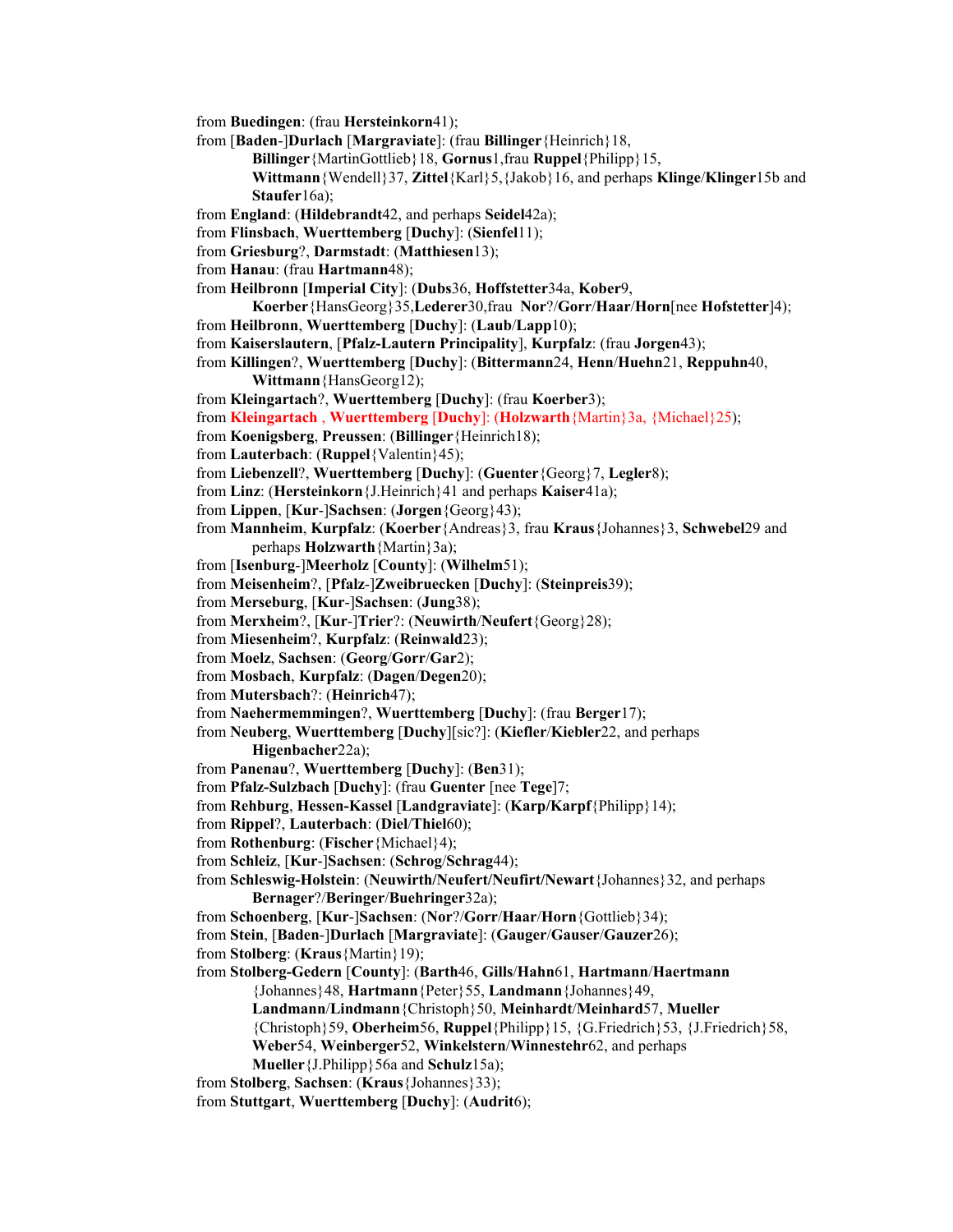from **Tittling**?, **Wuerttemberg** [**Duchy**]: (**Zeitz**/**Seitz**27);

from **Weitlingen**, **Wilburgstetten**: (frau **Neuwirth**/**Neufert**{Johannes}2);

from **Windeck**: (**Berger**{nameless}17 and perhaps **Brunner**17b and **Reimer**17a);

from **Wuerttemberg** [**Duchy**]: (frau **Fischer**{Michael}4 and frau **Karp**{Philipp}14;

not found in any published FSL, but residing in **Reinwald** in 1798: **Dienert**{Martin} and

**Eurich**/**Eirich**{Kaspar}.

**Reip**: go to **Keib**.

**Reipel<sup>FN</sup>: said by the <b>Huck** FSL to be from<sup>UC</sup> **Isenburg** (no locality mentioned).

- **Reipoltz-Kirchen Barony**: was a small, scattered barony made up 5 small pieces S & SE of **Meisenheim**, **Pfalz-Zweibruecken Duchy**.
- **Reis/Reiss**FN: both spellings interfiled next.
- **Reis/Rang**(?)<sup>FN</sup>{Johannes}: said by the **Bauer** FSL #53 to be from<sup>UC</sup> **Wittenberg, Kurpfalz.** A contemporary pastor says Reis and his **Knobloch** wife {Eva M.}were in **Mettenheim, Wartenberg**, where they had a daughter confirmed in 1763 (**Mai&Marquardt**#1248). **KS**150 says they were on the way to Spelled **Reis** and perhaps **Rang** in 1798 (**Mai1798**:Br61 and 55??).
- **Reis**FN: listed in the **Bergdorf** 1816 census (**KS**:659, 403) without origin.
- **Reis/Rhein/Rein**FN{J.Jacob}: said by the **Dietel** FSL to be fromUC **Meterheim**(?), **Waltenberg**. A contemporary pastor of the Lutheran Church in **Mettenheim, Wartenberg**, said that this **Rhein** family had two children born and one confirmed in his parish prior to the time they went to Russia. (**Mai&Marquardt**#1249 & **KS**150). **Dona Reeves-Marquardt** has seen the church records. She says the usual spelling of the name in **Rein**. By 1767 **Rein**{Jacob} was listed as a settler in the Stumpp supplement to the FSL (Einwanderung vol. 1, p.296), which said he was from **Waltenburg County**. For 1798 see **Mai1798**:Mr10, 6.
- **Reis**{Johann and Conrad}FN: said by the **Ernestinendorf** FSL to be orphans in the **Reis**{Johannes} household. For 1798 see **Mai1798**:Nb14.
- **Reis**{Johannes}<sup>FN</sup>: said by the **Ernestinendorf** FSL to be from<sup>UC</sup> **Queckborn**, with **Reis**{Johann,Conrad} orphans in the household and the maiden name of frau **Reis** was given as **Reis**. For 1784 and 1798 see **Mai1798**:Mv568 and Er8. Jim Pickelhaupt says he has found this man's origin.
- **Reis**{Maria}FN: said by the **Ernestinendorf** FSL to be the maiden name of frau Reis{Johannes}.
- **Reiss/Reis**FN: said by the **Goebel** FSL to be fromUC **Seligenstadt, Kurmainz**. Later spelled **Reis** and his wife was said to be a **Wanzel** (**Mai1798**:Gb16).
- **Reiss/Resch**{Adam}<sup>FN</sup>: said by the **Hildmann** FSL #4 to be from<sup>UC</sup> **Aschaffenburg**, [**Kurmainz**]. Spelled **Resch** in 1798 (**Mai1798**:Kl34).
- **Reiss**/**Reis**{Wilhelm} Spelled Reis (Mai1798:Hd29, 34). A Luebeck ML said this Reiser married in 1766 a **Hahn** woman (**Mai&Marquardt**#2).
- **Reiss**/**Reis**FN: said by the **Kamenka** FSL to be fromUC **Buedingen.**
- **Reiss**{A.Maria}: fromUC **Ronsfeldt** married **Proescher**{Nicolaus} in **Buedingen** 24 April 1766 (**Mai&Marquardt**#580 & **KS**149). On 9Aug 1766 this couple arrived in **Russia**, he said to be from **Fulda** (**Kulberg**3853). Not found in **T**. By 21 Aug 1767 this **Brescher** couple had settled at **Koehler** FSL #59, he said to be from **Fulda**. In 1798 he, a widower, was still in **Koehler**  (**Mai1798**:Kl81).
- **Reis**{A.Marie}: Ted Gerk proved (using what source?) that this woman married **Dieser**{J.Peter}. They settled in **Leichting** FSL (#27).
- **Reis**FN{Martin}: said by the **Phillipsfeld** FSL to be fromUC **Bernburg** with a **Bock** step-daughter in the household.
- **Reiss/Reis/Reiz**FN{M.Elisabeth married **Peiffer**{Johannes}in **Luebeck** 15 July 1766; another source says **Reisz** (**Mai&Marquardt**#188). **KS**148 says he was from **Schellbach** near **Fritzlar** heading for **Schaffhausen**. On 15 Sept 1766 {Johann & Anna} arrived in **Russia**, he said to be from **Hessen** (**Kulberg**5282). By 3 Aug 1767 {Johannes & Maria} had settled at **Phillipsfeld** FSL #29, he said to be fromUC **Schellbach**, [**Hessen-Kassel Landgraviate**]. In 1798 the maiden name of frau **Pfeifer** was given as **Reis** (**Mai1798**:Pp12, 02).

**Reis**FN{J.Heinrich}: said by the **Roethling** FSL to be fromUC **Bronzell/Bronel**, **Fulda, Hessen.** 

**Reiss/Reisz**FN{G.Michael}: this **Reisz** man married **Harres**{Barbara} in **Luebeck** in1764; they were in **Schilling** in 1775 and 1798 (both years Sg51) (**Mai&Marquardt**#2).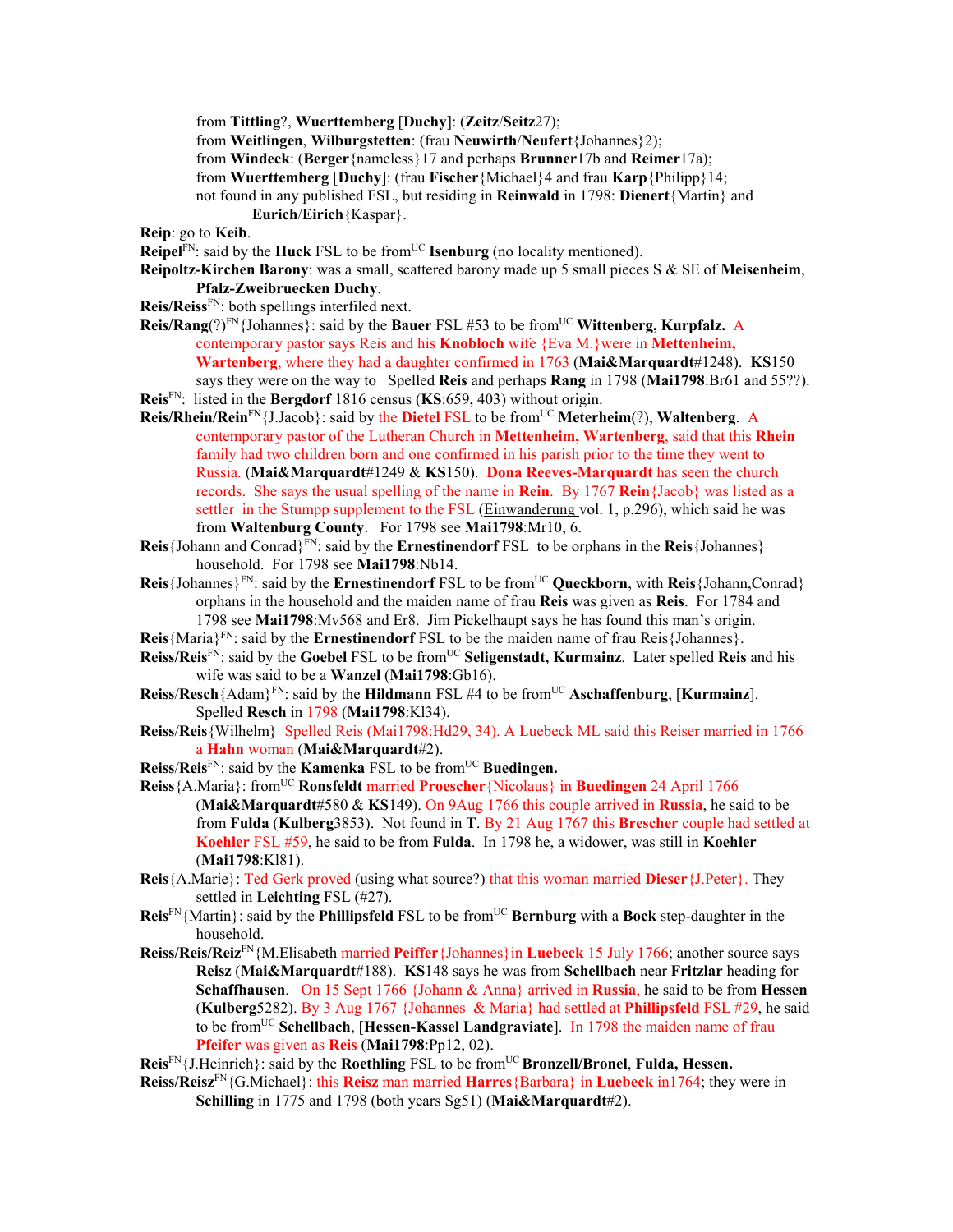**Reis**<sup>FN</sup>{J.Leonard}: said by the **Schwab** FSL to be from<sup>UC</sup> **Neubronn**. For 1798 see **Mai1798**:Sb1.

- **Reis/Reiss/Reich**<sup>FN</sup>{Wilhelm}: of Reformed faith, left<sup>UC</sup> **Mannheim** arriving at **Fridericia**, Schleswig **Royal Duchy** in January 1761. With wife and 4 children he last reregistered in **Denmark** in April 1763 (**EEE** p.558). By June 1765 they were settled in **Shcherbakovka** FSL #7 which said he was fromUC **Petershain**(?). For 1798 see **Mai1798**: Sv5 and 26.
- **Reis**{Adam}: **KS**150 says he left **Lorbach** near **Buedingen** heading for **Ernestinendorf**. No further information.
- **Reiz**{J.Georg}: with his wife {A.Elis.} and 5 children left **Dornholzhausen** near **Homberg**. No further information.
- **Reiss**{J.Michael}: fromUC **Sielenhofen, Hanau** married **Hertzberger**{M.Elis.}in **Friedberg** 17 May 1766 (**Mai&Marquardt**#347). Not found in any later source.
- **Reis**FN: also see **Rein**, **Reiss**, **Reuss**, **Reisz** and **Ries**.
- **Reisach**: go to **Reinsach**.
- **Reisbich**FN: said by the **Walter** FSL to be fromUC **Kaigareltz, Isenburg County**. The **Walter Research Group** has identified this as a **Reiswig** family.
- **Reisch/Reusch<sup>FN</sup>: said by the <b>Belowescher Kolonien** FSL to be from<sup>UC</sup> **Ressel**.
- **Reisch**FN{J.Friedrich}: by 7 June 1767 he, wife {Klara} and 4 children had settled at **Orlovskaya** FSL #2, he said to be fromUC **Koethen** (no locality mentioned); the **Deringer** orphan {Johann} was living with them (FSL 2a) .Frau Reisch's maiden name was given as **Klein** in 1798 (**Mai1798**:Or66).
- **Reisch**FN{Johannes}: By 3 Aug 1767 with wife {Christina} he had settled at **Paulskaya** FSL #155, he said to be fromUC **Freienried**.
- **Reisch**FN{Adam}: not found in **Kulberg** or in **T**. By 21 Aug 1767 with his wife, **Kummel**{Barbara}, he had settled at **Koehler** FSL #55, he said to be from<sup>UC</sup> Gemuenden-am-Main, and his frau's maiden name was given as **Kuemmel** (no origin given). In 1798 he and {M.Barbara} were still in **Koehler** (**Mai1798**:Kl46).
- **Reisch**?FN **Reindorf/Reindorff/Renndorf** FN{Johannes}: on 19 Sept 1766 {Johann} and wife {Margaretha} arrived in **Russia,** he said to be from **Wuerzburg** (**Kulberg**6578). Later in 1766 **Reindorff**, wife {Margretha} and infant son in **Oranienbaum** took transport for the **Volga**, on which trip the son died (**T**7406-7408). By 24 July 1767 {Johannes} had died and his widow had settled at **Roethling** FSL 24 (i.e. se24), said to be from **Kurmainz**. **KS**150 says she was either from Esselbach, Kurmainz, Unterfranken or from<sup>UC</sup> Hesselbach, Erbach, Hessen.
- Reischburg<sup>GL</sup>, Austria: Frank Jacobs says Prof. Pleve says a [unnamed] FSL says this unidentified place was home<sup>UC</sup> to a **Witman/Wittman** family.
- **Reischenberg**FN: said by the **Kano** FSL to be fromUC **Bonn** with a **Benedikt** step-daughter in the household. I could find neither this Reischenberg nor this **Benedikt** in the 1798 Volga censuses.
- **Reischer**FN: said by the **Kano** FSL to be fromUC **Altkirchen**.
- **Reischer**FN: see **Reuscher**.
- **Reischweiler**GL: see **Rechweiler-bei-Zweibruecken**.
- **Reisegerste/Reifegerste**FN{Christoph}: **Anhalt-Dessau** archives say he was a guardsman from **Retzau**  who married a **Hartmann** woman, and left for **Russia** with her and an infant

(**Mai&Marquardt**#1137). **KS**150 says he left from **Solnitz**.On 4 July 1766 he and wife {Dorothea} arrived in **Russia**, he said to be from **Dessau** (**Kulberg**105). Said by the **Boaro** FSL #7 to be fromUC **Golniss**, **Dessau**. Spelled **Reifegerste** in 1788, 1792, and 1798 (**Mai1798**: Mv321, Mv326, Bt9, 44, 49).

- **Reisenbach**<sup>FN</sup>: according to the **Goebel** FSL this was the maiden name of **Muetzig** (from<sup>UC</sup> **Reidenheim, Worms**)'s wife.
- **Reiser**(?)/**Reister**<sup>FN</sup>{Johannes}: Lutheran from<sup>UC</sup> Wuerttemberg arrived at Schleswig city, Schleswig **Royal Duchy** in July 1761. In June he, his wife {Barbara} and 2 children were granted permission to leave **Denmark** (**EEE** p.558-559). By April 1765 they had settled in **Dobrinka** FSL #44 which said he was from<sup>UC</sup> Kobeln(?), Wittenberg.

**Reister**FN:see **Reiser**.

**Reiser**FN: said by the 1816 **Glueckstal** census (**KS**:669, 403) to be from **Entringen**, **Tuebingen** [**Amt**], **Wuerttemberg**. The **GRCA** using **FHL**(1,475,173) has proven that no Reiser family (there were Kaiser families there) family came from **Entringen**. See the **GCRA** book for more details.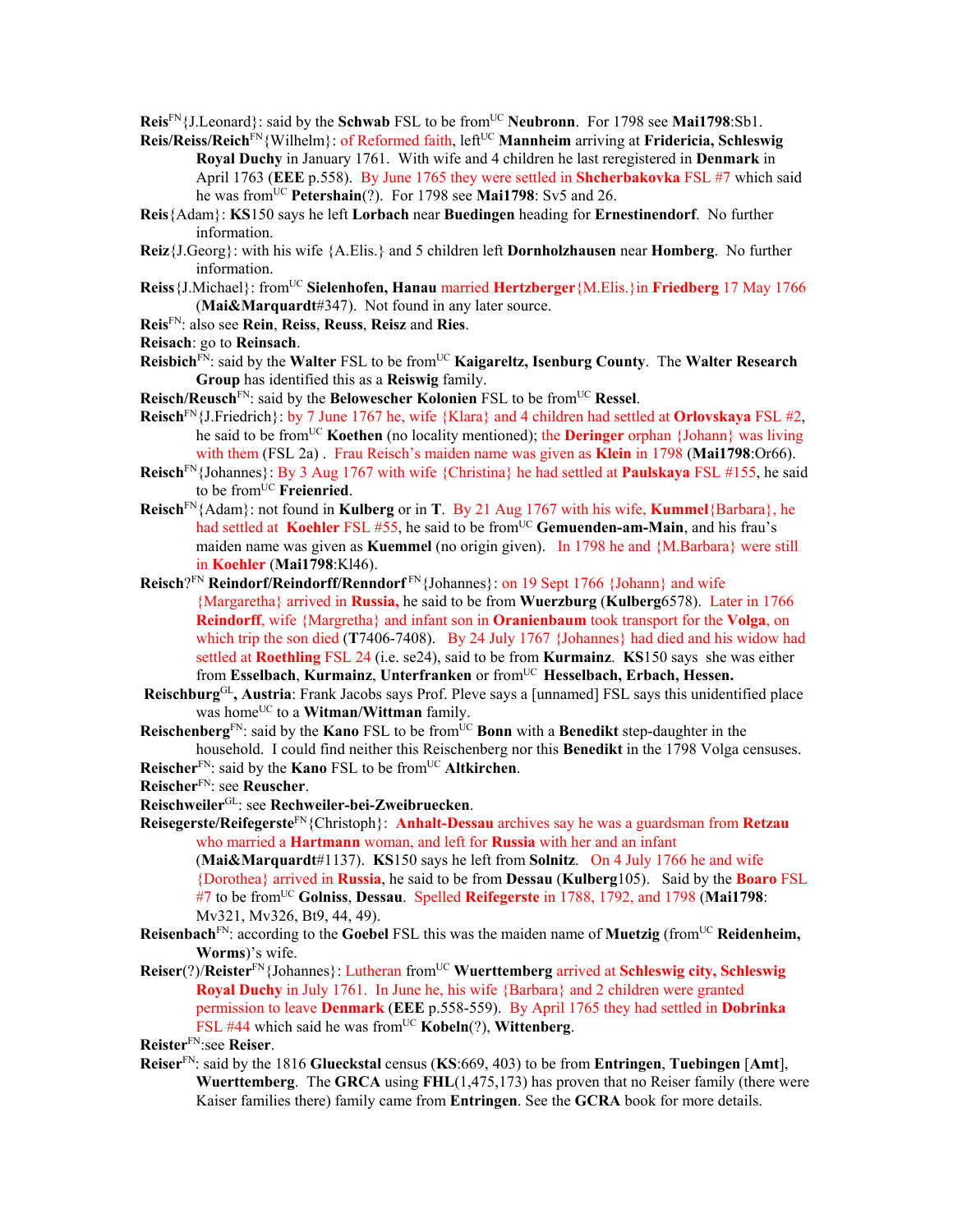- **Reiser**{J.Gottfried}: using **FHL**#1,055,798, the **GCRA** proved his origin in **Feuerbach**, **Stuttgardt** [**Amt**], **Wuerttemberg**. They found that several members of this family had lived in various places in **Poland**/**South Prussia** before coming to **Hoffnungstahl**, **Kassel**, and **Neudorf**, and later also going to places in **Bessarabia** and **Volyhynia**. See the **GCRA** book for much detail.
- **Reiser/Roemer**{Philipp}: The **GCRA** found that this man came to **Kassel** from **Grigoriopol**, **Odessa**  (which like **Kassel** was in the **Glueckstal Gebeit**), but, although it may have found where a woman who may have been his mother was born, it could not prove the origin of his parents. See their book for more. At one point the **GCRA** found him listed as **Roemer**{Philipp}.
- **Reiser**FN: also see **Reiss**.
- **Reiseweken**(?)<sup>GL</sup>: an unidentified place said by the **Katharinenstadt** FSL to be home<sup>UC</sup> to a **Richter** family.
- **Reisig**FN: also see **Reising{**Peter} and **Reissig{**Jakob}.
- **Reising{**Peter}FN: said by the **Goebel** FSL to be fromUC **Hirschthal**(?), **Mainz**. For 1798 see **Mai1798**:Gb12 and Se36. Spelled **Reisig** in 1788 (**Mai1798**:Mv691).
- **Reiskirch**GL: see **Renskirch**.
- **Reiskirchen**?GL: probably is 6.5 miles ENE of **Giessen** city, and said by the **Neidermonjou** FSL to be home<sup>UC</sup> to a: **Koehler** family. Kuhlberg said this was in **Darmstadt**.
- **Reisner**FN: said by the **Katharinenstadt** FSL to be fromUC **Homburg**.
- **Reiss**FN: all interfiled with **Reis**.
- **Reissig{**Jakob}FN: listed in the 1798 **Shcherbakovka** census (**Mai1798**:Sv45) but found in no FSL. For likely offspring see **Mai1798**:Sv36,55 and Mv2780 and possibly Ho6.. Spelled **Reisig** in 1788 (**Mai1798**:Mv691).
- **Reiswichel**FN: said by the **Norka** FSL to be fromUC **Isenburg** (no locality mentioned). Spelled **Reuspich** in 1775. Later spelled **Reswig** (**Mai1798**:Nr206).
- **Reiswig**<sup>FN</sup>: said by the **Belowescher Kolonien** FSL to be from<sup>UC</sup> **Isenburg** (no locality mentioned).
- **Reiswig**<sup>FN</sup>: said by the **Kratzke** FSL to be from<sup>UC</sup> **Kaiserslautern**, **Kurpfalz**.
- **Reiswig**FN{Margaretha}: this widow and children were said by the **Norka** FSL #75 to be fromUC **Isenburg**  (no locality mentioned). For 1798 see **Mai1798**:Nr206, 108 and 91.
- **Reiswig**{Katharina/Catharina}: married **Hoesler**{J.Hinrich} } in **Luebeck** 4 June1766
	- (**Mai&Marquardt#**1191 & **KS**135). On 9 Aug 1766 {Heinrich & Katharina} without children arrived in **Russia**, he said to be from **Isenburg**. Not found in **T**. By 15 Aug 1767 {Heinrich & Catharina} had settled at **Norka** FSL #72, he said to be from<sup>UC</sup> **Isenburg** (no locality mentioned). Spelled Hessler (Bd58) as well as **Kessler** and **Keller** with the wife's maiden name given as **Reiswig** (Nr10) in 1798. Also in the **Norka** 1775 census at  $\#10$ (**Mai&Marquardt**#1191).
- **Reiswig**FN: also see **Reisbich** and **Reuswig**.
- **Reisz**FN: see **Reis** and **Reiss**.
- **Reiszner/Reisner/Rissner**{Paul/Paulus}: married **Best**{Christina Margaretha} in **Luebeck** on 12 June 1766, he said to be fromUC **Hungary** (**Mai&Marquardt**#79). Later he and {Catharina} took transport from **Oranienbaum** to the **Volga** (**T**3971-3972). I did not find them in **KS** or in any published FSL. However, for 1798 see **Mai1798**:Bt24 where he is listed with a new wife.
- **Reit**<sup>FN</sup>: early settlers of **Zuerich** said to be from<sup>UC</sup> **Blankenbach** (Lk21). For 1784 and 1798 see **Mai1798**:Mv3084 and Or29.
- **Reit**<sup>GL</sup>, [**Kur-**]**Bayern**: an unidentified place said by the **Brabander** FSL to be home<sup>UC</sup> to a **Spitzwieser** family. There are at least 6 Reits and many Reiths in Bavaria.
- **Reit**<sup>GL</sup>, **Braunfels**: an unidentified place said by the **Dobrinka** FSL to be home<sup>UC</sup> to a **Mihl** family.
- **Reitenken**(?)<sup>GL</sup>, **Worms**: an unidentified place said by the **Goebel** FSL to be home<sup>UC</sup> to a **Hecht** family.
- **Reiter/Reuter**FN{Andreas}: the 1766 Kulberg6446 says this Reuter man was from Herschfeld with wife {Maria}. The 1767 **Frank** FSL #115 says this Reiter man was from Hirschfeld, **Freie Adelprovinz der alten Ritter**, with wife {A.Maria} **Doris Evans** says that Anneliese Micheiwski commissioned by the Frank Research Fund found that he was born 1736 in **Gersfeld**, the son of a {J.Michael} from **Hildburghausen** and his wife **Wiebrecht**{Catharina} of **Gersfeld** and the daughter of {J.Adam} and his wife **Fischer**{Barbara}. She prioved the **Fischer** lineage extended back to [Lukas} born in November 1622 and his wife **Schubert**{Catharina}.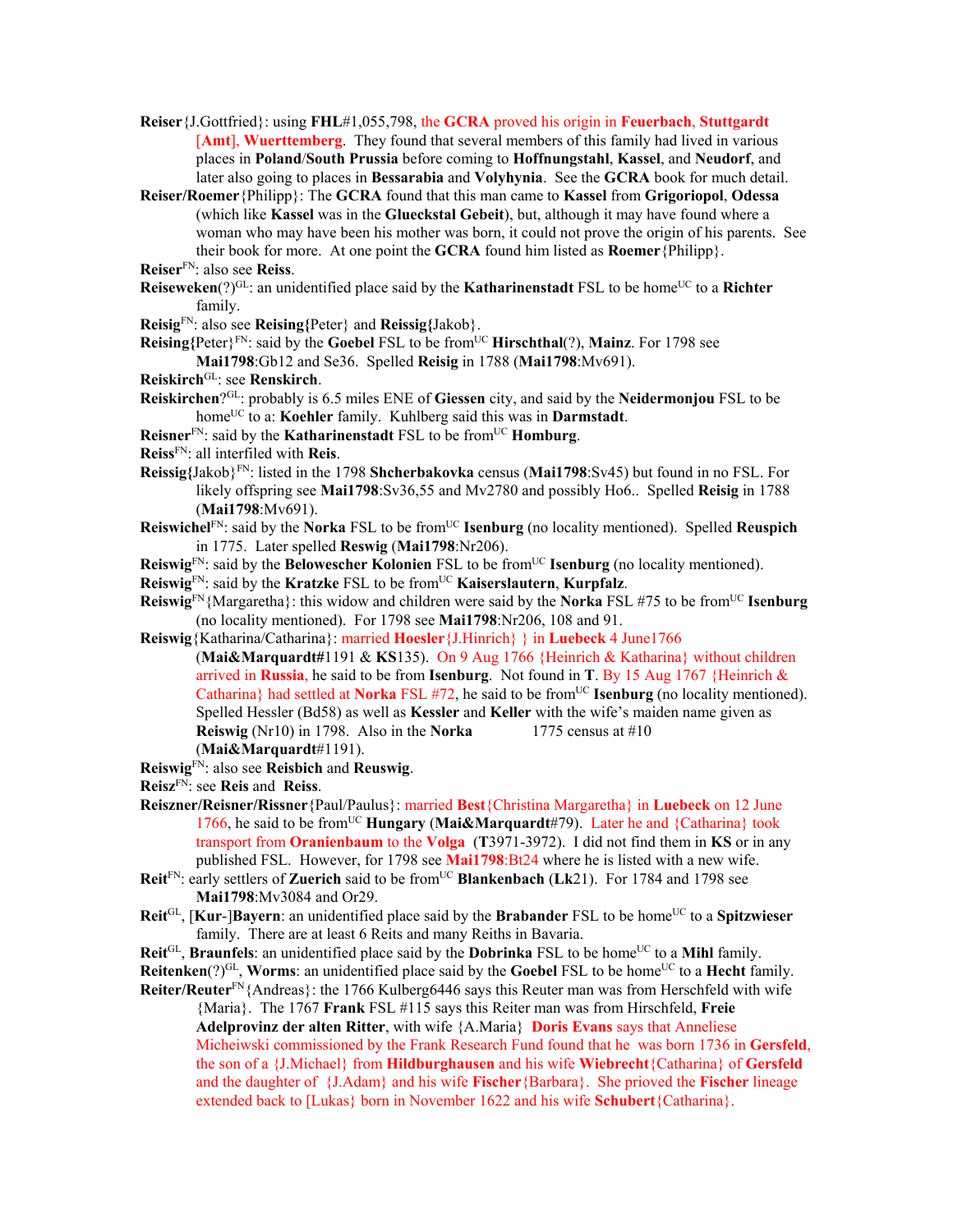**Reiter**FN: see also **Reider**, **Reuter** and **Reutter**.

- **Reitermann**{A.Maria}: **Gerhard Lang** proved she married **Fuchs**(J.Valentin} in **Denmark i**n 1760 before they settled in **Anton** FSL (#38).
- **Reitling**: an unidentified place said by the **Schaefer** FSL to be home<sup>UC</sup> to the **Weinmann** family. Could this be **Reutlingen**?
- **Reitz**FN: said by the **Bangert** FSL to be from **Hasselborn**, **Nassau-Usingen**. For 1798 see **Mai1798**:Bg 19, 26, and Sg24. Paul Koehler reports that this was a family of shepherds who about every two years had traveled from one village to another in the Nassau-Usingen area – Hasselborn was where the emigrant was born.
- **Reitz**{A.Margaretha}: a **Friedberg** ML says this woman from<sup>UC</sup> **Hasselborn** married in 1766 a **Schneider**{Christian} (**Mai&Marquardt**#330). On 4 July 1766 they arrived with a young son in Russia (**Kulberg**#2064). Later in 1766 this couple without child took transport in **Oranienbaum** for the **Volga** (**T**2785-2786). By 12 July 1767 they with new born son had settled at **Straub** FSL #39, not **Boregard**.
- **Reitz**<sup>FN</sup>: said by the **Kukkus** FSL to be from<sup>UC</sup> Alsbach, **Kurpfalz**.
- **Reitz**{A.Margaretha}: from<sup>UC</sup> **Zeilard** near **Darmstadt** married in **Friedberg** 22 April 1766

**Creutzer**{Henrich} (**Mai&Marquardt**#329). Nor later source found for them.

- **Reitz**{Susanna M.}: see **Grauls**.
- **Reitz**FN: this family name was found recorded in **Schotten** parish records for many generations prior to 1767; see **Flegel** trip.
- **Reitz**: see also **Beitz**.
- **Reizenstein**FN: not found in an FSL [check Rt] but was in the 1775 **Grimm** census #76. For 1798 see **Mai1798**:Gm147.
- **Reker**{K.Elisabeth}<sup>FN</sup>: said to be from<sup>UC</sup> **Straub** in the 1798 census **(Mai1798**:Bg4) but I did not find the family name in any FSL. She might have been a **Reger** or **Regier**?
- **Rekgoberteng**?<sup>GL</sup>, **Frankreich**: an unidentified place said by the **Koehler** FSL to be home<sup>UC</sup> to a **Kilian** family, and possibly to an **Pichel** family.
- **Rekowski/Rekowsky<sup>FN</sup>: said by the <b>Kamenka** FSL to be from<sup>UC</sup> **Kopenhagen, Daenemark;** another said by the same FSL to be from<sup>UC</sup> **Poznan/Posen, Polen**.
- **Rekowsky**FN, see **Rekowski**.
- **Relinbach**?GL, **Lothringen**: an unidentified place said by the **Brabander** FSL to be home<sup>UC</sup> to a **Masson** family.
- **Relke**FN: said by the **Dobrinka** FSL to be fromUC **Liewart**(?), **Sachsen**.
- **Rellings**{Magdalena E.}: a widow who married **Duve**{Hinrich} in **Luebeck** 8 July 1766 (**Mai&Marquardt**#216). Not found in **KS** or any later scource.
- **Remagen** $(?)^{GL}$ , **Friedberg**[sic]: is some 12 miles SE of Bonn, and said by the **Kraft** FSL to be home<sup>UC</sup> to a **Karg** family. From 1248-1794 Remagen was part of the **Juelich** duchy, and not part of any Friedberg.
- **Rembold**FN: said by **KS**:403 to be from **Neipperg**, **Heilbronn** [**Amt**], **Wuerttemberg** and spent some time in Glueckstal. But the **GCRA** proved origin in **Lauffen-am-Neckar**, **Heilbronn** [**Amt**], **Wuerttemberg**; see their book for detail.

**Remeling**?, **Luxembourg**: an unidentified place said by the **Hoelzel** FSL to be home<sup>UC</sup> to a **Bernard**/**Bergem** family. Therewas a Remeling, **Lothringen**, 21 miles SE of **Luxembourg** city.

- **Remezin**FN: see **Ruebesam**.
- **Remich**GL**, Luxembourg**: is some 12 miles SW of Luxembourg city and said by the **Preuss** FSL to be home to **Manus, Nesel, Renoard**?**, Scharf, Schroepfer,** and **Wagner** families.
- **Remiencourt**GL: just E of **Dommartin, Picardie, Frankreich**.
- **Remier/Ramin** {Matthias}: **KS**:82, 149 & 150 say this man from<sup>UC</sup> Siebersdorf(spelling?) in 1764 was sent on to the **Saratov** area as part of the group of colonists transported under the command of Captain Paykul and Cornet Rehbinder. I have not found them in any published FSL.
- **Remin**{Jacob}: married **Rust**{Christiana} in **Luebeck** 15 July 1766 (**Mai&Marquardt**#118 & **KS**150). Not found in any later source.
- **Remisch**FN: said by the **Hildman** FSL to be fromUC **Helmstedt**, **Braunschweig**. For 1798 see **Mai1798**:87, but also spelled **Romme** (Kl33, 34) and **Romig** (Mv847 in 1791).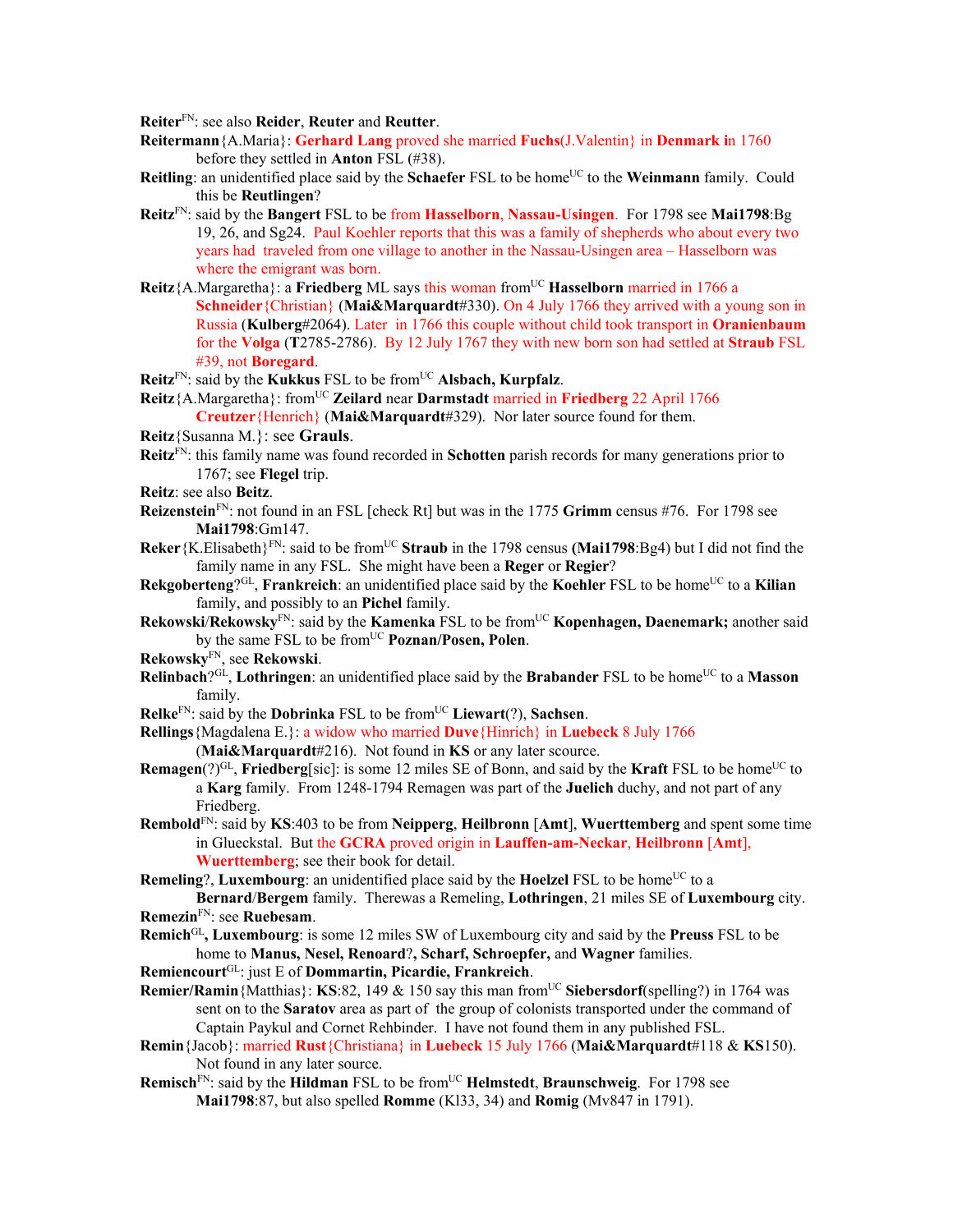**Remler**<sup>FN</sup>: said by the **Bauer** FSL to be a single man from<sup>UC</sup> **Reval**, **Estland** and said to be working in Stimm [where is that?]. Spelled **Remmler** in 1798 (**Mai1798**:Zr33).

**Remmick**FN: see **Roemmich**.

- **Remmick:** www.remmick.org/Remmick.German.Facts/PageH.html. Note that the letter following "Page" in the url should be replaced by the first letter of the word you are looking up.
- **Remmick**<sup>RN</sup>, Judy: has the results of much original research on the web: http://www.remmick.org/Palatinate/.
- **Remmingsheim**GL, **Rothenberg** [**Amt**], **Wuerttemberg**: is some 3 miles WSW of Rottenberg town, and was proven by the **GCRA** to be home to the **Kaz** woman who married **Kussmaul** in **South Prussia** and came with him to **Bergdorf**.
- **Remmler**{Jakob}: he moved from **Luzern** to **Zuerich** in 1791; he has been found in no FSL and may have been among the **Luzern** first settlers (**Mai1798**:Mv1622 and Zr33).
- **Remmler**{Louisa}: daughter of {Michael} and listed as the wife of the **Schoenthaler** son as he left **Luzern** (**Mai1798**:Mv1612, Sn15).
- **Remmler**FN: said by the 1798 **Schaefer** census to be the maiden name for frau **Herrmann** (**Mai1798**:Sf26).
- **Remmler**FN: see also **Remler**.
- **Remmler**VV: another name for **Luzern**VV.
- **Rempe**FN{Philip Conrad}: and his **Thiel** wife {A.Elisabeth} were parents of {G.Justus} who was batized in **Luebeck** 7 June 1766 (**Mai&Marquardt**#1299). Later in 1766 {Conrad & Elisabeth} with 4 children took transport in **Oranienbaum** for the **Volga** (**T**4338-4343). On 12 Sept 1766 {Philipp & Anna} with 5 children ages .5-15 arrived in **Russia (Kulberg**4544). By 3 Aug 1767 this **Remp**  couple with 3 children had settled at **Orlovskaya** #69, he said to be from<sup>UC</sup> **Holzhausen**. In 1798 the widow was still living in **Orlovskaya** (**Mai1798**:Or07). In 1798 her maiden family name was spelled **Lipps** (**Mai1798**:Or7).
- **Rempel<sup>FN</sup>: said by the <b>Rosenort** FSL to be from<sup>UC</sup> **Ellerwald**, **Elbing**.
- **Rempert**FN: listed by both the 1816 **Kassel** census (#69) and **KS**:403 without origin. See the **GCRA** book for more.
- **Remsar** {J.Franziscus/Franziscus}: said by said by **Kulberg**83 to be a single Catholic from<sup>UC</sup> **Braband**. Not in **T**. The **Katharinenstadt** FSL (#223) said he was from<sup>UC</sup> **Braband, Frankreich**.
- **Remsfeld**, [**Hessen**-**Kassel Landgraviate**]: is some 13 miles NW of **Bad Hersfeld**. **Woelkershain** apparently was nearby but I do not find it so far on any map.
- **Remus**FN: said by the **Graf** FSL to be fromUC **Bergzabern, Zweibruecken**.
- **Remus**FN: his wife is said by the **Graf** FSL to be fromUC **Aschaffenburg**.
- **Ren**?<sup>GL</sup>, [**Kur-**]**Hannover**: an unidentified place said by the **Paulskaya** FSL to be home<sup>UC</sup> to a **Kind** family.
- **Rena**: **KS**150 says he left**Sachsen** to go to **Bauer**. See **Rener**.

**Renar**?FN: see **Rener**.

- **Renberun**?GS: an unidentified country. See **Schulzendorf**.
- **Renck**{M.Elisabeth}: fromUC **Schierstein** married **Krenchel**{Andreas} 5 April 1766 in **Friedberg**  (**Mai&Marquardt**#303). Not found in any later source.
- **Rendel**GL, [**Friedberg Imperial City**]: is some 8.5 miles SSE of **Friedberg** city and 5 km NE of **Bad Vibel**, then within the lands of **Frankfurt Imperial city**. Stumpp says Rendel is near **Friedberg**, **Hessen** (Mai&Marquardt#685). Said by the **Buedingen** ML to be home<sup>UC</sup> to a **Bingemer** woman who married a **Klein** man; the couple later moved to **Frank**. John Groh has received proof that an ancestor in his **Groh** line was born here in 1685. And said to be home<sup>UC</sup> to **Schaeffer/Scheffer**{A.Maria} who married **Geist**{J.Georg Gottlieb} 20 May 1766 in **Buedingen** (**Mai&**M**arquardt**#658).
- **Rendenreich**FN : go to **Heidenreich**.
- **Rendsburg** GL, [**Schleswig**-]**Holstein** [**Royal Duchy**]: is some 18 miles W of **Kie**l, and said by the Holstein FSL to be home<sup>UC</sup> to a **Voegler/Vogler** family. Said by the **Reinhard** FSL to be homeUC to the **Kaspar** family. **EEE** p. 653 said **Ziegler**{J.Georg} died here prior to Dec 1762.
- **Rener/Rena/Renz**FN{J.Georg}: not found in **Kulberg**. By 2l Sept 1767 **Rener** and wife {A.Dorothea} with **Schlege**{Johannes}, a step-son, had settled at **Bauer** FSL #55 & 55a, **Rener** said to be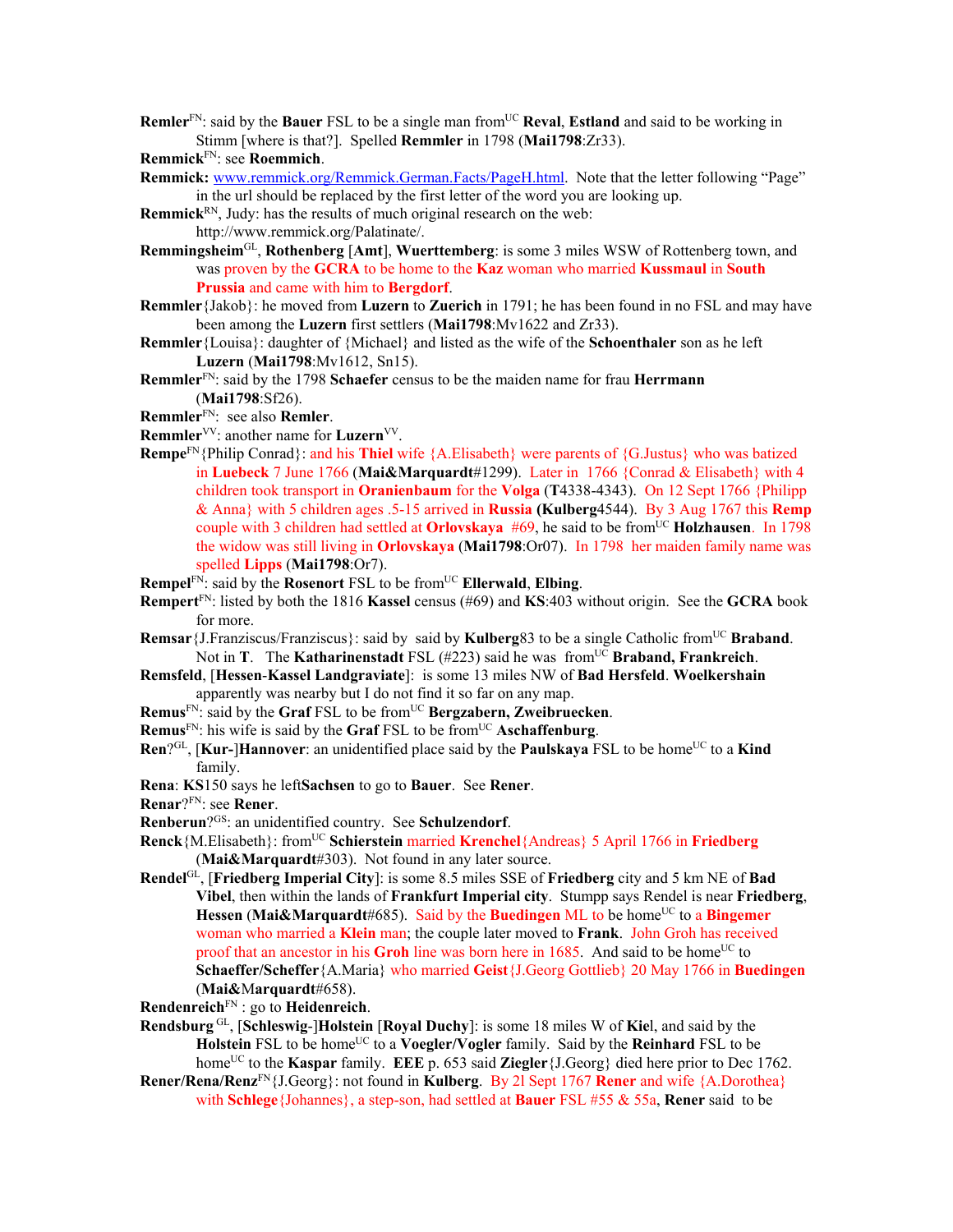fromUC **Gross-Ellingen**(?), **Sachsen**. In 1798 spelled **Renz** and the wife's maiden name was given as **Jeders** (**Mai1798**:Br24).

- **Rengshausen**(?), **Kurmainz**: said by the **Goebel** FSL to be home<sup>UC</sup> to a **Barberich** family. The only Rengshausen I can find is in **Hessen** in what would have been **Hessen-Kassel**, some 21 miles NW of **Alsfeld** and some 21 miles SSE of **Kassel** city.
- **Reningen**GL: Said by the **Leichtling** FSL to be home<sup>UC</sup> to a Gettikh/Hettig? family. This may have been **Renningen**, **Baden-Wuerttemberg** some 12 miles WSW of **Stuttgart**.
- **Renk**FN: said by **KS**:403 to have come from **Preussen** to **Kassel**, but the **GCRA** found no record of him in **Kassel** or any other **Glueckstal Gebeit** colony.
- **Renke**FN: see **Renue**.

**Renndorf** FN: go to **Reindorf**.

**Rennefeld** FN: see **Rahnefeld**.

- **Renneln**: go to **Rendel**.
- **Renner**FN: said by the **Messer** 1798 census to be the maiden name of one of the frau **Manweiler** (**Mai1798**:Ms56),
- **Rennerod**GL: is some 15 miles N of **Limburg-an-der-Lahn**. Stumpp said it was in the **Westerwald**  (**Mai&Marquardt**#553).
- **Rennes**GL**, Frankreich**: is some 192 miles WSW of **Paris** center, and said by the **Katharinenstadt** FSL to be home<sup>UC</sup> to a **Crety** family.
- **Renningen**GL: see **Reningen.**
- **Renoard**?FN: said by the **Preuss** FSL to be from<sup>UC</sup> **Remich, Luxembo.**
- **Rensch**: **KS**150 says he went to **Orlovskoje**. This may be **Reisch**??
- **Rensefeld**(?)<sup>GL</sup>: said by the **Katharinenstadt** FSL to be home<sup>UC</sup> to a **Brill** family. This is probably 3 miles NE of **Luebeck** city center.
- **Renser**<sup>FN</sup>: said by the **Hildman** FSL to be from<sup>UC</sup> Gelnhausen [Imperial City]. Spelled Reser in 1798 (**Mai1798**:Hn1).
- **Renskirch**(?)<sup>GL</sup>: an unidentified place said by the **Boaro** FSL to be home<sup>UC</sup> to a **Funk**? family. A **Luebeck ML** says they were from<sup>UC</sup> **Darmstadt** (Mai&Marquardt#287). This might be **Reiskirch** that was in **Hessen-Darmstadt** and is some 6 miles NE of **Giessen**.

**Rente**FN: see **Renz**.

- **Renue**FN: said by the **Schoenchen** FSL to be fromUC **Seseneweks**. Spelled **Renke** in 1774 (**Mai1798**:Mv2594).
- **Renz**FN: said by the1798 **Neidermonjou** census to be the maiden name of frau **Wenzel**.
- **Renz** FN: said by the **Neidermonjou** FSL to be step-children in the **Nebe** household. Spelled **Rente** in 1798 (Mai1798:Rm13).
- **Renz**RN**, Curt**: AHSGR **Gueldendorf** village coordinator who researched and verified the German origin of 81 families that settled in **Gueldendorf, Odessa**.
- **Reon**FN: said by the **Franzosen** FSL to be fromUC **Bagnols**, **Frankreich**. I could not find this family in the 1798 Volga censuses.
- **Repgeshayn/Rebgeshain**GL: is some 16 miles SW from **Schlitz** city, and was in **Reidesel Barony**. See **Schlitz**.
- **Repin**<sup>FN</sup>: said by the **Kamenka** FSL to be from<sup>UC</sup> **Schneidemuehl/Schmeidmuhl.**
- **Repp/Rupp**FN{Conrad/J.Conrad}: the **Buedingen** ML says this **Repp** man married **Wallefelsch**{A.Marg.}11 March 1766 (**Mai&Marquardt**#414). **KS**150 says he was from **Michelbach** near **Nidda**. On 4 July 1766 this couple arrived in **Russia**, he said to be from **Darmstadt**. By 4 July 1767 he and wife {A.Margaretha}, with an infant daughter had settled at **Dobrinka** FSL #75, **Rupp** said to be from **Seilzias**(?), **Darmstadt** [**Landgraviate**]. Later spelled **Repp** and his wife's maiden name: **Wallenflesh** (**Mai1798**:Db41, 75).
- **Repp**FN{Jacob}: from **Hayngruendau** [**Isenburg-Meerholz**] married **Hirchenhain** {Elisabeth} in **Buedingen** 11 April 1766 (**Mai&Marquardt**#516 & **KS**135 & 150). On 8 Aug 1766 he and wife {Maria} with no children arrived in **Russia**, he said to be from<sup>UC</sup> **Isenburg** (no locality mentioned; country not identified) (**Kuhlberg**3201). Not found in **T**. By 1 July 1767 he and wife {M.Elisabeth} had settled at **Huck** FSL #10, he said to be from **Isenburg**. In 1798 this couple was still living in **Huck**, her maiden name being spelled **Hirchenhein** (**Mai1798**:Hk67).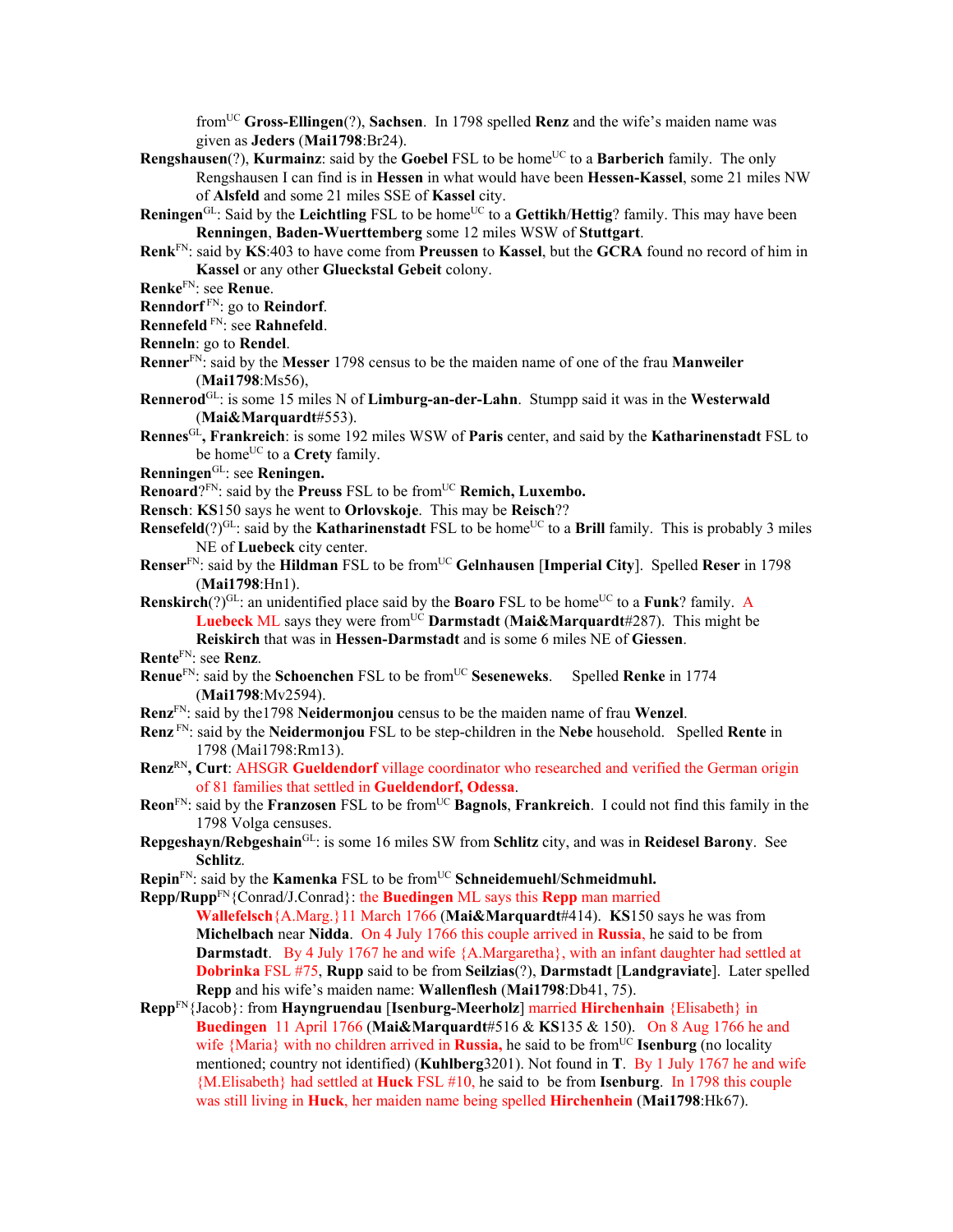- **Repp**FN: {J.Georg}: not found in **Kulberg** or in **T**. By 16 Sept 1767 he, wife {A.Dorothea} and an infant daiughter had settled at **Jagodnaja Poljana** FSL #7, he said to be fromUC **Schotten**, [**Hessen-** ]**Darmstadt**], and **KS**151). In 1792 a daughter went from **Jagodnaja Poljana** to **Bobochanaya** (**Mai1798**:Mv3040). In 1798 {Georg}, now a widower, still lived in **Jagodnaja Poljana**  (**Mai1798**:Yp22).
- **Repp/Reb/Reeb**FN: Frank Jacobs has DNA studies which show that the family of this name that moved after its founding into **Kamenka** is descended from the same distant male ancestor which both the current **Reeb/Reb** families of the **Alsace Lorraine** and the **Jacob** man listed in the **Pfeifer** FSL (#106) have in common.
- **Repp**FN: the 1798 **Norka** census gives this as the maiden name of **Blum**'s wife (**Mai1798**:Nr197).
- **Repp**<sup>FN</sup>: this widow and children were said by the **Norka** FSL to be from<sup>UC</sup> **Isenburg** (no locality mentioned). For 1798 see **Mai1798**:Nr197.
- **Repp**FN: this family name was found recorded in **Schotten** parish records for many generations prior to 1767; see **Flegel** trip.
- **Reppenau**, **Barony of Baron von Gemmingen, Kraichen canton, Swabian Knights' Circle**: is 8 miles NW of **Heilbronn** city. **EEE** p.614 said this might be the origin of **Steinbrenner**{David} who settled first in Denmark and then in **Rosenheim** FSL #38.
- **Reppeshain**<sup>GL</sup>: the **Buedingen** ML said this was home<sup>UC</sup> to **Wirth**{A.Elisabetha} who married **Guenther**{J.Heinrich}.
- **Reppershayn/Reppeshain/Rebgeshain, Riedesel Barony:** said to be home<sup>UC</sup> to **Eifert/Eifer/Seyfert**{A.Eliesabetha/A.Elis.} who married **Usener**{Johannes} in 1766 (**Mai&Marquardt**#668). **KS**126 and 161 say this place is near **Lauterbach**. It is highly likely that this is sthe same place as the following 3 entries.
- Reppeshain/Rebgeshain<sup>GL</sup>, Ulrichstein: the Buedingen ML says this was home<sup>UC</sup> to an Eberlein man who in 1766 married a **Stein** woman; by 1767 this couple was in **Walter**; Stumpp says he was fromUC **Rebgeshain** near **Lauterbach, Hessen** (**Mai&Marquardt**#637).
- **Reppeshein**: this may have been either **Roppershain**, **Hessen-Kassel Landgraviate** 12 km SE of **Fritzlar** town**. KS134** says it was **Rebgeshain**, **Hessen-Darmstadt Landgraviate** 32 km W of **Fulda** city and gives her family name as **Herl.** Said by the **Buedingen** ML to be home<sup>UC</sup> to **Heberlin**{Catharina E.} who married **Bartholomaeus**{Nikolaus} in 1766

(**Mai&Marquardt**#694). It is highly likely that this is the same place as the previous 3 entries. **Reppeshain**GL: also see **Reinheim**.

- **Reppuhn**<sup>FN</sup>: said by the **Reinwald** FSL to be from<sup>UC</sup> **Killingen**?, **Wuerttemberg** [Duchy]. For 1798 see **Mai1798**:Rw37.
- **Reptin**?<sup>FN</sup> {Johannes}: said by the **Huck** FSL to be from<sup>UC</sup> **Isenburg** (no locality mentioned). Not in **Kuhlberg**.
- **Rergard**?FN: said by the **Schuck** FSL to be fromUC **Bernkastel**, [**Kur**-]**Trier**. Spelled **Gerhard** in 1798 (**Mai1798**:Fz23, probably Hk79 and Pf27, and possibly Wr74?)
- **Rerigs**FN: see **Roehrich**.
- **Reronge**<sup>FN</sup>: said by the **Franzosen** FSL to be from<sup>UC</sup> Copelme?, **Frankreich**. I could not find this family in the 1798 Volga censuses.
- **Resanovka**VV: a variation of the Russian name for **Naeb**VV.
- Resch {A.Margaretha}<sup>FN</sup>: this widow and 4 children arrived at **Hildmann** FSL #22, said to be from<sup>UC</sup> **Salmuenster**, [**Fulda Bishopric**]. For 1798 see **Mai1798**:Hd25, 26, & 29).
- **Resch**{Katharina}FN: the **Hildmann** FSL #18 says she was the wife of Herr **Keib**.
- **Resch**FN: said by the **Preuss** FSL to be fromUC **Firnsberg, Wuerzburg.**
- Resch<sup>FN</sup>: said by the Preuss FSL to be from<sup>UC</sup> Montabeier(?), Kur Trier.
- **Resch**<sup>FN</sup>: said by the **Rosenheim** FSL to be from<sup>UC</sup> **Amganran**?, **Sinkau Barony**. I could not identify any of this family in **Mai1798**.
- **Resch**FN: also see **Reiss** and **Resh.**
- **Rescher**FN: said by the 1798 **Dobrinka** census to be the maiden name of **Weber** (**Mai1798**:Gb57).
- **Reser**<sup>FN</sup>: said by the **Pfeiffer** FSL to be from<sup>UC</sup> **Wuerzburg** no locality indicated. Later may have been spelled **Retter** (**Mai1798**:Pf38).
- **Reser/Roesser**FN said by the **Seewald** FSL to be fromUC **Lorch, Mainz.**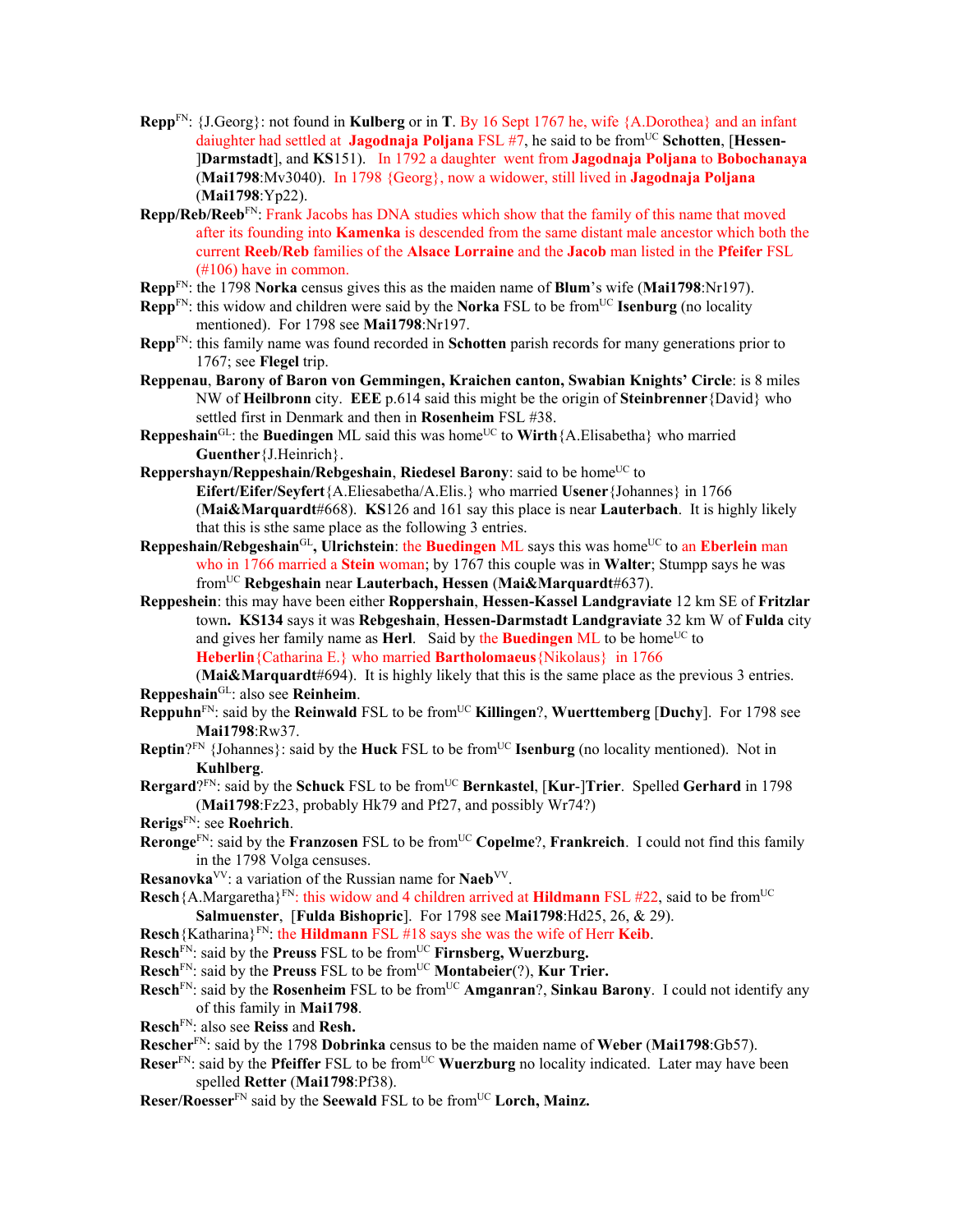**Reser**FN: also see **Renser**.

- **Resfenberg**?GL: an unidentified place said by the **Ober-Monjou** FSL to be home<sup>UC</sup> to a **Waldschmidt** family. Kuhlberg said this was in **Bassenheim**. See **Reifenberg**, **Bassenheim**.
- **Resh**{Eva}: her maiden name unknown, this former frau **Meyer/Mirin**, now the wife of **Resh**{Wendel} was said by to be fromUC **Stuttgart**, **Wuerttemberg Duchy**; the same is probably true of her daughter Meyer{Elisabeth} now a step-daughter of **Resh**{Wendel} in Stahl-am-Karaman FSL  $(#2a)$ ..

**Resh**FN{Wendel}: said by the **Stahl-am-Karaman** FSL (#2) to be fromUC **Karlsruhe** in **Baden-Tuchan**. **Resler**FN: see **Roehller**.

- **Ressel**GL: an unidentified place said by the **Katharinenstadt** FSL to be home<sup>UC</sup> to a **Siegel** family.**Reisch/Reusch**
- **Ressendorf**FN: said by the **Katharinenstadt** FSL to be fromUC **Laoschburg**(?),[**Kur**-]**Bayern**.
- **Resser**<sup>FN</sup>: said by the **Belowescher Kolonien** FSL to be from<sup>UC</sup> **Schoenberg**.

**Ressler**FN: see **Roesler**.

## **Reswig**FN: see **Reiswichel**.

**Ret**FN: see **Reth.** 

- **Retenmeier**<sup>FN</sup>: said by the **Brabander** FSL to be from<sup>UC</sup> **Oberunstadt**?, [**Kur-**]Bayern. Pleve thought this might be **Roetenmeier**. I could not find this family in the 1798 Volga censuses.
- **Retes** $(?)^{GL}$ , **Braunfels**: an unidentified place said by the **Dobrinka** FSL to be home<sup>UC</sup> to a **Ruehl** family. This might be **Roethges**, [**Solms-Braunfels Principality**].
- **Retger**?FN{Adolpf/Rudolf}: Listed in the 1755-56 **T**7453. Said by the **Anton** FSL #4 to be fromUC **Utzberg Oberamt**, **Kurpfalz**. **Utzberg** actually is **Otzberg** (**Geig1**), with wife {A.Regina}. In 1798 it was spelled **Roettger** (**Mai1798**:An49, 51 and Kt55). Volz says this family has Hessen origins.
- **Retger**? $F_N$ {Johannes}: Listed in the 1755-56 **T**7450. Said by the **Anton** FSL #49 to be from<sup>UC</sup> Utzberg **Oberamt**, **Kurpfalz**. **Utzberg** actually is **Otzberg** (**Geig1**). In 1798 it was spelled **Roettger** (**Mai1798**:An49, 51 and Kt55).

**Retger** GL: see **Roethges**.

**Retger**FN: see **Roediger**.

Reth/Ret<sup>FN</sup>{Hans Michael}: of Reformed faith, from<sup>UC</sup> Siedelsbrunn, Lindenfels Amt, Kurfalz arriving at **Flensburg, Schleswig Royal Duchy** in May 1760 (**EEE** p.560). By Sept 1764 he and his family had settled in **Anton** FSL #7 which said he was from<sup>UC</sup> Lindenfels Oberamt, Kurpfalz. In 1798 spelled **Ret**? and the wife's maiden name was given as **Kraemer** (**Mai1798**:An55 and 62).

**Retich** & **Rettich** are interfiled here:

- **Retich/Rettich/Rettig/Redich/Reddig**{J.Jacob}: Corina **Hirt** using **LDS films** #1195091, #1195092 and #1340355 found that he was the son of {J.Dieterich} and his **Metzger** wife {Catharina E.} born 19 Sept 1731 & baptized 21 Sep 1731 in **Gronau** in the **Odenwald**; on 27 Mar 1766 he married **Rittig**{A.Elisabeth} daughter of {J.Georg} and his **Schmidt** wife {A.Elisabeth} who was born 12 May 1745 in **Rimbach**. Not found in **Kulberg** or in **T**. Prior to 17 Aug 1767 he, wife {Elisabeth} and an infant daughter had temporariy settled at **Paulskaja** FSL #108. Corina **Hirt** suggests that they moved to **Kind** in 1768. In 1780 this **Reddig** couple with a son moved to **Schaffhausen**  (**Mai1798**:Mv1286). In 1798 he was still there but with a new younger **Reckling** wife {Anna} (**Mai1798**:Sh09).
- **Rettich**FN: this stepson was said by the **Boaro** FSL to be living in a **Bilzack** family that was fromUC **Lausitz**, and frau **Bilzack**'s maiden name was givem as **Rettich**. I could not find this family in the 1798 Volga censuses.
- **Retich**?FN: said by the **Paulskaya** FSL to be from<sup>UC</sup> **Erbach** (no locality mentioned). I could not find this family in the 1798 Volga censuses.

**Retter**FN: see **Reser**.

**Rettich**: go to **Retich.**

**Rettig**: go to **Retich**.

- **Rettmann**FN: see **Redmann**.
- **Retz**FN{Christopher}: in 1767 said by the **Kano** FSL 34a to be a step-son in the **Klehmann** household. In 1798 said to be the maiden family (sic for married widowed) name of frau **Kleman**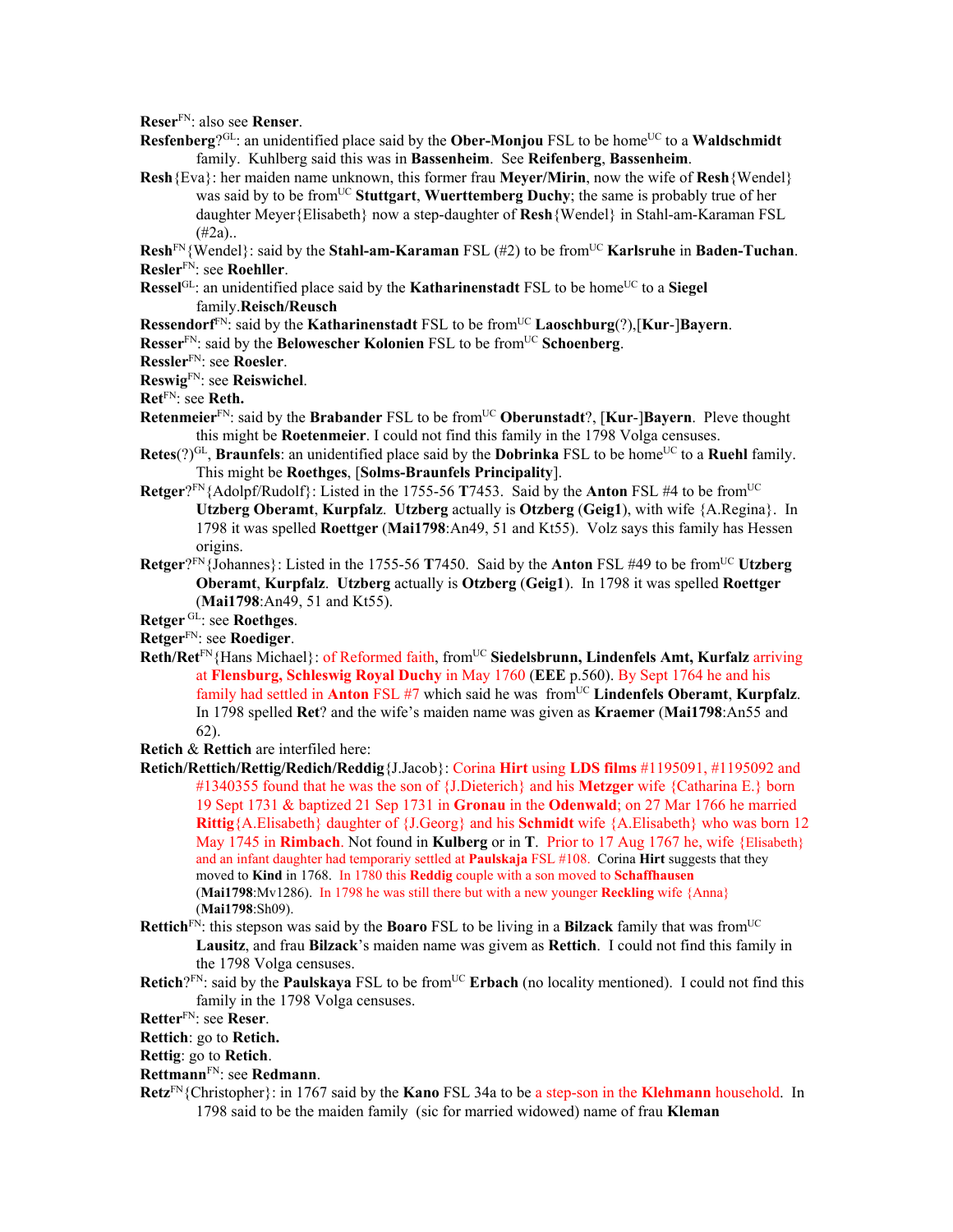(**Mai1798**:Kn20,25). According to a **Rosslau** ML a **Retz** woman married a **Klemann** man in 1766; by 1767 the couple was in **Kano** (**Mai&Marquardt**#897).

- **Retz**{Gottlieb}: married **Graff**{M.Christiana/M.Christian} in **Rosslau** 9April 1766
	- (**Mai&Marquardt**#832). **KS**150 has the wrong year: 1765. On 4 July 1766 {Gottlieb & Maria} with no children arrived in **Russia**, he said to be from<sup>UC</sup> **Dessau (Kulberg**1325). Later in 1766 {Gottlieb & Christiana} with no children took transport in **Oranienbaum** for the **Volga**, on which trip he died (**T**5481-5482). The widow not identified in any published FSL.

- **Retzau**GL, **Anhalt-Dessau**: is some 8 miles SE of **Dessau** city, and said to be home to a **Reifegerste** man who went to **Boaro** (**Mai&Marquardt**#1137).
- **Retzel**FN: said by the **Belowescher Kolonien** FSL to be from<sup>UC</sup> **Wuerzburg** (no locality mentioned).
- **Retzel**{Martin}: **KS**:82 and 150 say this Catholic party of 5 from<sup>UC</sup> Oberfalzen (must be Oberpfalz) in 1764 was sent on to the **Saratov** area as part of the group of colonists transported under the command of Captain Paykul and Cornet Rehbinder. I have not found them in any published FSL.
- **Retzer**FN: listed by the 1816 **Glueckstal** census (**KS**:672, 674, 404) with no origin. The **GCRA** found some evidence that the Retzers were fromUC **Tscherwenka, Batschka**, **Hungary**. See the **GCRA** book for more details.
- **Retzer**<sup>FN</sup>: said by the **Kamenka** FSL to be from<sup>UC</sup> **Regensburg.**
- **Retzau**, [**Anhalt**-]**Dessau** [**Principality**]: is 12 km SSE of **Dessau** city and was said by the **Urbach** FSL to be home to a **Kermigk** family; confirmed birth in **Retzau** in **Anhalt-Dessau** records (**Mai&Marquardt**#1099).
- **Retzler**FN: see **Ritzler**.
- **Reuber**FN: said by the **Kolb** FSL to be fromUC **Langensalza, Sachsen**.
- **Reuden**<sup>GL</sup>: an unidentified place said by the **Paulskaya** FSL to be home<sup>UC</sup> to a **Fendrich**? family. There were at least 4 Reudens in the Germanies.
- **Reuel**FN: see **Reil**.
- **Reuning**FN: this family name was found recorded in **Schotten** parish records for many years prior to 1767; see **Flegel** trip.
- **Reusch**FN: this family name was found recorded in **Schotten** parish records for many generations prior to 1767; see **Flegel** trip.
- **Reusch**FN: also see **Reisch**.
- **Reuscher**<sup>FN</sup>: said by the **Norka** FSL to be from<sup>UC</sup> **Hessen** (no locality mentioned). In 1798 spelled both **Reischer** (**Mai1798**:Nr116 and 138) and **Reuscher** (Nr16,160 and Ms5). Sue Foster found that this couple had left **Jossa** for Russia. The archival reference is in **Auerbach**, Inge entry.
- **Reuspich**FN: see **Reiswichel**.
- **Reuss/Reiss**FN: said by the **Balzer** FSL to be fromUC **Isenburg** and said by **KS**:158 to be fromUC **Lorbach**, [**Isenburg**-]**Buedingen** [**County**]. **Bonner** found that when in 1761 as a **Reiss** he married his **Schad** wife in **Vonhausen** the marriage record also said he was from<sup>UC</sup> Lorbach. For 1798 see **Mai1798**:Bz70.
- **Reuss**{A.Maria}: **KS**150 and 125 say she married **Dietz**{Peter}. On 11 March 1766 she married **Dies**{Peter} in **Buedingen** (**Mai&Marquardt**#416 and **KS**150). I did not find them in any FSL or in **Mai1798**.
- **Reuss**{Kunigunde/Cunigunde}: married **Schultze**{Samuel} in **Rosslau** 27 May 1766

(**Mai&Marquardt**#991). On 12 Sept 1766 with her **Schulz** husband she arrived in **Russia**, he said to be from **Sachsen** (**Kulberg**5785). **KS**150 has {Kunigunde}. Both **KS**150 1nd 157 have the wrong year: 1765. Later in 1766 **Schulz**, wife {Cunigunde}, and one grown son in **Oranienbaum** took transport for the **Volga** (**T**6521-6523). Not found in any published FSL.

- **Reuss**{Valentin}: **KS**150 says he left Thaiden nesr **Fulba** with wife and 7 children.
- **Reuss County or Earldom<sup>GS</sup>:** actually there were several Reuss Counties, whose lands mostly lay in present-day **Thueringen**, which then incorporated among other places Burg, Doelau, **Saalburg**, **Schleiz**, Koestritz, Lonbenstein, Ebersdorf, **Gera** and Greiz (per **Remmick**).
- **Reuss-Gera County** G<sub>S</sub>: was a small county whose lands lay on both sides of the Elster River in an irregular circle around **Gera** city. It lay between and split the two main portions of **Altenburg Duchy**.

**Retz**GL: also see **Reez**(?).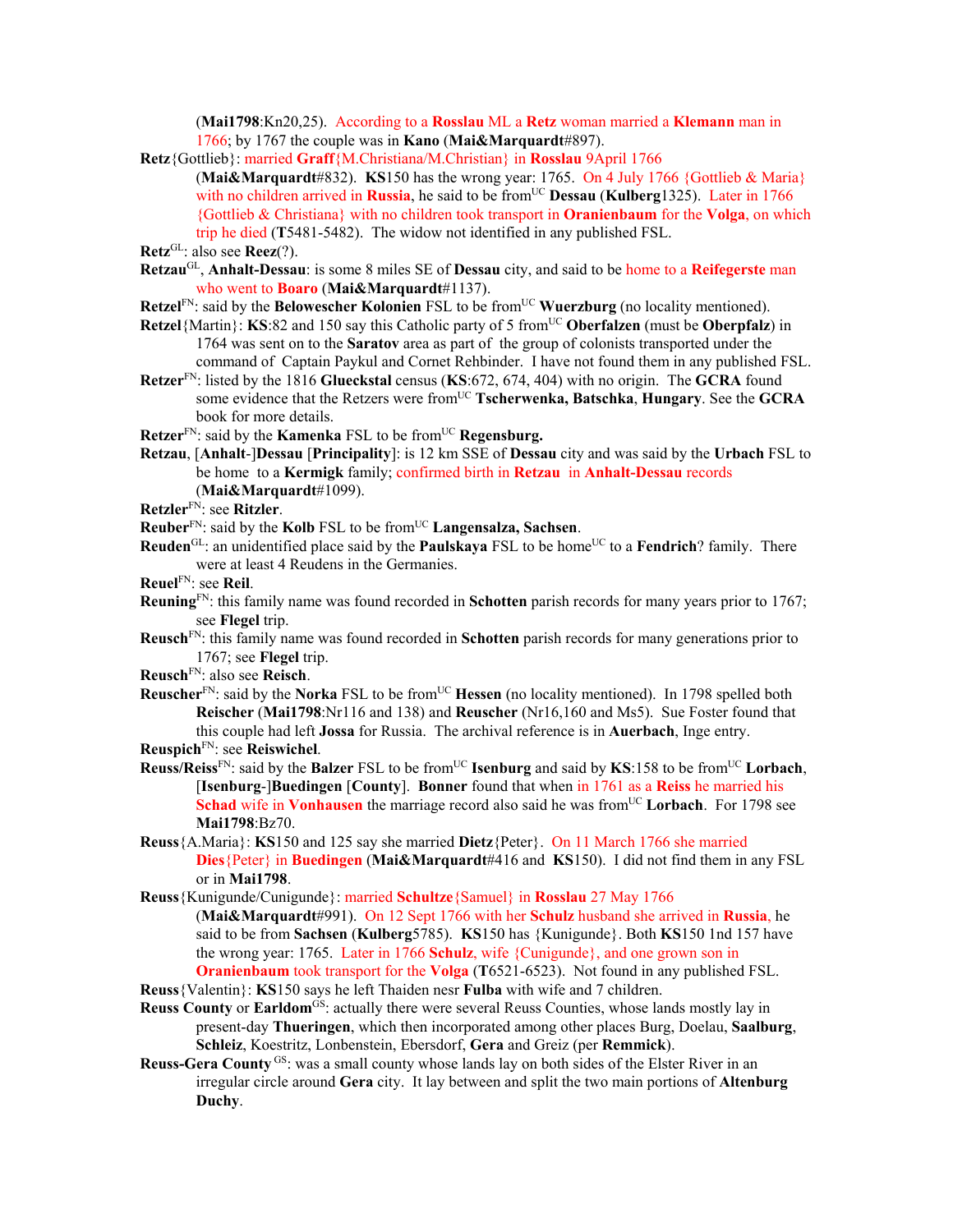- **Reuss-Schleiz County**GS: in the 1760's was a modest crescent-shaped County extending from **Saalburg** NE to Greiz.
- **Reusten**GL, **Herrenberg parish**, **Wuerttemberg**: is some 3 miles SE of **Herrenberg**, **Baden-Wuerttemberg**, and was home to a **Schlichter** family that settled in **Gueldendorf**, **Odessa**.
- **Reuswig**FN{Conrad}: according to their 1773 passport taken by the Russian officials in early April they were from **Neuenhasslau**, **Isenburg-Meerholz County** (**File**: sheet 34). By the end of May 1773 a Register said he was from **Hailer** – this is an example of how easily and quickly Registers could Aug 1767was from **Hailer**, but the Reuswigs were not. Evidently the family settled in **Stephan** where they were in 1798 (**Mai1798**:Sp14(where the wife's maiden name is given as **Reuter**), 9 and 36). The family name was spelled **Reiswig** by the end of May 1773.
- **Reut**<sup>FN</sup>: said by the **Koehler** FSL to be from<sup>UC</sup> **Fulda** (no locality given). The family name was spelled **Reid** in 1798 (**Mai1798**:Kl76).
- **Reuter/Reiter/Richter/Reicher**FN{Georg}: of Reformed faith, fromUC **Bruchhausen, Heidelberg Oberamt, Kurpfalz** arriving at **Viborg, Juetland Royal Province** in Oct 1759. With his wife {A.Barbara} he last registered in **Denmark** in April 1763 (**EEE** p.560). By July 1765 they had settled in **Anton** FSL #29 which said he was fromUC **Heidelberg Oberamt**, **Kurpfalz**. For 1798 see **Mai1798**:An46).
- **Reuter**/**Reutter**FN{Peter}: listed in the **Bergdorf** 1858 census (**KS**:666, 405) without origin. The **GCRA believes this family was from Glatz, Preussisch Schlesien; see their book for detail. Also spelled Reuther**.
- **Reuter**/**Reiter**FN{J.Christoph}: Corine **Hirt** using LDS Film #493005 found that he was born 10 Feb 1740 and married **Illgas**{M.Salome} who was born to {J.Nicolaus} and {M.Elisabeth} , born 30 Jan and baptized 4 Feb 1740 in **Gemuenden;** this couple had two children born and baptized there too in 1760 and 1763. {Christoph, wife {Maria}, their three children and his borther arrived in **Russia** 13 Sept 1766 (**Kulberg**5907). Later in 1766 {Chrisoph & Maria} and two children took transport for the **Volga**, but one child died en route (**T**6416-6418). By 21 Aug 1767 (Christoph & Selma<sub>l</sub> and one son had settled at. **Kautz** FSL #21, he said he said to be from<sup>UC</sup> **Gemuend**/**Gmuend**(?)**, Kurpfalz**. In 1798 the family was still in **Kautz**, the wife's name given as **Sahlmann** (Maria} (**Mai1798**:Kz05).
- **Reuter/Reiter**{J.Christian}: Connie **Hirt** using the same film found that he had been baptized in **Gemuenden** 30 Mar 1742, was brother to {J.Christoph} and came to **Russia** with him in 1766. Later in 1766 he, still single, took transport for the **Volga** (**T**6420). By 21 Aug 1767 {Christian}, wife {Dorothea Margaretha} and an 8-yr old step-son had settled at **Kautz** FSL #21, same origin as {Chrisoph}. By 1798 {Christian}, wife **Ordner**{A.Elisabeth} from **Dietel,** and 4 children were still in **Kautz** (**Mai1798**:Kz10)
- **Reuter**{Johann}: see **Ritter**{Johannes} of **Luzern**.
- **Reuter**<sup>FN</sup>: said by the **Moor** FSL to be from<sup>UC</sup> **Isenburg** (no locality mentioned).
- **Reuter** FN{F.Wilhelm}: said (no locality mentioned) by the **Neidermonjou** FSL to be from<sup>UC</sup> [Anhalt-]**Koethen** [**Principality**]. I could not find this family in the 1798 censuses.
- **Reuter**FN{Gottfried}: said (no locality mentioned) by the **Neidermonjou** FSL to be fromUC **Nieder Weisel**.
- **Reuter**{Jacob, Johannes, Friedrich}<sup>FN</sup>: listed by the the 1816 **Neudorf** census (#25) without origin, but by both census (#3) and **KS**:405 as being fromUC **Bittenfeld**, **Waiblingen** [**Amt**], **Wuerttemberg**. Also spelled **Reuther** and **Reiter**. Using **FHL**#1,457,536, 778,441, and 777,206, the **GCRA**  proved **Billingheim**, **Landau** [**Amt**], **Rheinpfalz** to be the birthplace of the original settler. Then using FHL#193,930 they proved the family next moved to **Niederhorbach**, **Bergzabern** [**Amt**], **Rheinpfalz**. And finally, using **FHL** film #777,209 they proved the family then moved to **Oberseebach**, **Weissenburg** [**Amt**], **Elsass** before heading for Russia. See their book for much more.
- **Reuter**FN: said by the **Norka** FSL to be a single man in a **Kleer** household. Fof 1798 see **Mai1798**:Fk65 and Nr162.
- **Reuter**FN: said by the1798 **Stephan** census to be the maiden name of frau **Reiswig**.
- **Reuter**FN: this family name was found recorded in **Herborn** marriage records 1762-1767; see **Flegel** trip.
- **Reuth**, **Bamberg** [**Bishopric**]: is 15 miles SE of **Bamberg** city, and was said by the **Leitsinger** FSL to be homeUC to **Merlein**?/**Mehrlein** and **Schuster**{Adam} families. Said by the **Seelmann** FSL to be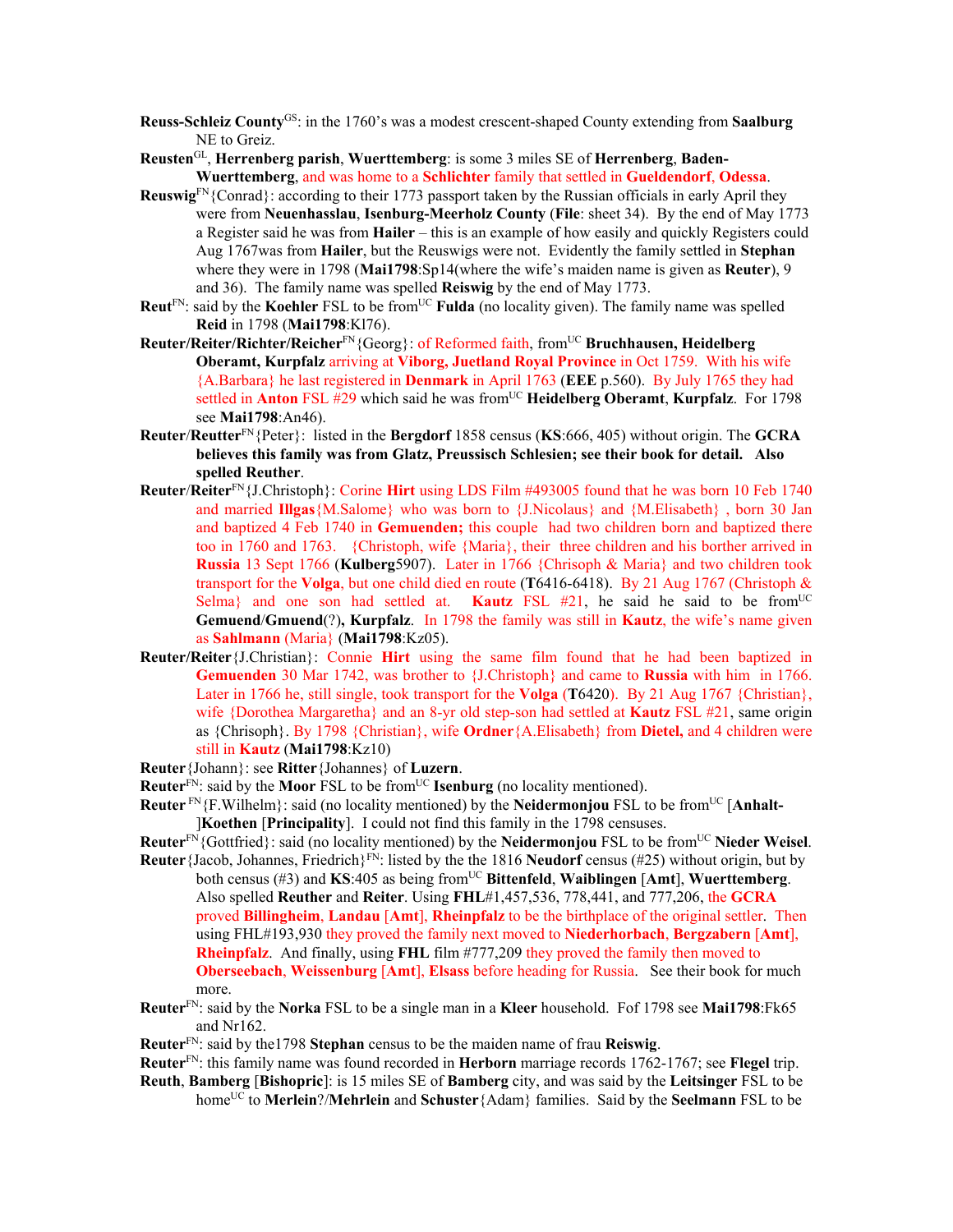home<sup>UC</sup> to **Kreis** and **Scherr** families.

**Reuther**<sup>FN</sup>: the **Buedingen** ML says an adopted daughter {A.Maria} of this family from<sup>UC</sup> Lieblos married 15 April 1766 **Wagner{**Philipp}; by 1767 the couple was in **Kutter** (**Mai&Marquardt**#534). **Reuther**FN: also see **Reuter** and **Reutter**.

- **Reutlingen**GL [**Imperial City**]: was an independent country in the 1760's and is some 20 miles S of **Stuttgart, Baden-Wuertemberg** in the Swabian area of Germany. Said by the **Jost** FSL to be home<sup>UC</sup> to a **Stempfner** family. Said by the **Seelmann** FSL to be home<sup>UC</sup> to a **Bemler** family and to **Mueller**{Margaretha}.
- **Reutlingen**GL, **Reutlingen** [**Amt**], **Wuerttemberg**: proven by **GCRA** to be home to the **Eberhard**, **Engelson/Engel**, **Fischer**, **Goebel**, **Holloch**, **Keim**, **Kengott**, **Meier**{Jakob, Christian, Georg}, **Reicherter**, **Vogel**, and **Werwag** families that went to **Glueckstal**, and to the **Holloch**/**Hohloch**{Konrad} family that settled in **Neudorf**. See the **GCRA** book for more details.
- **Reutlingen** [Amt]<sup>GL</sup>, Wuerttemberg: It later was a District administrative center in the Kingdom of **Wuerttemberg**.
- **Reuthlingen, Schwaben**[sic?]: said by the **Seelmann** FSL to be home<sup>UC</sup> to a **Krenzinger** family. I did not find a Reuthlingen in Hapsburgian lands, so my guess is that Schwaben is used here to indicate a geographical region and not a country; this surely was the Imperial City.
- **Reutter**{J.Georg}FN: said by **KS**:405 to have come from **Hertmannsweiller**, **Waiblingen** [**Amt**], **Wuerttemberg**. Also spelled **Reuther**. The **GCRA** says this man also lived for a time in **Neudorf** and using **FHL**#1,884,557, they proved origin in **Herzogsweiller**, **Freudenstadt** [**Amt**], **Wuerttemberg**. See their book for much more.
- **Reutter**FN: also see **Reuter**.
- **Reval, [Estonia, Russia**]: is 78 km S of Helsinki, and was said by the **Reinhard** FSL to be home<sup>UC</sup> to the **Rasch** family. Said by the **Schulz** FSL to be home<sup>UC</sup> to the **Brenner** family. Said by KS:118 to be home<sup>UC</sup> to the **Juergenson** woman who married **Adam** {J.Andr.}..
- **Reval**GL, **Estland**, [Russia]: is **Tallin, Estonia**, said by the **Bauer** FSL to be home<sup>UC</sup> to a **Remler** family. Said by the **Dobrinka** FSL to be home<sup>UC</sup> to a **Horlensin**? family. Same place as the previous entry.
- **Rewelt-bei-Zweibruecken**<sup>GL</sup>: the **Helfenstein** family may have been from<sup>UC</sup> here.

**Rexer**FN: see **Bertsch** of **Bergdorf**.

- **Rexius**FN{Michael}: not found in **Kulberg** or in **T**, but by 18 Aug 1767 he and wife {Elisabeth} had settled at **Kraft** FSL  $#22$ , he said to be from<sup>UC</sup> **Darmstadt** (no locality mentioned).
- **Rexius/Reccius**{A.Cathar./A.Kath.): married **Ruth**{Georg Justus} in **Buedingen** 17 April 1766 (**Mai&Marquardt**#550 & **KS**152). **KS**150 has {Katharina}. Their son {J.Peter} was baptized in **Luebeck** 9 June 1766 (**Mai&Marquardt**#1300) Not found in any later source.

**Reyer/Reyher**{Johannes}: married **Braun**{Christina} in **Buedingen** 6 March 1766

(**Mai&Marquardt**#372). **KS**150 says he was fromUC **Hartmuthsachsen** near **Witzenhausen** and suggests his surname may sometimes have been spelled **Reyher**. Not found in **Kulberg**, **T**, any published FSL, or in **Mai1798**.

**Reyher**: see **Reyer**.

**Reyman**{Gottleb}: on 4 March 1765 was a witness at the marriage of

**Nirrenheim/Nerheim**{Michal/J.Michael} and the widow **Schultz**{Dorothy} (**Fond 283, file 42**, p.16). I have found no further record of these people.

- **Rezanovka**VV: a variation of the Russian name for **Naeb**VV.
- **Rezanowka**<sup>VV</sup>: a variation of the Russian name for **Naeb**<sup>VV</sup>.
- **Rezowka**VV**:** a Russian name for the village of **Leichtling**VV**.**
- **Rhanert**FN: see **Ranert**.
- **Rheim** {J.Samuel}: from<sup>UC</sup> **Kursachsen** married **Jopp** {Elisabethe} in **Friedberg** 26 March 1766 (**Mai&Marquardt**#296). Not found in any later source.
- **Rhein**FN: also see **Reis**.
- **Rheinbach**GL, [**Kurkoeln**]: is some 21 miles S of **Koeln** city, and said by the **Neidermonjou** FSL to be home<sup>UC</sup> to a **Riffer** family.

**Rheinbach**<sup>GL</sup>, **Kurpfalz**: said by the **Dobrinka** FSL to be home<sup>UC</sup> to a **Morhart**? family. This might now